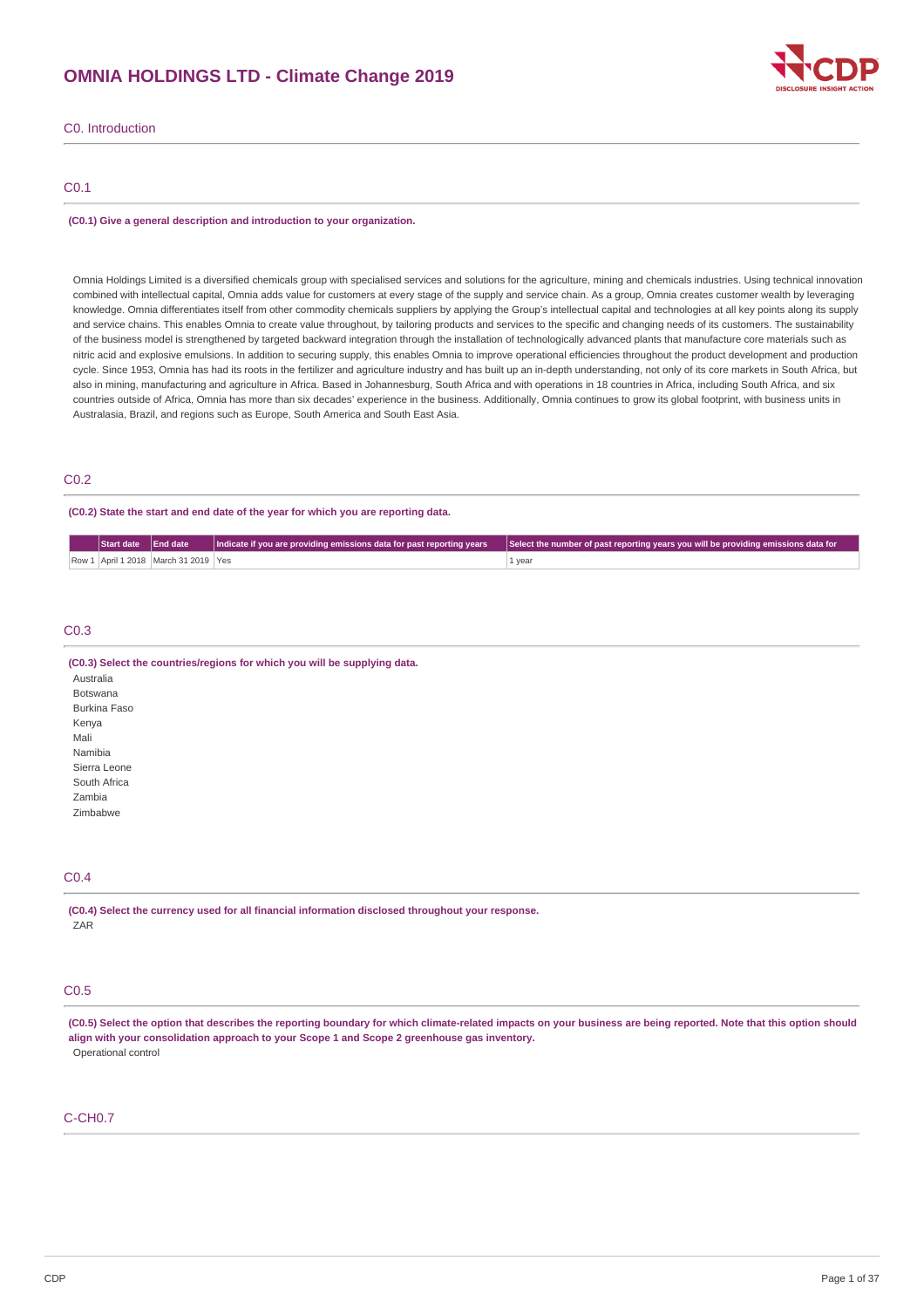### **(C-CH0.7) Which part of the chemicals value chain does your organization operate in?**

### **Row 1**

### **Bulk organic chemicals**

Lower Olefins (cracking) Aromatics Ethylene Oxide & Ethylene glycol Ethanol Methanol Polymers Adipic acid

# **Bulk inorganic chemicals**

Fertilizers Nitric acid Chlorine and Sodium hydroxide

# **Other chemicals**

Specialty chemicals

# C1. Governance

# C1.1

**(C1.1) Is there board-level oversight of climate-related issues within your organization?** Yes

# C1.1a

(C1.1a) Identify the position(s) (do not include any names) of the individual(s) on the board with responsibility for climate-related issues.

| <b>Position of</b> | <b>Please explain</b>                                                                                                                                                                            |
|--------------------|--------------------------------------------------------------------------------------------------------------------------------------------------------------------------------------------------|
| individual(s)      |                                                                                                                                                                                                  |
| Chief              | The Social, Ethics and Risk (SER) committee of the board has the highest level of direct responsibility for climate change related issues within the company. This Committee reports directly to |
| Executive          | Omnia's Board of Directors, and is chaired by an independent Non-Executive Director and includes the CEO, who has ultimate accountability and responsibility for climate related issues.         |
| Officer (CEO)      |                                                                                                                                                                                                  |

# C1.1b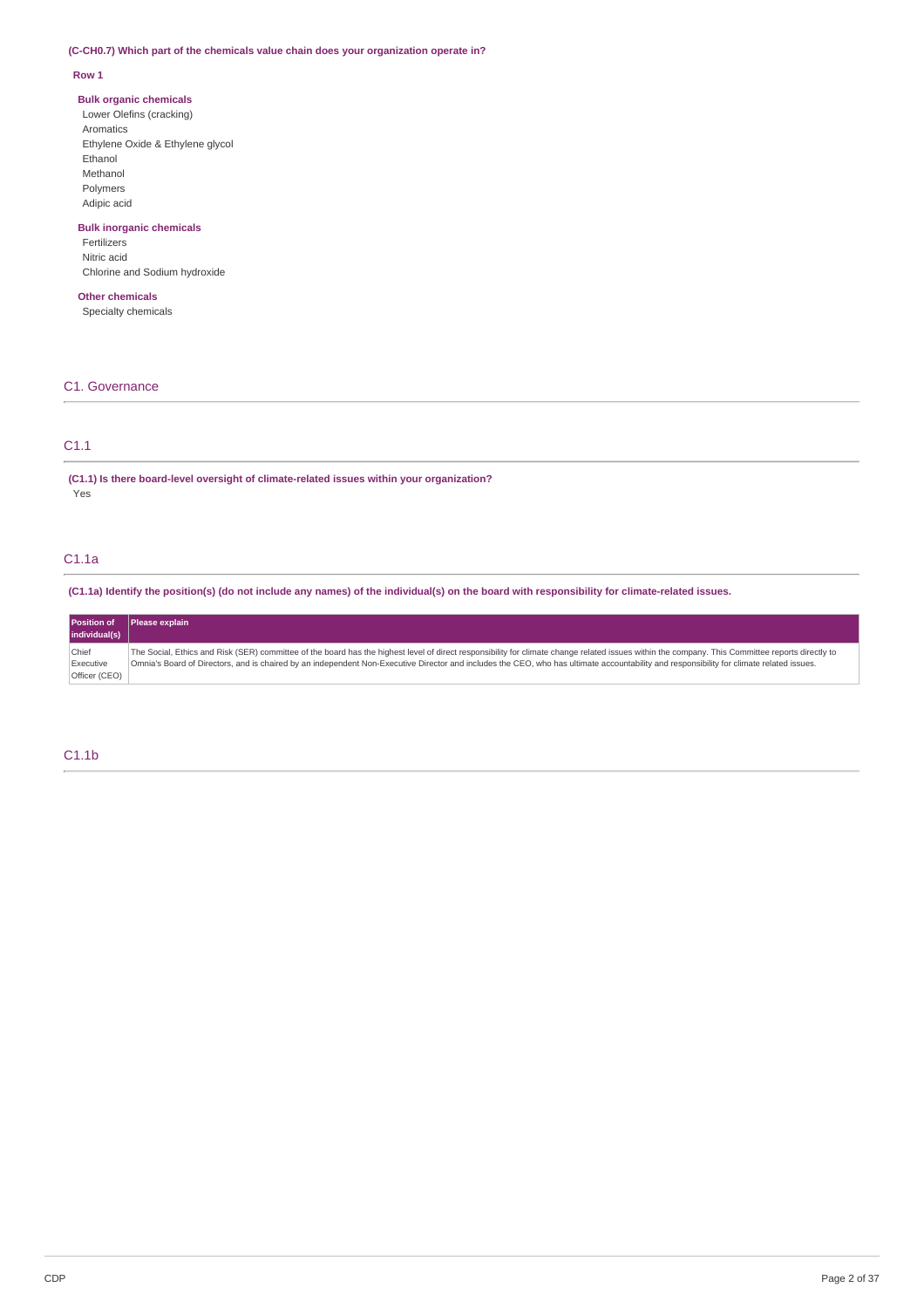**(C1.1b) Provide further details on the board's oversight of climate-related issues.**

| with<br>which<br>climate-<br>related<br>a<br>scheduled<br>agenda<br>item | <b>Frequency Governance</b><br>mechanisms<br>into which<br>climate-<br>related issues<br><b>issues are are integrated</b>                                                                                                                                                                                                                                                                            | Please explain                                                                                                                                                                                                                                                                                                                                                                                                                                                                                                                                                                                                                                                                                                                                                                                                                                                                                                                                                                                                                                                                                                                                                                                                                                                                                                                                                                                                     |
|--------------------------------------------------------------------------|------------------------------------------------------------------------------------------------------------------------------------------------------------------------------------------------------------------------------------------------------------------------------------------------------------------------------------------------------------------------------------------------------|--------------------------------------------------------------------------------------------------------------------------------------------------------------------------------------------------------------------------------------------------------------------------------------------------------------------------------------------------------------------------------------------------------------------------------------------------------------------------------------------------------------------------------------------------------------------------------------------------------------------------------------------------------------------------------------------------------------------------------------------------------------------------------------------------------------------------------------------------------------------------------------------------------------------------------------------------------------------------------------------------------------------------------------------------------------------------------------------------------------------------------------------------------------------------------------------------------------------------------------------------------------------------------------------------------------------------------------------------------------------------------------------------------------------|
| Scheduled<br>– all<br>meetings                                           | Reviewing and<br>quiding major<br>plans of action<br>Reviewing and<br>quiding risk<br>management<br>policies<br>Reviewing and<br>quiding annual<br>budgets<br>Setting<br>performance<br>objectives<br>Monitoring<br>implementation<br>and<br>performance of<br>objectives<br>Monitoring and<br>overseeing<br>progress<br>against goals<br>and targets for<br>addressing<br>climate-related<br>issues | The Social, Ethics and Risk Committee, a committee of the Board, has the highest level of direct responsibility for water at Omnia. Omnia's Board is ultimately responsible for the key<br>governance processes and sustainable growth, performance and affairs of the Group. The Board delegates to the Social, Ethics and Risk committee its responsibility for monitoring<br>and managing the Group's sustainability performance, including that of climate related issues. The committee is provided with a quarterly report on SHEO management, including<br>information on climate and the annual sustainability report. Material operational water issues or incidents are reported to the Board on a risk basis. The Group Executive: Sustainability<br>will brief the Social, Ethics and Risk Committee of the Board, depending on the issue at hand. The governance mechanisms in place at Omnia ensure that the most senior leaders<br>within the business are regularly and accurately informed of the most important climate related risks and opportunities. The responsibility for emission management is delegated down<br>into the organisation. The Group Executive: Sustainability / GM SHERQ has operational responsibility for water who in turn is supported by the divisional SHERQ managers. This<br>assists in driving proactive climate related issue management throughout the business |

# C<sub>12</sub>

**(C1.2) Provide the highest management-level position(s) or committee(s) with responsibility for climate-related issues.**

| Name of the position(s) and/or committee(s) | Responsibility                                                      | <b>Frequency of reporting to the board on climate-related issues</b> |  |
|---------------------------------------------|---------------------------------------------------------------------|----------------------------------------------------------------------|--|
| Chief Sustainability Officer (CSO)          | Both assessing and managing climate-related risks and opportunities | More frequently than quarterly                                       |  |

### C1.2a

(C1.2a) Describe where in the organizational structure this/these position(s) and/or committees lie, what their associated responsibilities are, and how climate**related issues are monitored (do not include the names of individuals).**

The responsibility for climate related issues below board level lies with the Group Executive: Sustainability. This is a C-suite position who reports directly to the CEO and the Board. The Group Executive: Sustainability is responsible for overseeing the identification and assessment of climate and water related risks and opportunities. The responsibilities also includes reviewing the environmental policies (including climate and water) before submitting to the board for approval. From a risk perspective the senior risk management committee holds regular risk management meetings (three times per year) to assess the company's risk register. Risks like climate change are discussed during these meetings. This includes both direct risk in operations as well as climate change related risk in supply chain. The senior management risk committee then reports to the Social, Ethics and Risk (SER) committee of the board. At a site level, plants and divisions maintain regular risk registers. This divisional information feeds into a process for developing a Group risk register, which ranks the top 50 risks, and the corresponding mitigation measures for them. At site, all environmental risks are identified and managed using the international standard ISO 14001 as the basis.

## C1.3

(C1.3) Do you provide incentives for the management of climate-related issues, including the attainment of targets? Yes

# C1.3a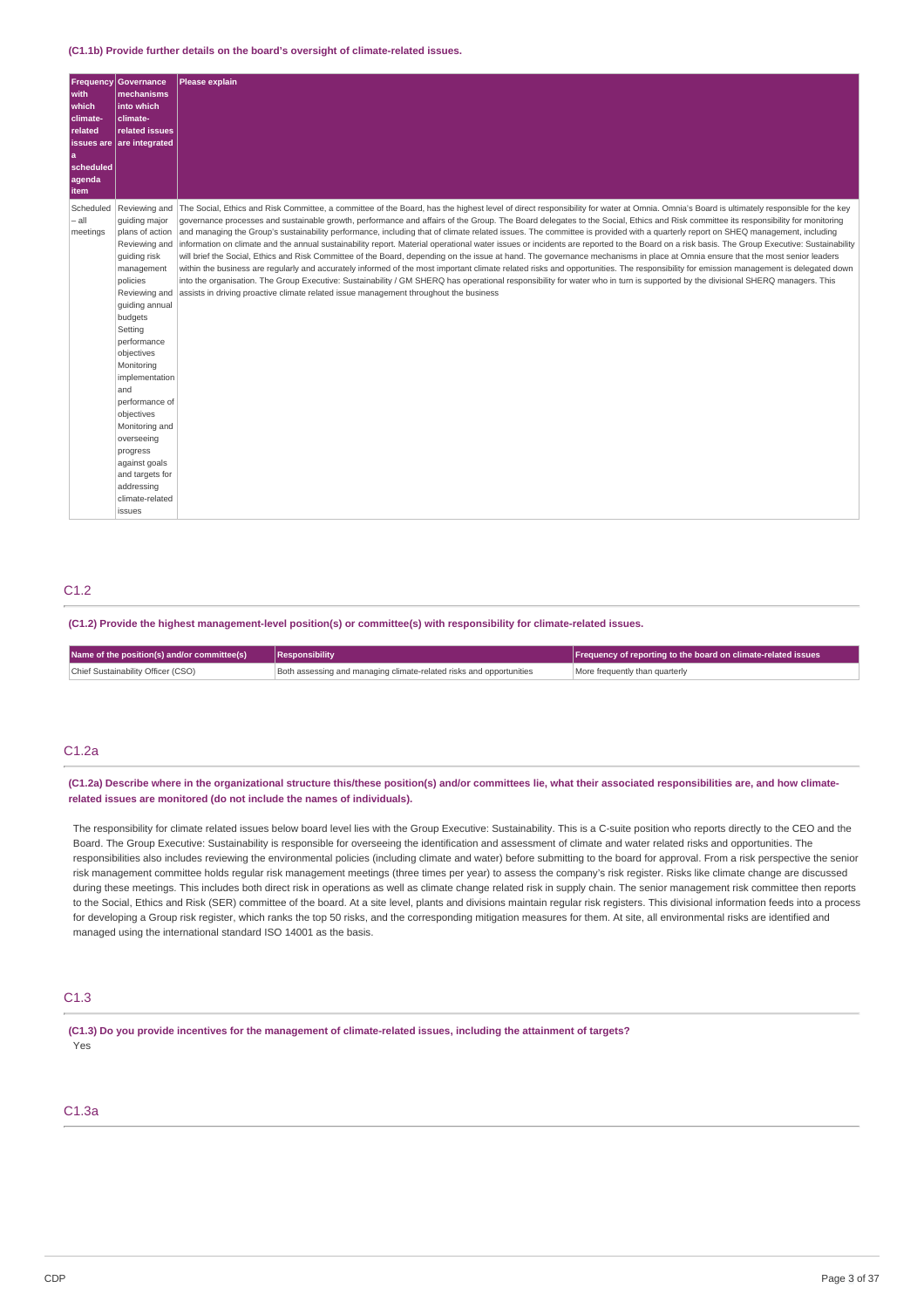#### (C1.3a) Provide further details on the incentives provided for the management of climate-related issues (do not include the names of individuals).

### **Who is entitled to benefit from these incentives?**

Other, please specify (Plant and Production Personnel)

#### **Types of incentives**

Recognition (non-monetary)

# **Activity incentivized**

Efficiency target

#### **Comment**

Plant and Production personnel are recognised for attaining the group's resource efficiency target but this has not yet been formalised into a monetary incentive.

#### **Who is entitled to benefit from these incentives?**

Other, please specify (Plant and Production Personnel)

#### **Types of incentives**

Recognition (non-monetary)

**Activity incentivized** Efficiency project

#### **Comment**

Plant and Production personnel are recognised for identifying and implementing resource efficiency projects but this has not yet been formalised into a monetary incentive. The incentive scheme is being formalised into key performance indicators and will be effective as from the next financial year.

### C2. Risks and opportunities

### C2.1

#### **(C2.1) Describe what your organization considers to be short-, medium- and long-term horizons.**

|                   | <b>From</b><br>(years)   (years) | <b>To</b> | Comment                                                                                                                                                                                                                                                                                                                                                                                                                                                                                                                                                                                                                                                                                                                                                                                                                                                                                                                                                                                                                                                                                                                                                                                                                                                                                                                                                                                                                                                                                                                                                                                                                                                                                                                                                                                                                                                                                                                                                                                                                                                                                         |
|-------------------|----------------------------------|-----------|-------------------------------------------------------------------------------------------------------------------------------------------------------------------------------------------------------------------------------------------------------------------------------------------------------------------------------------------------------------------------------------------------------------------------------------------------------------------------------------------------------------------------------------------------------------------------------------------------------------------------------------------------------------------------------------------------------------------------------------------------------------------------------------------------------------------------------------------------------------------------------------------------------------------------------------------------------------------------------------------------------------------------------------------------------------------------------------------------------------------------------------------------------------------------------------------------------------------------------------------------------------------------------------------------------------------------------------------------------------------------------------------------------------------------------------------------------------------------------------------------------------------------------------------------------------------------------------------------------------------------------------------------------------------------------------------------------------------------------------------------------------------------------------------------------------------------------------------------------------------------------------------------------------------------------------------------------------------------------------------------------------------------------------------------------------------------------------------------|
| Short-<br>term    |                                  |           | In efforts to determine a true and fair representation of the company's GHG emissions, Omnia embarked on a resource efficiency management process to identify key intervention areas<br>during the reporting period at three of our main sites. This process identified areas where significant energy and carbon reductions could be achieved. Opportunities were identified and<br>defined in terms of input cost, payback periods, savings (financial, resource quantity and carbon emissions), and priority level for three sites. This project formed part of the Private Sector<br>Energy Efficiency (PSEE) Programme, funded in part by the NBI and in part by Omnia. Energy savings amounting to more than 360 million kWh were identified. Linked to this process,<br>Omnia devised a Resource Efficiency Plan (focused on energy, water and waste) which sets out objectives, goals, targets, and roles and responsibilities. Since the Group targets were<br>set for a period up to 2019, there is an opportunity for setting more informed and robust targets. The critical need to address will be to re-state the Group's baseline year and limits<br>against which targets will be set and monitored. A key focus of the Group in the determination of the new targets will be to support global goals for sustainable development. The United<br>Nations Sustainable Development Goals (SDGs) set a sustainable agenda to end poverty, protect the plant and ensure prosperity for all by 2030. The Omnia Group is committed to<br>playing its role in attaining the goals, supporting government and working with stakeholders to create a Better World. The Group therefore intends to build its new performance targets<br>regime on the foundation of the SDGs. Furthermore Science-based Greenhouse Gas Reduction Targets are regarded as an important step in a long-term commitment to reducing GHG<br>emissions. Based on this approach it is anticipated that the Group will be able to formulate a set of targets which will be meaningful, effective and achievable. |
| Medium-15<br>term |                                  | 20        | Global population growth, combined with improving living standards, has created substantial increases in energy demand which in turn have elevated greenhouse gas emissions in the<br>atmosphere to record and unacceptable high levels. In response to this challenge, Omnia: • Uses best-in-class technology to reduce the amount of carbon gases emitted from its<br>operations . Continually seeks ways to reduce energy consumption and to optimise the efficiency of existing and future processes that consume energy . Actively supports the drive to<br>develop sources of alternative and renewable energy, such as biofuels                                                                                                                                                                                                                                                                                                                                                                                                                                                                                                                                                                                                                                                                                                                                                                                                                                                                                                                                                                                                                                                                                                                                                                                                                                                                                                                                                                                                                                                          |
| Long-<br>term     | 20                               | 100       | The sustainability strategy has been devised to drive the growth of the business in a sustainable way. Omnia recognises the imperative to manage environmental, social and financial<br>demands and concerns in order to ensure the responsible, ethical and ongoing success of the business. While Omnia's business model is designed for long-term sustainability, the<br>Group continues to fine-tune the model, operating as it does within a broad and evolving context of macro-economic realities and social, regulatory, community and environmental<br>influences.                                                                                                                                                                                                                                                                                                                                                                                                                                                                                                                                                                                                                                                                                                                                                                                                                                                                                                                                                                                                                                                                                                                                                                                                                                                                                                                                                                                                                                                                                                                     |

### $C2.2$

(C2.2) Select the option that best describes how your organization's processes for identifying, assessing, and managing climate-related issues are integrated into **your overall risk management.**

Integrated into multi-disciplinary company-wide risk identification, assessment, and management processes

### C2.2a

(C2.2a) Select the options that best describe your organization's frequency and time horizon for identifying and assessing climate-related risks.

|                                                                   | <b>Frequency   How far into   Comment</b> |                                                                                                                                                                                                                                                                                                                                                                                                                                                                                                                                                                                                                                                                                                                                                                                                                                                                                                                                                                                                                                               |
|-------------------------------------------------------------------|-------------------------------------------|-----------------------------------------------------------------------------------------------------------------------------------------------------------------------------------------------------------------------------------------------------------------------------------------------------------------------------------------------------------------------------------------------------------------------------------------------------------------------------------------------------------------------------------------------------------------------------------------------------------------------------------------------------------------------------------------------------------------------------------------------------------------------------------------------------------------------------------------------------------------------------------------------------------------------------------------------------------------------------------------------------------------------------------------------|
| l of<br>  monitoring are risks                                    | the future                                |                                                                                                                                                                                                                                                                                                                                                                                                                                                                                                                                                                                                                                                                                                                                                                                                                                                                                                                                                                                                                                               |
|                                                                   | considered?                               |                                                                                                                                                                                                                                                                                                                                                                                                                                                                                                                                                                                                                                                                                                                                                                                                                                                                                                                                                                                                                                               |
| Row $\vert$ Six-monthly $\vert$ >6 years<br>or more<br>frequently |                                           | Risks are formally identified through three monthly risk management meetings at group level as well as on an ad hoc basis. Risks like the carbon tax are discussed during these<br>meetings. The bulk of our carbon footprint is a result of our operations in South Africa thus the carbon risk is largely specific to South Africa. Division level This approach towards<br>risk is present throughout our business – our plants and divisions maintain regular risk registers, which are monitored and reviewed monthly. Because ours is an integrated<br>business, we consider the interdependence of risks in the different divisions to understand the impact a change in a risk for one division could have on the Group as a whole. This<br>divisional information feeds into our process for developing our Group risk register, which ranks our top 50 risks, and the corresponding mitigation measures for them. At site, all<br>environmental risks (including climate change) are monitored using Impact and Aspect Assessments. |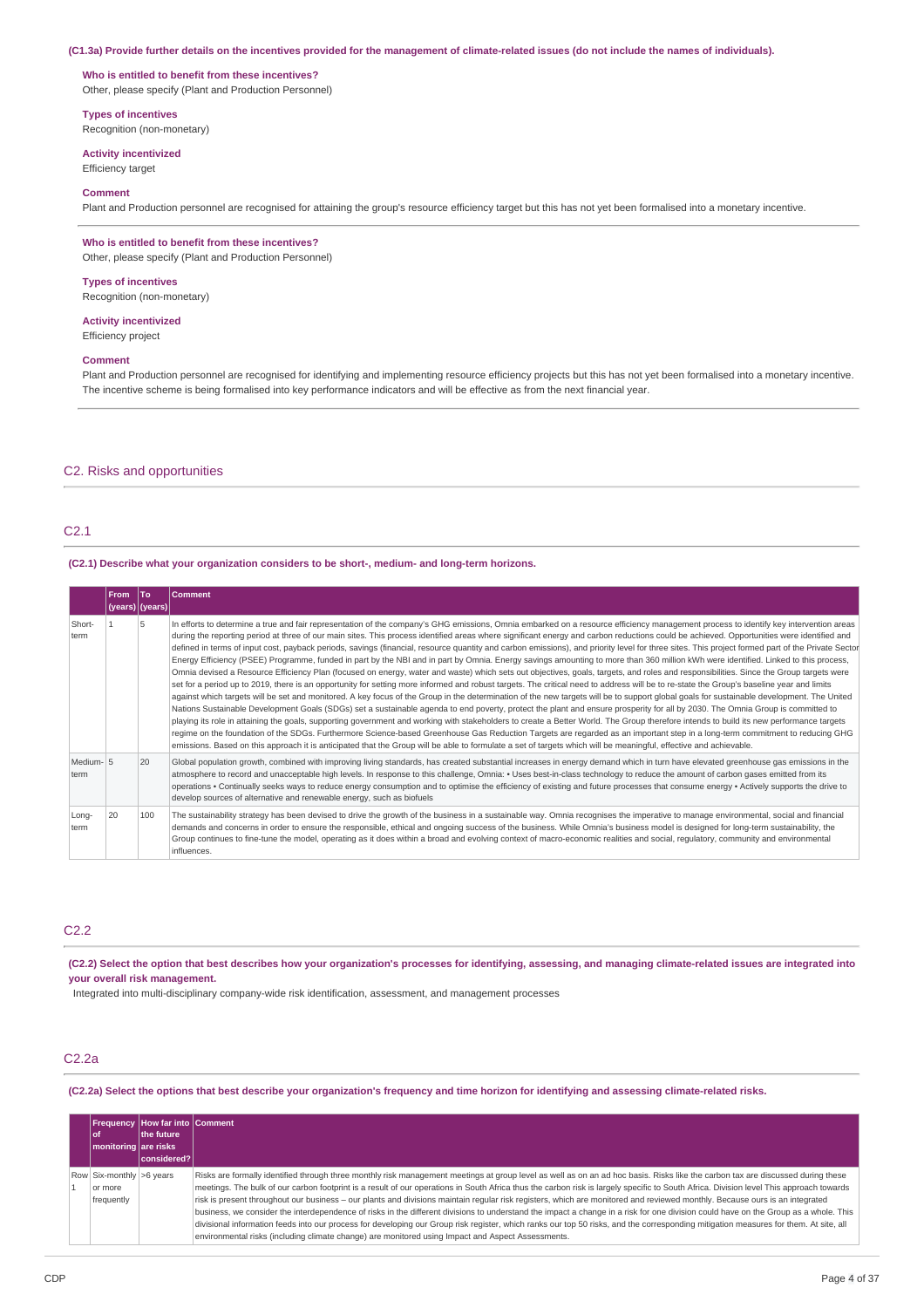#### **(C2.2b) Provide further details on your organization's process(es) for identifying and assessing climate-related risks.**

Omnia uses an integrated, multi-disciplinary company-wide risk identification, assessment, and management process. Omnia's approach to risk management is present throughout the business –plants and divisions maintain regular risk registers, which are monitored and reviewed monthly. Because Omnia is an integrated business, the interdependence of risks in the different divisions is considered to understand the impact a change in a risk for one division could have on the Group as a whole. In addition, as a company, the top safety, health and environment risks are monitored. This divisional information feeds into the process for developing the Group risk register, which ranks the top 50 risks and their corresponding mitigation measures. Risks and opportunities are prioritised using Omnia's risk matrix, a 5 x 5 matrix that prioritises risks based on likelihood and impact. This process is aligned with international best practice standards and tools, such as the COSO Enterprise Risk Management Framework and the King Code of Corporate Governance for South Africa. Physical, regulatory and reputational risks are identified and assessed on a quarterly basis (i.e. '6 monthly or more frequently') and are considered up to 10 years into the future. The relevant climate related risks form part of the annual risk management plan and the business then plans accordingly. The risk-response decision making process for strategic, operational and project-related risks, including those that are climate related, follows four well-defined processes: 1. Identifying risks; 2 analysing risks and controls to manage identified risks; 3 determining management actions required; and 4. reporting and monitoring.

Omnia defines substantive change within its business to be a change which results in stoppages of direct operations, a significant increase in cost in direct operations or a loss in sales that impacts revenue. From a water perspective this could be due to interrupted water supply that stops production or a significant drought that results in a major reduction in sales of fertilizer, for example. Any significant water impacts that occur in the supply chain (to which the same definition applies) would also result in a substantive change to the business. In terms of financial quantification, an increase in costs or loss in revenue equivalent to 0.5% of forecasted revenue per annum would be regarded as substantive.

# C2.2c

### **(C2.2c) Which of the following risk types are considered in your organization's climate-related risk assessments?**

|                        | &<br>inclusion                  | Relevance Please explain                                                                                                                                                                                                                                                                                                                                                                                                                                                                                                                                                                                                                                                                                                                                                                                                                                                                                                                                                                                                                                                                                                                                                                                                                                                                                                                                                                                                                                                                                                                                                                                                                                                                                                                                                                                                                                                                                                                                                                                                                                                                                                                                                     |  |
|------------------------|---------------------------------|------------------------------------------------------------------------------------------------------------------------------------------------------------------------------------------------------------------------------------------------------------------------------------------------------------------------------------------------------------------------------------------------------------------------------------------------------------------------------------------------------------------------------------------------------------------------------------------------------------------------------------------------------------------------------------------------------------------------------------------------------------------------------------------------------------------------------------------------------------------------------------------------------------------------------------------------------------------------------------------------------------------------------------------------------------------------------------------------------------------------------------------------------------------------------------------------------------------------------------------------------------------------------------------------------------------------------------------------------------------------------------------------------------------------------------------------------------------------------------------------------------------------------------------------------------------------------------------------------------------------------------------------------------------------------------------------------------------------------------------------------------------------------------------------------------------------------------------------------------------------------------------------------------------------------------------------------------------------------------------------------------------------------------------------------------------------------------------------------------------------------------------------------------------------------|--|
| Current<br>regulation  | Relevant,<br>always<br>included | Omnia has an internal legal compliance function to ensure that the company is complying with the necessary legislative, regulatory and policy requirements. The regulations declaring<br>GHGs as priority pollutants were promulgated on 21 July 2017. In terms of these regulations, all companies which engage in a listed activity were required to submit GHG data with the<br>first submission in March 2018. These regulations allow South Africa to accurately quantify its GHG emissions and plot a way forward to reduce emissions in line with the expected<br>outcomes of the Paris Climate Accord. According to GHG regulations, Pollution Prevent Plans need to be submitted in cases where the direct emissions of GHGs exceeds 100 000<br>tonnes of CO2e. Companies will be liable for a fine of up to R10 million should they not comply with the regulations. Although Omnia's South African direct emissions (Scope 1) are<br>considerably below the threshold of 100 000 tonnes of CO2e and therefore Omnia is not required to submit Pollution Prevent Plans, there is a constant assessment on the regulatory<br>changes as well as company activities that may trigger additional regulatory requirements.                                                                                                                                                                                                                                                                                                                                                                                                                                                                                                                                                                                                                                                                                                                                                                                                                                                                                                                                             |  |
| Emerging<br>regulation | Relevant,<br>always<br>included | National Treasury promulgated the Carbon Tax Act No15 of 2019, which comes into effect from 1 June 2019. The design still includes a tax rate initially levied at R120 per tonne of CO2e,<br>to increase by CPI plus 2% annually until 2022 and thereafter CPI. The tax is expected to relate to a company's direct (Scope 1) emissions in South Africa. Free allowances (i.e.<br>emissions not subject to the tax) included: i) a basic 60% of annual Scope 1 emissions (accruing until 2020, after which the threshold will be gradually reduced); ii) an amount dependent<br>on a company's emissions relative to a sector benchmark (z-factor); iii) up to 10% 'process' emissions. Omnia previously undertook a project to investigate and identify resource efficiency<br>opportunities (specifically related to energy, water and waste) at three of our largest sites. The project identified significant areas of energy savings (both related to fuel and electricity),<br>which if implemented will greatly reduce our carbon tax liability. Omnia has also made significant investments into reducing our carbon footprint with a long-term view. These include:<br>Nitrous oxide (N2O) destruction facility within the agricultural division, outsourcing transportation to reduce Scope 1 emissions within the mining division, and the development of Clean<br>Development Mechanism (CDM) projects to subsequently receive Certified Emission Reductions (CERs) (5.2 million CER credits have been generated in the last eight years). The<br>implementation if the two CDM projects, Omnia has reduced its N2O emissions by 90%. Omnia recognises that the projects reduce its Scope 1 emissions and hence the potential carbon<br>tax liability the company may face by continuing with the CDM projects we have significantly reduced our carbon tax liability. Based on our emissions in the reporting period, our current<br>carbon tax liability (based on our Scope 1 emissions) is estimated at approximately R2 million. However, if we had not continued with our CDM projects this year, our liability would have<br>been as high as R31 million. |  |
| Technology             | Relevant.<br>always<br>included | One substantial business decision that was influenced by climate change was the decision to go ahead with our EnviNOx project at our Nitric Acid plants in the absence of regulation<br>mandating us to do so. This is the first project of its kind at Nitric Acid plants in South Africa and on the African Continent. This project uses world-class technology to reduce emissions<br>from our plants. The EnviNOx project has been registered as a CDM project and has, to date, generated 5.2 million carbon credits. This investment and resultant successful project has<br>made the Group the undisputed African leader in reducing greenhouse gases. During the reporting period, this project reduced our carbon emissions by approximately 444 000 tonnes of<br>CO2e. Within the South African industrial context, Omnia is regarded as having set the benchmark for N2O abatement.                                                                                                                                                                                                                                                                                                                                                                                                                                                                                                                                                                                                                                                                                                                                                                                                                                                                                                                                                                                                                                                                                                                                                                                                                                                                               |  |
| Legal                  | Relevant,<br>always<br>included | The principal matters attended to by the Social, Ethics and Risk committee (SERC) includes among others: • Monitoring the resourcing of the risk, sustainability and legal compliance. In<br>support of the Group's commitment to sustainability and sound environmental management, it focuses on ensuring compliance with the applicable legislation and the requirements<br>associated with licenses, permits and authorisations.                                                                                                                                                                                                                                                                                                                                                                                                                                                                                                                                                                                                                                                                                                                                                                                                                                                                                                                                                                                                                                                                                                                                                                                                                                                                                                                                                                                                                                                                                                                                                                                                                                                                                                                                         |  |
| Market                 | Relevant,<br>always<br>included | The Agriculture division, through its Omnia Nutriology® model, has a full plan to support the pillars of modern, sustainable agriculture. This entails the use of a large team of agronomic<br>specialists supported by competent technological services. This division, among other things: - Invests in programmes that enhance nutrient, water use efficiency and energy efficiency. -<br>Develops and deploys new agronomic techniques and fertilizer products that help increase crop yields. This strategy has already been implemented and is yielding benefits through<br>assisting farmers to reduce their water use and costs and creating revenue and employment opportunities for staff at Omnia.                                                                                                                                                                                                                                                                                                                                                                                                                                                                                                                                                                                                                                                                                                                                                                                                                                                                                                                                                                                                                                                                                                                                                                                                                                                                                                                                                                                                                                                                |  |
| Reputation             | Relevant,<br>always<br>included | Omnia is actively identifying areas to cut down on its carbon emissions, including investing in technologies to significantly reduce emissions at our nitric acid plants. Omnia implemented a<br>number of energy efficiency initiatives at our operations during the reporting period, including, for example, energy efficient lighting and steam optimization.                                                                                                                                                                                                                                                                                                                                                                                                                                                                                                                                                                                                                                                                                                                                                                                                                                                                                                                                                                                                                                                                                                                                                                                                                                                                                                                                                                                                                                                                                                                                                                                                                                                                                                                                                                                                            |  |
| Acute<br>physical      | Relevant,<br>always<br>included | A climate change-induced change in precipitation patterns and storm activity could pose risks to our operations. For example, fertilizer plants in South Africa (not owned by Omnia) have<br>been significantly affected by periods of intense rainfall, which has had negative consequences on the surrounding environment as well as the day-to-day operations of the plant. Periods<br>of intense rainfall are often associated with hail which also poses a risk to our operations within South Africa. For example, hail activity in Sasolburg toward the end of 2014 damaged our<br>solar system by cracking the solar panels, thereby reducing reduced its electricity output from an average of 111 kWh per day to 88 kWh per day. This lead to our Fertilizer facility<br>increasing its reliance (and spend) on grid electricity. As a result of climate change, these events may happen more frequently with adverse implications for our divisions. Intense rainfall<br>also affects logistics, particularly transport logistics and can pose a risk to getting staff and product in and out.                                                                                                                                                                                                                                                                                                                                                                                                                                                                                                                                                                                                                                                                                                                                                                                                                                                                                                                                                                                                                                                                    |  |
| Chronic<br>physical    | Relevant,<br>always<br>included | Prolonged drought results in farmers not planting a full crop for a season and this reduces the demand for the Group's agriculture products. The Agriculture division is well placed to<br>advise farmers and assist them in over-coming water shortages whereby increasing the planted crop in dry seasons. Effective planning and managing modern agriculture requires a<br>careful combination of interventions, including the optimum use of chemical fertilizers coupled with appropriate irrigation systems and farm machinery.                                                                                                                                                                                                                                                                                                                                                                                                                                                                                                                                                                                                                                                                                                                                                                                                                                                                                                                                                                                                                                                                                                                                                                                                                                                                                                                                                                                                                                                                                                                                                                                                                                        |  |
| Upstream               | Relevant,<br>always<br>included | Omnia has now developed a supplier code of conduct which sets out the minimum requirements for our suppliers to comply with, including those related to the environment. Success will<br>be measured by how well our suppliers comply with our new supplier code of conduct.                                                                                                                                                                                                                                                                                                                                                                                                                                                                                                                                                                                                                                                                                                                                                                                                                                                                                                                                                                                                                                                                                                                                                                                                                                                                                                                                                                                                                                                                                                                                                                                                                                                                                                                                                                                                                                                                                                 |  |
| Downstream Relevant,   | sometimes<br>included           | The Agriculture division's competitive advantage lies in Nutriology™, which Omnia calls the "science of growing". This is Omnia's business philosophy and involves more than just selling<br>fertilizer to farmers - it is about optimising yield and crop quality for maximum returns while reducing farming and environmental risks.                                                                                                                                                                                                                                                                                                                                                                                                                                                                                                                                                                                                                                                                                                                                                                                                                                                                                                                                                                                                                                                                                                                                                                                                                                                                                                                                                                                                                                                                                                                                                                                                                                                                                                                                                                                                                                       |  |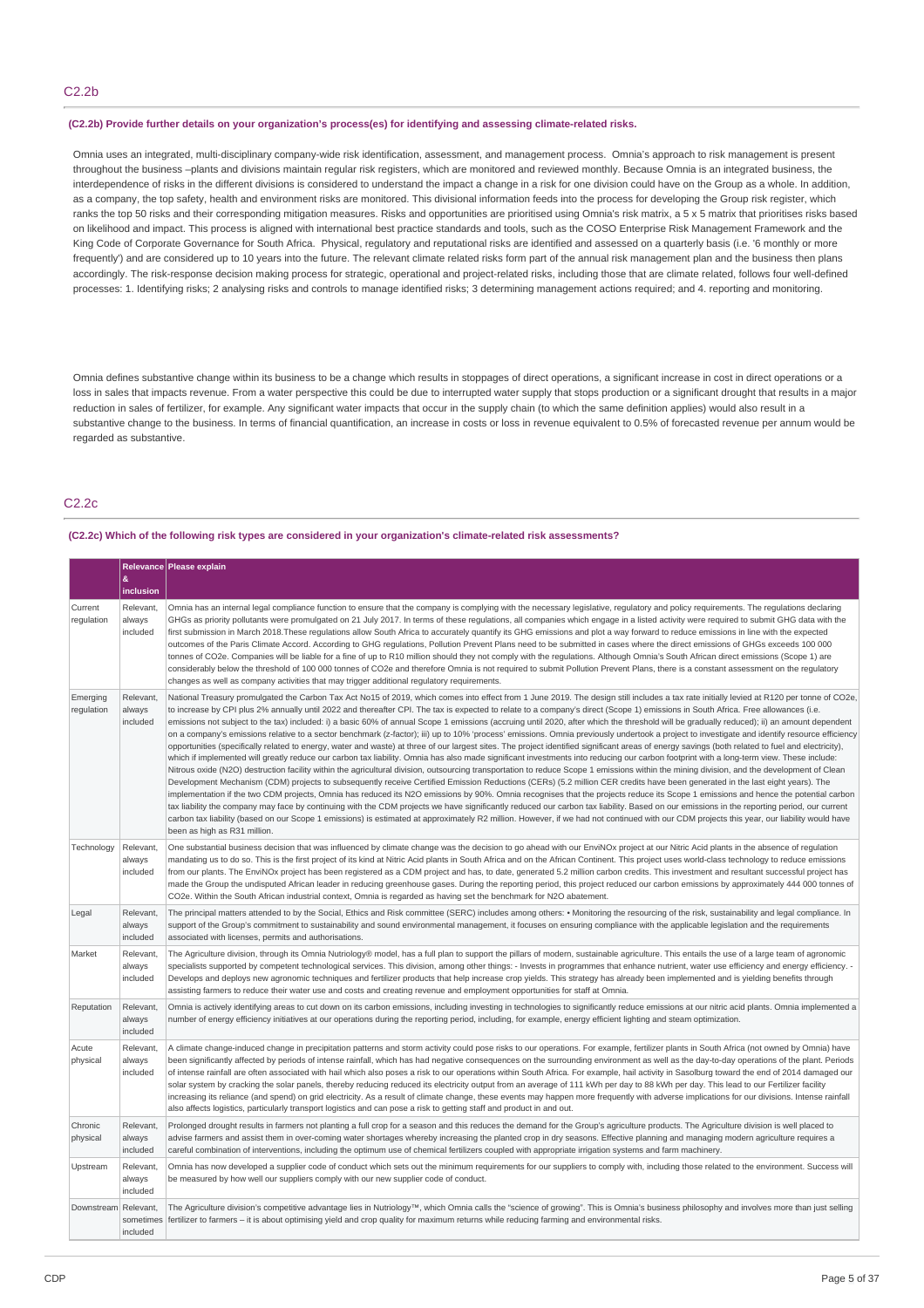#### **(C2.2d) Describe your process(es) for managing climate-related risks and opportunities.**

### Company level

The Social, Ethics and Risk (SER) committee of the board is responsible for ensuring compliance to risk management processes. A separate senior management risk committee further manages risk and reports to the SER committee. This committee is supported by executive management, including divisional managing directors and technical directors. Material risks are reported to the board. The senior risk management committee holds 3 risk management meetings annually, the second being a workshop to assess the company's risk register. Risks like the carbon tax (transitional risk) are discussed during these meetings. The bulk of the Group's carbon footprint is a result of operations in South Africa thus the carbon risk is largely specific to South Africa. Omnia has an internal legal compliance function to ensure that the company is complying with the necessary legislative, regulatory and policy requirements. Division level This approach towards risk is present throughout the business –plants and divisions maintain regular risk registers, which are monitored and reviewed monthly. Due to the integrated nature of the business, the interdependence of risks are considered in the different divisions to understand the impact a change in a risk for one division could have on the Group as a whole. This divisional information feeds into the process for developing the Group risk register, which ranks the top 50 risks, and the corresponding mitigation measures for them. At site, all environmental risks (including climate change) are monitored using Impact and Aspect Assessments. At the operational level, senior management identifies major risks, introduces an applicable control environment and procedures, and applies risk monitoring. As part of the process of annual monitoring, Omnia has adopted a centralised reporting approach. The Group's three divisions collect relevant environmental data, including information related to carbon footprint aspects, and report these to the Group office.

Risk management is integral to the way business is conducted at Omnia. Following the growth in the last few years the Group has become increasingly aware of the importance of identifying, evaluating, monitoring, prioritising and mitigating risks to ensure that this growth can be sustained. This approach towards risk is present throughout the business –plants and divisions maintain regular risk registers, which are monitored and reviewed monthly. Because Omnia is an integrated business, the interdependence of risks in the different divisions is considered to understand the impact a change in a risk for one division could have on the Group as a whole. In addition, as a company, the top safety, health and environment risks are monitored.

### C2.3

(C2.3) Have you identified any inherent climate-related risks with the potential to have a substantive financial or strategic impact on your business? Yes

### C2.3a

(C2.3a) Provide details of risks identified with the potential to have a substantive financial or strategic impact on your business.

# **Identifier**

Risk 1

**Where in the value chain does the risk driver occur?** Direct operations

**Risk type** Physical risk

#### **Primary climate-related risk driver**

Chronic: Changes in precipitation patterns and extreme variability in weather patterns

## **Type of financial impact**

Increased operating costs (e.g., higher compliance costs, increased insurance premiums)

### **Company- specific description**

A climate change-induced change in precipitation patterns and storm activity could pose risks to the operations. For example, fertilizer plants in South Africa (not owned by Omnia) have been significantly affected by periods of intense rainfall, which has had negative consequences on the surrounding environment as well as the day-to-day operations of the plant. Periods of intense rainfall are often associated with hail which also poses a risk to operations within South Africa. For example, hail activity in Sasolburg toward the end of 2014 damaged the solar-powered system by cracking the solar panels, thereby reducing its electricity output from an average of 111 kWh per day to 88 kWh per day. This led to the Fertilizer facility increasing its reliance (and spend) on grid electricity. As a result of climate change, these events may happen more frequently with adverse implications for the divisions. Intense rainfall also affects logistics, particularly transport logistics and can pose a risk to getting staff and product in and out. In addition, the business will also be negatively affected should precipitation patterns change in such a way as to result in increased periods of drought. With the recent drought, fertilizer product is not able to get out and trucks of product are forced to wait in a queue. Product can only go out once the rains come, and this used to take place in October but the rainy season is shifting and this is taking place more and more regularly during November, which affects the fertilizer business.

**Time horizon** Current

**Likelihood** More likely than not

**Magnitude of impact** Medium-low

**Are you able to provide a potential financial impact figure?** Yes, a single figure estimate

**Potential financial impact figure (currency)** 75000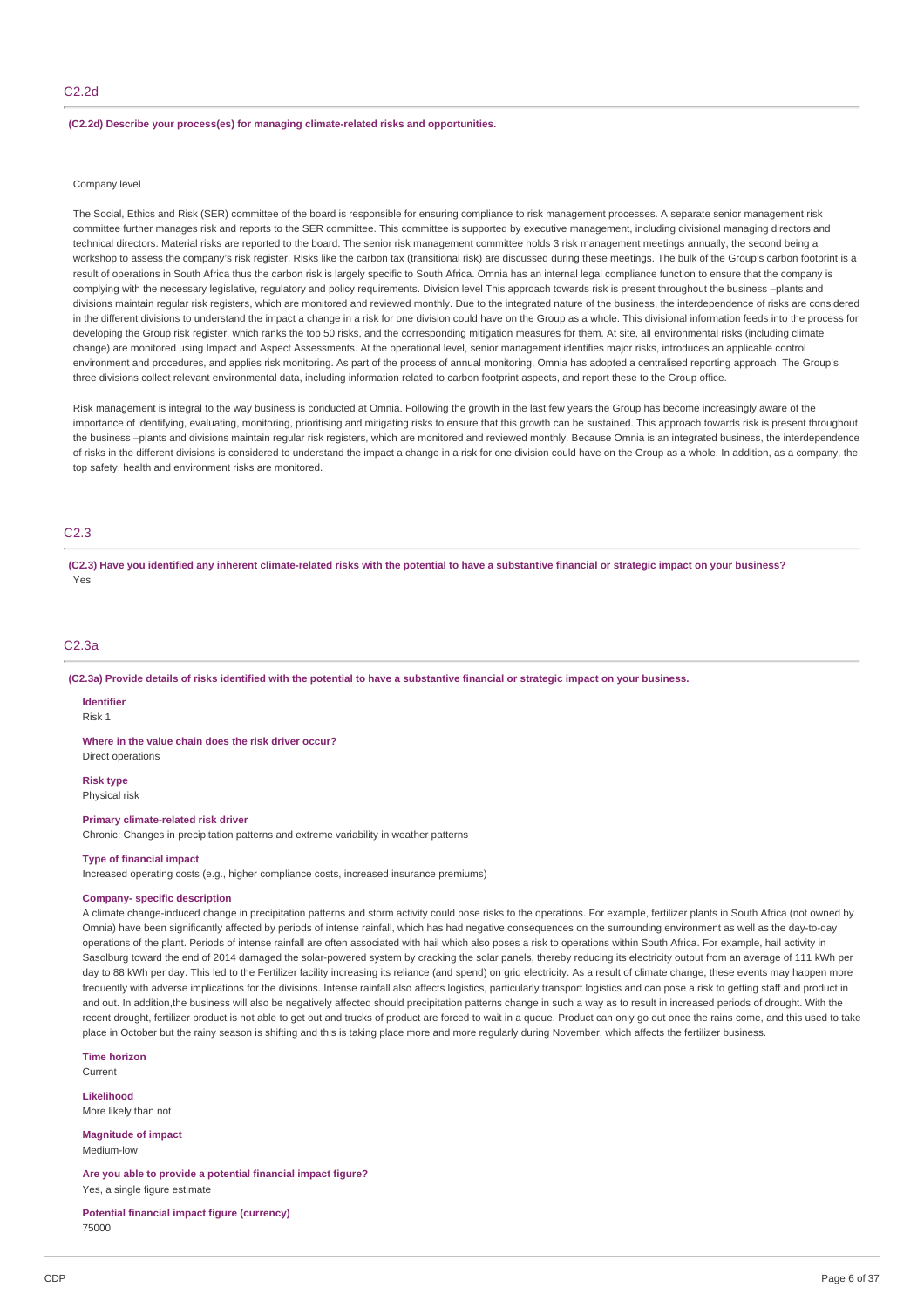# **Potential financial impact figure – minimum (currency)**

<Not Applicable>

#### **Potential financial impact figure – maximum (currency)** <Not Applicable>

### **Explanation of financial impact figure**

Should worsening weather result in unplanned discharges into rivers and wetland systems this could result in fines for Omnia. This has not happened in the past at Omnia but remains a risk. Fines could be in the region of R50 000 - R100 000. The increased operational spend on electricity should the solar-powered system at Sasolburg be compromised by hail or bad weather will increase in the face of rising electricity costs and could amount to an additional R5 000/ year on electricity should things escalate. If trucks are not able offload the cost is R3500 per day. Normally between 6 and 10 vehicles per day are loaded. Hence, the total cost associated with standing time works out to around R21000 -R35000 per facility per day. However, Omnia has good relationships with its transporters and as a result is not liable for these standing time costs. However, should the standing time increase as a result of bad weather it is likely that these costs will be passed on to the company.

#### **Management method**

Omnia manages potential discharge situations by regularly monitoring and measuring of effluent and constant engagement with the authorities (Department of Water and Sanitation). With regards to standing time, the scheduling of trucks is done 48 hours before the truck can depart, which limits truck standing. There is no cost associated with this management method.

#### **Cost of management**

**Comment**

**Identifier** Risk 2

#### **Where in the value chain does the risk driver occur?**

Direct operations

### **Risk type**

Transition risk

#### **Primary climate-related risk driver**

Policy and legal: Increased pricing of GHG emissions

#### **Type of financial impact**

Increased operating costs (e.g., higher compliance costs, increased insurance premiums)

### **Company- specific description**

National Treasury promulgated the Carbon Tax Act No15 of 2019, which comes into effect from 1 June 2019. The design still includes a tax rate initially levied at R120 per tonne of CO2e, to increase by CPI plus 2% annually until 2022 and thereafter CPI. The tax is expected to relate to a company's direct (Scope 1) emissions in South Africa. Free allowances (i.e. emissions not subject to the tax) included: i) a basic 60% of annual Scope 1 emissions (accruing until 2020, after which the threshold will be gradually reduced); ii) an amount dependent on a company's emissions relative to a sector benchmark (z-factor); iii) up to 10% 'process' emissions. Omnia previously undertook a project to investigate and identify resource efficiency opportunities (specifically related to energy, water and waste) at three of our largest sites. The project identified significant areas of energy savings (both related to fuel and electricity), which if implemented will greatly reduce our carbon tax liability. Omnia has also made significant investments into reducing our carbon footprint with a long-term view. These include: Nitrous oxide (N2O) destruction facility within the agricultural division, outsourcing transportation to reduce Scope 1 emissions within the mining division, and the development of Clean Development Mechanism (CDM) projects to subsequently receive Certified Emission Reductions (CERs) (5.2 million CER credits have been generated in the last eight years). The implementation if the two CDM projects, Omnia has reduced its N2O emissions by 90%. Omnia recognises that the projects reduce its Scope 1 emissions and hence the potential carbon tax liability the company may face by continuing with the CDM projects we have significantly reduced our carbon tax liability. Based on our emissions in the reporting period, our current carbon tax liability (based on our Scope 1 emissions) is estimated at approximately R1.2 million. However, if we had not continued with our CDM projects this year, our liability would have been as high as R31 million.

**Time horizon** Short-term

**Likelihood** Virtually certain

**Magnitude of impact**

Medium-low

**Are you able to provide a potential financial impact figure?** Yes, a single figure estimate

**Potential financial impact figure (currency)** 4000000

**Potential financial impact figure – minimum (currency)**

<Not Applicable>

**Potential financial impact figure – maximum (currency)** <Not Applicable>

### **Explanation of financial impact figure**

Based on the current design, the potential direct impact is estimated to be between R 2 - R4 million based on the Scope 1 emissions.

#### **Management method**

Omnia previously undertook a project to investigate and identify resource efficiency opportunities (specifically related to energy, water and waste) at three of the largest sites. The project identified significant areas of energy savings (both related to fuel and electricity), which if implemented will greatly reduce carbon tax liability. This project has also resulted in the identification of energy-reduction targets which have been introduced for the next reporting period. Omnia has also reduced their electricity consumption in the Fertilizer division through the second nitric acid plant complex. The complex, which became operational in March 2012, includes a power generation turbine operating off waste heat from production that, when the complex is operating at full capacity, can generate 50% of the power needed by both the original and the newly commissioned nitric acid plants at the Sasolburg facility. This reduces the consumption of grid electricity, thereby reducing the carbon tax liability. Omnia is also keeping abreast of developments with regards to the carbon tax through engagement through CAIA, and the Group is undergoing a process to improve reporting on GHG data through the development and rolling out of the SHE Reporting Standard, and associated training. This will help to ensure that the GHG reporting is accurate.

**Cost of management**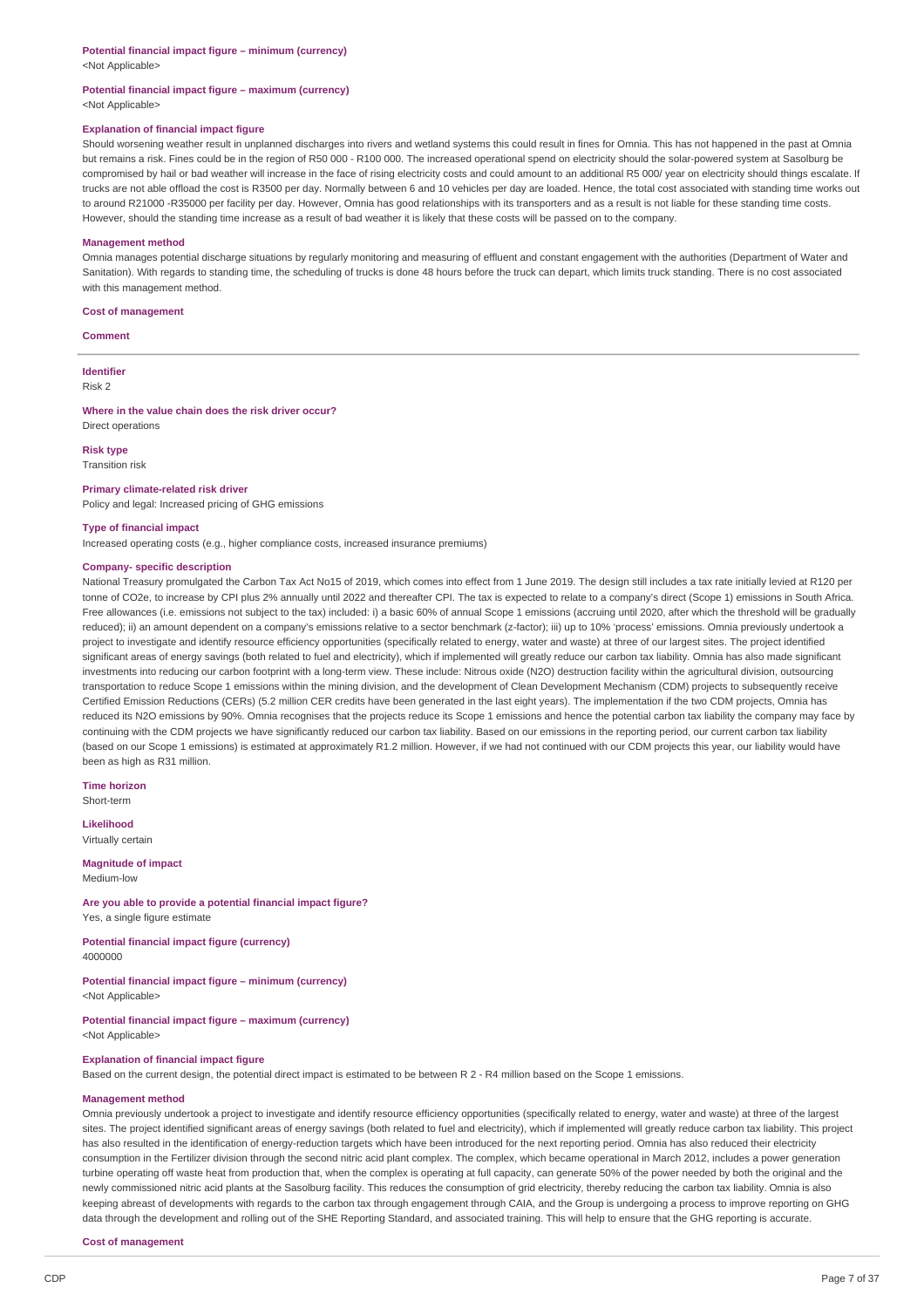#### 30000000

#### **Comment**

Abatement technology and other upgrades to the Nitric Acid Plant

# **Identifier**

Risk 3

**Where in the value chain does the risk driver occur?** Direct operations

**Risk type** Transition risk

#### **Primary climate-related risk driver**

Policy and legal: Enhanced emissions-reporting obligations

**Type of financial impact** Please select

# **Company- specific description**

The evolving climate change regulatory environment in South Africa (notably carbon taxes and carbon budgets) will require systems for collecting accurate GHG emissions data. The South African National Climate Change Response Policy provides for the mandatory reporting of emissions data. In April 2017 the DEA gazetted the National Greenhouse Gas Emission Reporting Regulations. This requires data providers to register on the National Atmospheric Emissions Inventory System (NAEIS). Data providers are then required to submit total greenhouse gas emissions arising from a defined list of activities. Uncertainties include: (i) the threshold for determining different "data providers"; (ii) Boundary approach and other GHG accounting methodology elements; (iii) timing and (iv) establishment of the online GHG data reporting platform.

### **Time horizon**

Short-term

**Likelihood** Likely

**Magnitude of impact**

Medium-low

**Are you able to provide a potential financial impact figure?** Yes, a single figure estimate

**Potential financial impact figure (currency)** 380000

**Potential financial impact figure – minimum (currency)** <Not Applicable>

**Potential financial impact figure – maximum (currency)** <Not Applicable>

#### **Explanation of financial impact figure**

It is unclear at this point but it may be that Omnia will be liable for a verification cost to ensure that the data reported through the system is accurate and representative. The actual financial implication of verification is not clear at this point.

#### **Management method**

The verification cost to ensure that the data reported through the system is accurate and representative.

**Cost of management** 380000

#### **Comment**

### C2.4

(C2.4) Have you identified any climate-related opportunities with the potential to have a substantive financial or strategic impact on your business? Yes

### C2.4a

(C2.4a) Provide details of opportunities identified with the potential to have a substantive financial or strategic impact on your business.

**Identifier** Opp<sub>1</sub>

**Where in the value chain does the opportunity occur?** Direct operations

**Opportunity type**

Products and services

**Primary climate-related opportunity driver**

Development and/or expansion of low emission goods and services

**Type of financial impact**

Increased revenue through demand for lower emissions products and services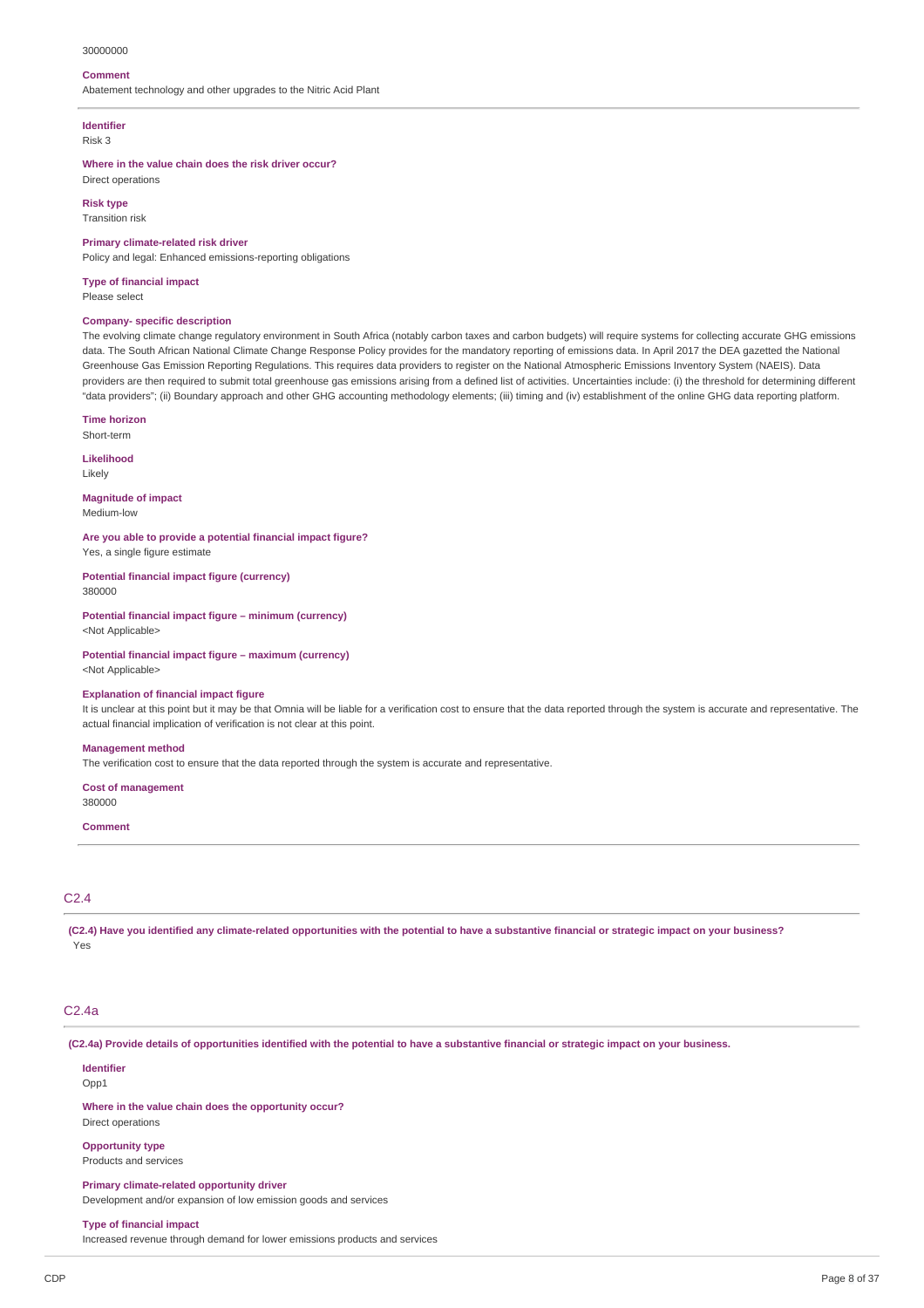#### **Company-specific description**

Traditional chemical products are unable to sustain the productivity required in the long term by an increasing world population. Available arable land is declining and is impacted by traditional chemicals, which are reaching their maximum performance levels due to growing resistance built up by plants, insects and plant diseases. During the reporting year, Omnia acquired Oro Agri, a player in the agriculture biologicals ("AgriBio") market. Oro Agri develops and markets patented environmentally friendly, non-toxic and ecologically safe adjuvants, crop protection products, liquid foliar fertilizers and soil conditioners for large scale agriculture applications as well as smaller lawn and garden applications. One of the key applications is water efficiency as it reduces the amount of water farmers need for the same output. In line with the next phase of the "Green Revolution" in the global agriculture sector, the demand for AgriBio products is underpinned by the increasing emphasis on nutrient efficiency and the rising demand for environmentally friendly products to enhance crop performance and improve yields.

**Time horizon**

Long-term

**Likelihood** Likely

# **Magnitude of impact**

Medium-high

700000000

**Are you able to provide a potential financial impact figure?** Yes, a single figure estimate

**Potential financial impact figure (currency)**

**Potential financial impact figure – minimum (currency)** <Not Applicable>

**Potential financial impact figure – maximum (currency)** <Not Applicable>

### **Explanation of financial impact figure**

The acquisition of Oro Agri is anticipated to add in revenue to Omnia, in FY 19 Oro Agri had revenue of R711m for the 11 months in the Group.

#### **Strategy to realize opportunity**

The acquisition of Oro Agri is aligned with Omnia's strategy of being well positioned for the next generation of agriculture products to further enhance yield and optimise crop performance whist lowering the environmental impact of crop production. Omnia will continue to position itself as a leading Group in the "second green revolution" of the agriculture industry.

#### **Cost to realize opportunity**

**Comment**

### **Identifier**

Opp2

**Where in the value chain does the opportunity occur?** Direct operations

#### **Opportunity type**

Resource efficiency

#### **Primary climate-related opportunity driver**

Use of more efficient production and distribution processes

#### **Type of financial impact**

Other, please specify (Increase in capital availability)

### **Company-specific description**

An increase in the trading of certified emissions reductions (CERs) as a means to reduce one's carbon tax liability (and other regulatory liabilities) will be an opportunity for Omnia because significant number of CERs have already been generated through the two CDM projects (Omnia Fertilizer's nitrous oxide Reduction Project – registered on 3 May 2007, and Omnia's N2O Abatement Project II – registered on 30 April 2012). Over the past five years, Omnia has generated more than 5.2 million CERs, and expect to generate an additional 600 000 CERs in the next financial year. No sales revenue was earned this year from the carbon credits as they are being stockpiled while global prices for carbon credits are low.

### **Time horizon**

Short-term

**Likelihood** Very likely

### **Magnitude of impact**

Medium

**Are you able to provide a potential financial impact figure?** Yes, a single figure estimate

**Potential financial impact figure (currency)** 26000000

**Potential financial impact figure – minimum (currency)** <Not Applicable>

**Potential financial impact figure – maximum (currency)** <Not Applicable>

#### **Explanation of financial impact figure**

At present, Omnia has generated in the region of 5.2 million CERs. At present, the price for CERs is very low at around R5 per CER (US\$ 0.35) but Omnia hopes that there will be progress in this regard.

#### **Strategy to realize opportunity**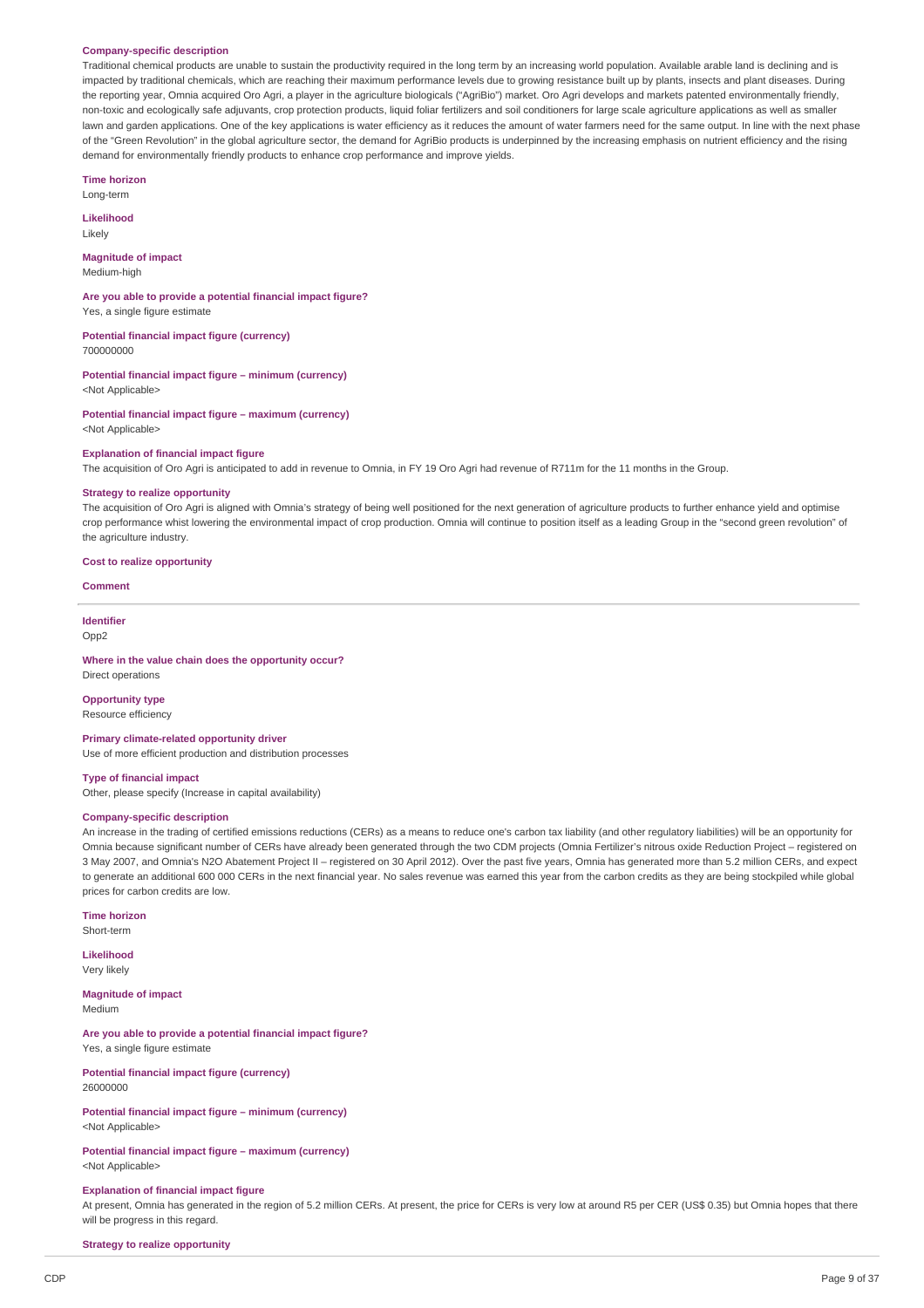Omnia has a team of people who ensure that the two CDM projects are operating in accordance with the necessary methodology and therefore meeting CDM criteria. The team is also involved in constant monitoring to understand the avoided carbon emissions, and in applying for the verification in order to attain the CERs. In addition, compliance with CDM methodology is closely monitored to ensure that the projects retain their CDM status.

### **Cost to realize opportunity**

#### **Comment**

**Identifier** Opp3

**Where in the value chain does the opportunity occur?** Direct operations

### **Opportunity type**

Products and services

**Primary climate-related opportunity driver**

Development of new products or services through R&D and innovation

#### **Type of financial impact**

Better competitive position to reflect shifting consumer preferences, resulting in increased revenues

#### **Company-specific description**

Climate change is projected to result in changes in precipitation and temperature regimes, which may manifest in an increase in drought and water-scarce conditions. Omnia offers products, services and technologies to maximise yield while minimising water consumption and as a result, such products may become more in demand. The Agriculture division is therefore continuing R&D into and utilising the latest technological advances to minimise water usage. In addition, Omnia has taken steps to become experts in water use in crop production through the Nutriology® centre. Food security is increasingly at risk as land available for agricultural production in traditional agricultural areas shrinks due to urbanisation and mining, water becomes scarcer and changing global weather patterns disrupt agricultural production. These challenges are compelling food producers to produce higher yields from existing resources. Omnia's Agriculture division is at the forefront of efforts to improve food security and crop yields with its unique Nutriology® offering. Nutriology® looks at ways to maximise water use efficiency of plants (i.e. grain yield attained per surface area (kg/ha) with a certain amount of water (mm)) and hence facilitate growth during drought conditions. In addition, Omnia offers a 'precision farming' service to farmers, whereby this resource management concept (including soil, water and nutrients) is used to help improve yields. Omnia helps a farmer to determine a certain soil's yield potential or potential nutrient deficiencies, where agronomists would then recommend a certain amount of a certain fertilizer/ lime to correct any deficiencies in the soil and also to fertilize the crop to achieve a certain yield. This concept assures that growers don't over fertilize (over fertilization can lead to leaching of nutrients into under-ground water or above-ground water resources which has an negative impact on the farmers financial resources as well as environmental resources) or under fertilize for a certain target yield. This is a particularly useful service given changing climatic conditions. The Chemicals division offers several technologies for treating water to make it suitable for drinking, and as a result of changing climatic conditions these technologies may become more sought after.

**Time horizon** Medium-term

**Likelihood**

Likely

## **Magnitude of impact**

Medium-low

**Are you able to provide a potential financial impact figure?** Yes, a single figure estimate

**Potential financial impact figure (currency)** 86000000

#### **Potential financial impact figure – minimum (currency)** <Not Applicable>

**Potential financial impact figure – maximum (currency)** <Not Applicable>

#### **Explanation of financial impact figure**

Increased demand for products and services will result in improved financial revenue for the Group but the full implications have not been quantified at this point. The Agriculture Division, responsible for the Nutriology® programme, contributed 49% of Omnia Group's revenue in the last financial year. An increase of just 1% due to increased demand for products and services would translate into an additional R86million

#### **Strategy to realize opportunity**

Omnia's Agriculture division is at the forefront of efforts to improve food security and crop yields with its unique Nutriology® offering. Nutriology® looks at ways to maximise water use efficiency of plants (i.e. grain yield attained per surface area (kg/ha) with a certain amount of water (mm)) and hence facilitate growth during drought conditions. Omnia invests in R&D through the Nutriology programme in order to further develop and identify products and services that will be of use in a water-scarce and foodinsecure world. This involves testing products under different climatic and other conditions to maximise their potential. R200 000 was budgeted for R&D activities related to developing and identifying products and services that will be of use in a water-scarce and food-insecure world. These figures exclude salaries and overheads.

#### **Cost to realize opportunity**

200000

# **Comment**

C2.5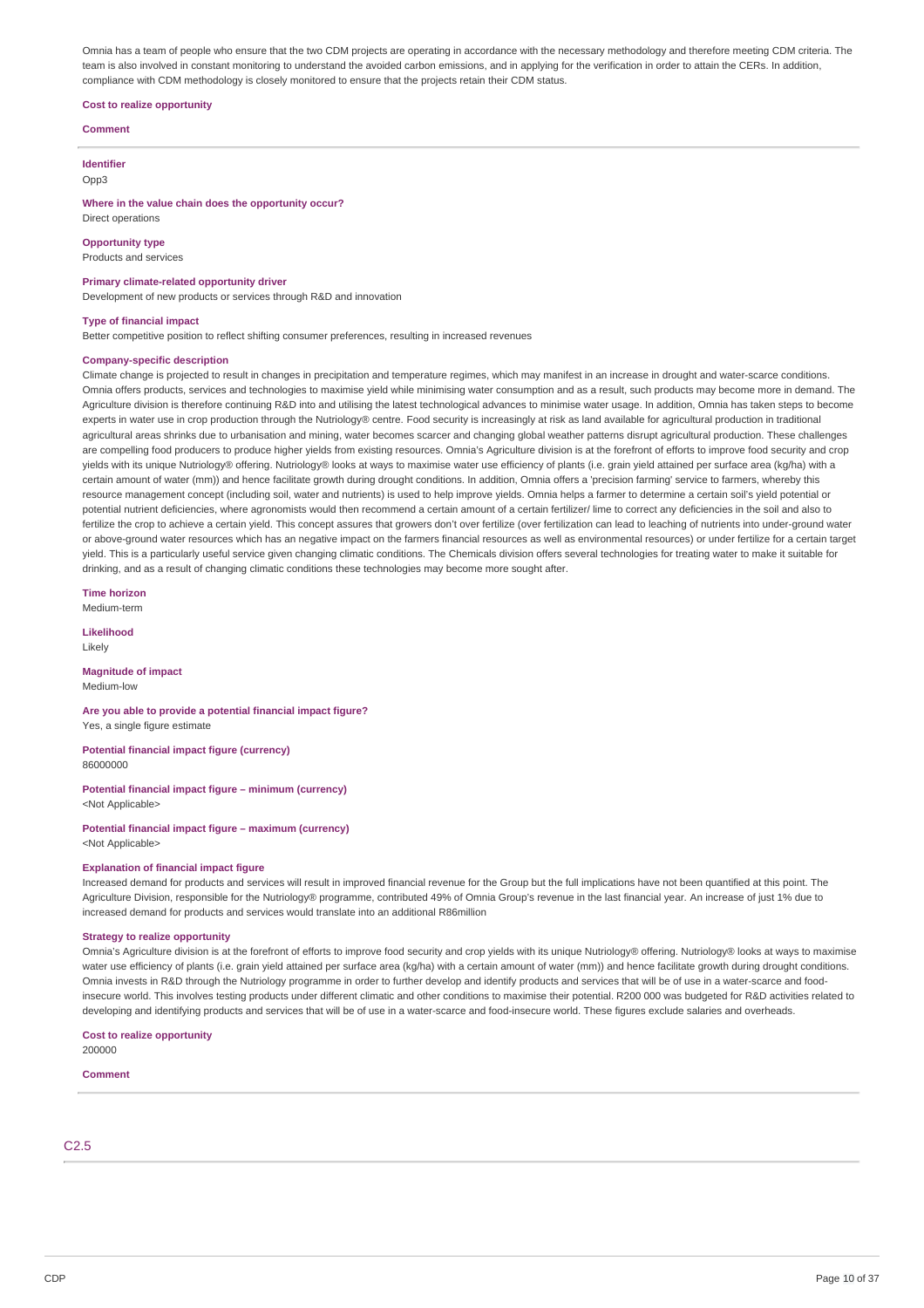# **(C2.5) Describe where and how the identified risks and opportunities have impacted your business.**

|                                               | Impact           | <b>Description</b>                                                                                                                                                                                                                                                                                                                                                                                                                                                                                                                                                                                                                                                                                                                                                                                                                                                                                                       |
|-----------------------------------------------|------------------|--------------------------------------------------------------------------------------------------------------------------------------------------------------------------------------------------------------------------------------------------------------------------------------------------------------------------------------------------------------------------------------------------------------------------------------------------------------------------------------------------------------------------------------------------------------------------------------------------------------------------------------------------------------------------------------------------------------------------------------------------------------------------------------------------------------------------------------------------------------------------------------------------------------------------|
| Products<br>and<br>services                   |                  | Impacted The Agriculture division, through its Omnia Nutriology® model, has a full plan to support the pillars of modern, sustainable agriculture. This entails the use of a large team of agronomic<br>specialists supported by competent technological services. This division, among other things: - Invests in programmes that enhance nutrient, water use efficiency and energy efficiency. -<br>Develops and deploys new agronomic techniques and fertilizer products that help increase crop yields. This strategy has already been implemented and is yielding benefits through assisting<br>farmers to reduce their water use and costs and creating revenue and employment opportunities for staff at Omnia.                                                                                                                                                                                                   |
| Supply<br>chain<br>and/or<br>value<br>chain   |                  | Impacted Water is becoming scarcer, the quality is deteriorating, and the unsustainable rise in water use is rising as a result of expanding populations, increasing standards of living and inefficient<br>agriculture and industry practices. The Chemicals division partners with water users of all sizes, to ensure that water preservation can begin as soon as possible after use. This improves cost<br>efficiencies and sustainability, reduces the burden on local municipalities and water boards and in turn increases the overall availability of clean water.                                                                                                                                                                                                                                                                                                                                              |
| Adaptation<br>and<br>mitigation<br>activities | Impacted         | One substantial business decision that was influenced by climate change was the decision to go ahead with our EnviNOx project at our Nitric Acid plants in the absence of regulation<br>mandating us to do so. This is the first project of its kind at Nitric Acid plants in South Africa and on the African Continent. This project uses world-class technology to reduce emissions from<br>our plants. The EnviNOx project has been registered as a CDM project and has, to date, generated 5.2 million carbon credits. This investment and resultant successful project has made the<br>Group the undisputed African leader in reducing greenhouse gases. During the reporting period, this project reduced our carbon emissions by approximately 221681 tonnes of CO2e. Within<br>the South African industrial context, Omnia is regarded as having set the benchmark for N2O abatement.                            |
| Investment Impacted<br>in R&D                 |                  | There is increasing concern about food security as food production may fail to meet the escalating demand caused by global population growth, changing dietary habits in developing<br>economies, increasing urbanisation and the declining availability of water and arable land. In response to this challenge, the Agriculture division has, through its Nutriology™ model,<br>developed a strategy to support the pillars of modern, sustainable agriculture. This entails the use of a large team of agronomic specialists supported by competent technological services and<br>a world-class laboratory located at the Sasolburg factory, to conduct research and development in order to supply advisory and analysis services to customers. We also use research and<br>development to formulate fertilizer products whereby crops will require less water to function effectively (better water-use efficiency) |
|                                               |                  | Operations   Impacted   Water is becoming scarcer, the quality is deteriorating, and the unsustainable rise in water use is rising as a result of expanding populations, increasing standards of living and inefficient<br>agriculture and industry practices. In response to this challenge, Omnia continuously looks for further opportunities to improve and promote the efficient use of water resources by investing in<br>businesses that are water-wise, optimises the Group's own water use by reducing consumption, reusing its resources, improving its quality, managing effluent and limiting pollution.                                                                                                                                                                                                                                                                                                     |
| Other,<br>please<br>specify                   | Please<br>select |                                                                                                                                                                                                                                                                                                                                                                                                                                                                                                                                                                                                                                                                                                                                                                                                                                                                                                                          |

C2.6

# (C2.6) Describe where and how the identified risks and opportunities have been factored into your financial planning process.

|                                                    |                                                                          | <b>Relevance Description</b>                                                                                                                                                                                                                                                                                                                                                                                                                                                                                                                                                                                                                                                                                                                                                                                                                                                                                                                                                                                                                                                                                                                                                                                                                                                                                                                                                                                                                                                                                                                                                                                                                                                                                                                                                                                                                                                                                                                                                                                                                                                                                                                                                                                                                                                                                                                                                                                                                                                                            |
|----------------------------------------------------|--------------------------------------------------------------------------|---------------------------------------------------------------------------------------------------------------------------------------------------------------------------------------------------------------------------------------------------------------------------------------------------------------------------------------------------------------------------------------------------------------------------------------------------------------------------------------------------------------------------------------------------------------------------------------------------------------------------------------------------------------------------------------------------------------------------------------------------------------------------------------------------------------------------------------------------------------------------------------------------------------------------------------------------------------------------------------------------------------------------------------------------------------------------------------------------------------------------------------------------------------------------------------------------------------------------------------------------------------------------------------------------------------------------------------------------------------------------------------------------------------------------------------------------------------------------------------------------------------------------------------------------------------------------------------------------------------------------------------------------------------------------------------------------------------------------------------------------------------------------------------------------------------------------------------------------------------------------------------------------------------------------------------------------------------------------------------------------------------------------------------------------------------------------------------------------------------------------------------------------------------------------------------------------------------------------------------------------------------------------------------------------------------------------------------------------------------------------------------------------------------------------------------------------------------------------------------------------------|
| Revenues                                           | Impacted                                                                 | Changes to climate and long-term weather variability impact our fertilizer business (Agriculture Division) as demand for fertilizer declines due to unexpected weather conditions.                                                                                                                                                                                                                                                                                                                                                                                                                                                                                                                                                                                                                                                                                                                                                                                                                                                                                                                                                                                                                                                                                                                                                                                                                                                                                                                                                                                                                                                                                                                                                                                                                                                                                                                                                                                                                                                                                                                                                                                                                                                                                                                                                                                                                                                                                                                      |
| Operating<br>costs                                 | Impacted                                                                 | Operating profit down to R24 million (2018: R1 156 million) on the back of various operating challenges experienced, specifically relating to: Agriculture division - Lower profits were<br>largely driven by exchange rate volatility, market and price pressures (low prices for key agriculture commodities, in Africa and globally), economic challenges in Zimbabwe and an<br>unstable political climate. Further pressure on regional demand as a consequence of various droughts and unfavourable weather patterns have disrupted planting patterns. Other factors<br>include high inflation and other costs required to address local challenges (labour, energy, taxes) compared to inexpensive imports with no import protection in place Mining division –<br>Lower profits were driven by uncertainty regarding the outcome of the Mining Charter and slow reinvestment in the market. Furthermore, increased competition and oversupply, leading to<br>local margin pressure as well as price pressure on mining supplies as a direct result of cost-cutting activities in the mining sector, has put this business under severe pressure. Cost<br>competitiveness of mining in core regions, coupled with uncertainty, is resulting in low growth locally when compared to other countries • Chemicals division - Lower profits were driven by<br>a decrease in commodity prices and a decline in demand, resulting from a general slowdown in the sector. Low oil prices filtered through into reduced pricing on oil-based products. The<br>South African manufacturing sector stagnation has suppressed chemical demand and even though this business has now been rightsized to implement a new strategy, the effectiveness<br>of this strategy on the business performance will only become apparent in the next financial year Omnia will be liable to pay carbon taxes in the near future as the South African carbon<br>tax is set to be promulgated in 2019. We consider this a regulatory risk and is part of our risk management assessment. The carbon tax will effect a minimal impact on the operating costs<br>as it is very small at this stage given the reduced carbon footprint due the installation of EnviNOx units on both Nitric acid plants at Sasolburg has resulted in NOx emissions having been<br>reduced by up to 99% and the generation of carbon credits for Omnia. To date, 5 260 514 (20178 4 684 078) carbon emission certificates have been generated. |
| Capital<br>expenditures<br>/ capital<br>allocation | Impacted                                                                 | The construction of a new nitrophosphate plant at a capital cost of R630 million was completed by 31 March 2019. The plant will allow Omnia to use phosphate rock as a phosphate<br>source instead of the higher-priced downstream alternatives such as Phosphoric acid. With the backward integration using phosphate rock, the new plant is expected to lead to an<br>approximately 1.0 to 1.5 percentage point improvement in the operating margin of the Agriculture business once fully operational. Nitrophosphate, as a phosphate source, provides<br>significant agronomic benefits and opportunities for Omnia to further differentiate its downstream products. Nitrophosphate production is also environmentally friendlier than the production<br>of Phosphoric acid which generates as a by-product, significant volumes of phosphate contaminated gypsum. Phosphate rock, as feedstock for the Nitrophosphate plant, can be sourced<br>from various regional or international sources. Capital investment and operational controls implemented to ensure that all production sites can contain spillages and that the environmental<br>impact of Omnia's activities is minimised.                                                                                                                                                                                                                                                                                                                                                                                                                                                                                                                                                                                                                                                                                                                                                                                                                                                                                                                                                                                                                                                                                                                                                                                                                                                                                                         |
| Acquisitions<br>and<br>divestments                 | Impacted                                                                 | A small acquisition of the LDR group of companies in South Africa and Zambia was completed in the year and consolidated into a new Omnia business called Axioteq™ which is reported<br>as part of the Agriculture division. Axioteq™ is a cutting-edge data and services business that employs various technological tools to collect and utilise big data and machine learning<br>techniques to provide more insight to customers and to support Omnia's research and development initiatives in the agriculture space. The data collected through Axioteq™ can be<br>processed in a meaningful manner, to provide expert agronomic solutions to agriculture clients or, if used in a similar way for the mining industry, then in terms of blasting solutions to<br>mining clients. Further applications for this business is being investigated and will be actively pursued. Furthermore, the growth in the speciality products is supported by the continued<br>pressure on farmers to optimise and differentiate their farming operations which leads them to invest in high value crops which requires more speciality agriculture products. This provides<br>Omnia with the opportunity to provide more value-added knowledge-based services. The immediate synergy between the speciality products that Omnia produces and the products of the<br>recently completed acquisition of Oro Agri effective 1 May 2018, is aligned with Omnia's strategy of being well positioned for the next generation of agriculture products to further enhance<br>yield and optimise crop performance whist lowering the environmental impact of crop production. Omnia will continue to position itself as a leading Group in the "second green revolution"<br>of the agriculture industry. The Oro Agri range of environmentally friendly products provides green solutions aimed at addressing traditional crop inhibiting diseases which stunt growth and<br>reduce crop yield, increasing nutrient uptake and improving water use efficiency.                                                                                                                                                                                                                                                                                                                                                                                                                                                            |
| Access to<br>capital                               | Not yet<br>impacted                                                      | With respect to accessing capital, Omnia has not been impacted by climate change risks and opportunities. If climate change risks impact our access to capital then this will result in<br>reduced profits brought on by an increase in the cost of borrowing. Currently we are not yet impacted, however we continue to evaluate this to ensure that climate change risks associated<br>with not accessing capital is appropriately managed. We expect this impact to occur in the medium-term.                                                                                                                                                                                                                                                                                                                                                                                                                                                                                                                                                                                                                                                                                                                                                                                                                                                                                                                                                                                                                                                                                                                                                                                                                                                                                                                                                                                                                                                                                                                                                                                                                                                                                                                                                                                                                                                                                                                                                                                                        |
| Assets                                             | Impacted                                                                 | The construction of a new nitrophosphate plant at a capital cost of R630 million was completed in March 2019. Nitrophosphate production is also environmentally friendlier than the<br>production of Phosphoric acid which generates as a by-product, significant volumes of phosphate contaminated gypsum.                                                                                                                                                                                                                                                                                                                                                                                                                                                                                                                                                                                                                                                                                                                                                                                                                                                                                                                                                                                                                                                                                                                                                                                                                                                                                                                                                                                                                                                                                                                                                                                                                                                                                                                                                                                                                                                                                                                                                                                                                                                                                                                                                                                             |
| Liabilities                                        | Impacted<br>for some<br>suppliers,<br>facilities, or<br>product<br>lines | Liabilities have not been directly integrated into the climate change risk identification and assessment process as one of the areas that may be impacted. However, our non-current<br>liabilities reduced by R833 to R1 091 million (2018: R1 824 million), Interest-bearing borrowings decreased to R45 million (2018: R1 068 million) as a result of the reclassification of<br>interest-bearing borrowings at 31 March 2019. Longer drought period may result in lower plantings and therefore lower fertilizer consumption. Omnia's customers may not be able to<br>access funds to buy products and services from Omnia or to settle their accounts in line with the agreed credit terms negatively impacting the Group's liabilities.                                                                                                                                                                                                                                                                                                                                                                                                                                                                                                                                                                                                                                                                                                                                                                                                                                                                                                                                                                                                                                                                                                                                                                                                                                                                                                                                                                                                                                                                                                                                                                                                                                                                                                                                                            |
| Other                                              | Please<br>select                                                         |                                                                                                                                                                                                                                                                                                                                                                                                                                                                                                                                                                                                                                                                                                                                                                                                                                                                                                                                                                                                                                                                                                                                                                                                                                                                                                                                                                                                                                                                                                                                                                                                                                                                                                                                                                                                                                                                                                                                                                                                                                                                                                                                                                                                                                                                                                                                                                                                                                                                                                         |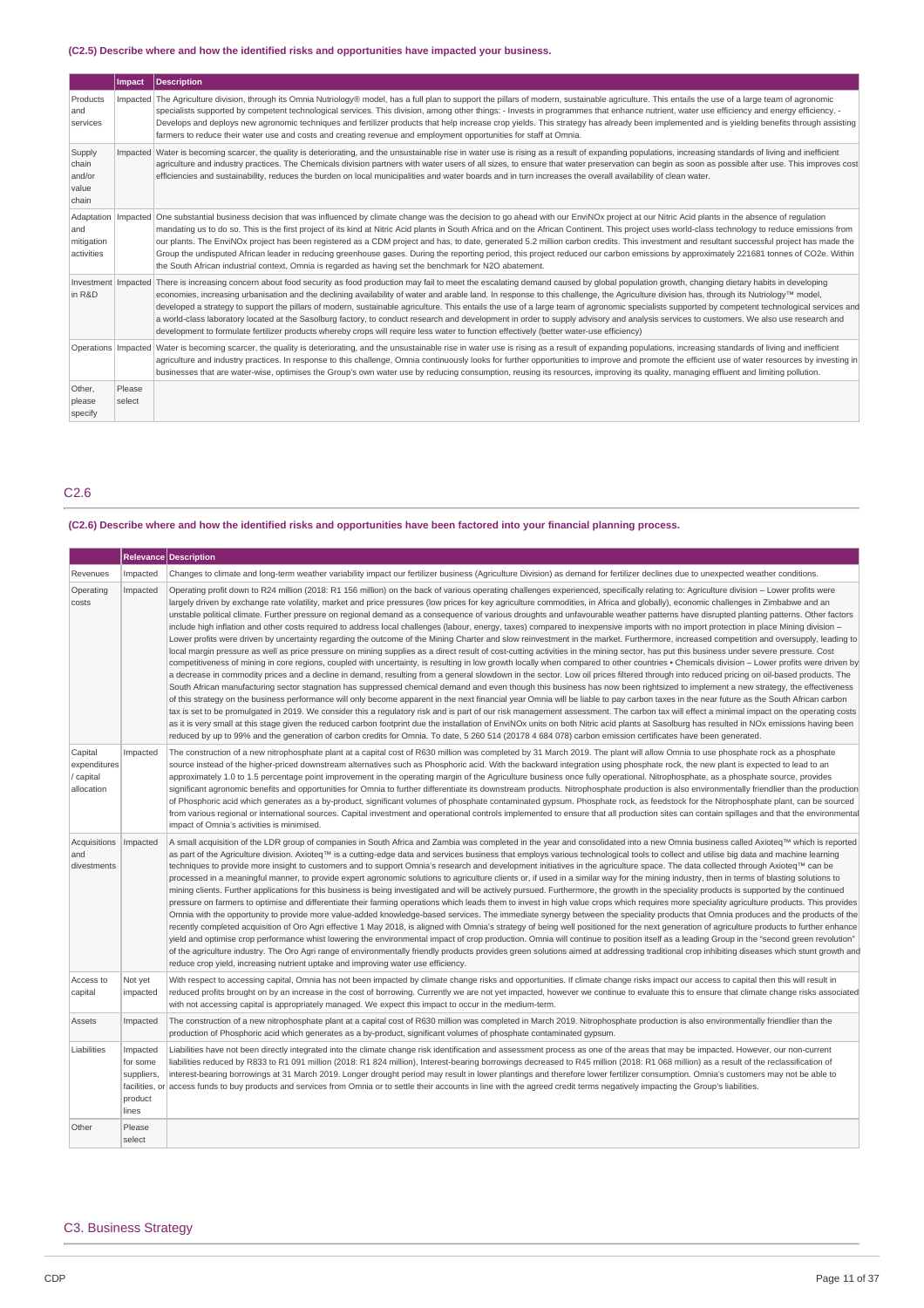# C3.1

**(C3.1) Are climate-related issues integrated into your business strategy?** Yes

# C3.1a

**(C3.1a) Does your organization use climate-related scenario analysis to inform your business strategy?** No, and we do not anticipate doing so in the next two years

### C-AC3.1b/C-CE3.1b/C-CH3.1b/C-CO3.1b/C-EU3.1b/C-FB3.1b/C-MM3.1b/C-OG3.1b/C-PF3.1b/C-ST3.1b/C-TO3.1b/C-TS3.1b

**(C-AC3.1b/C-CE3.1b/C-CH3.1b/C-CO3.1b/C-EU3.1b/C-FB3.1b/C-MM3.1b/C-OG3.1b/C-PF3.1b/C-ST3.1b/C-TO3.1b/C-TS3.1b) Indicate whether your organization has developed a low-carbon transition plan to support the long-term business strategy.** In development, we plan to complete it within the next 2 years

C3.1c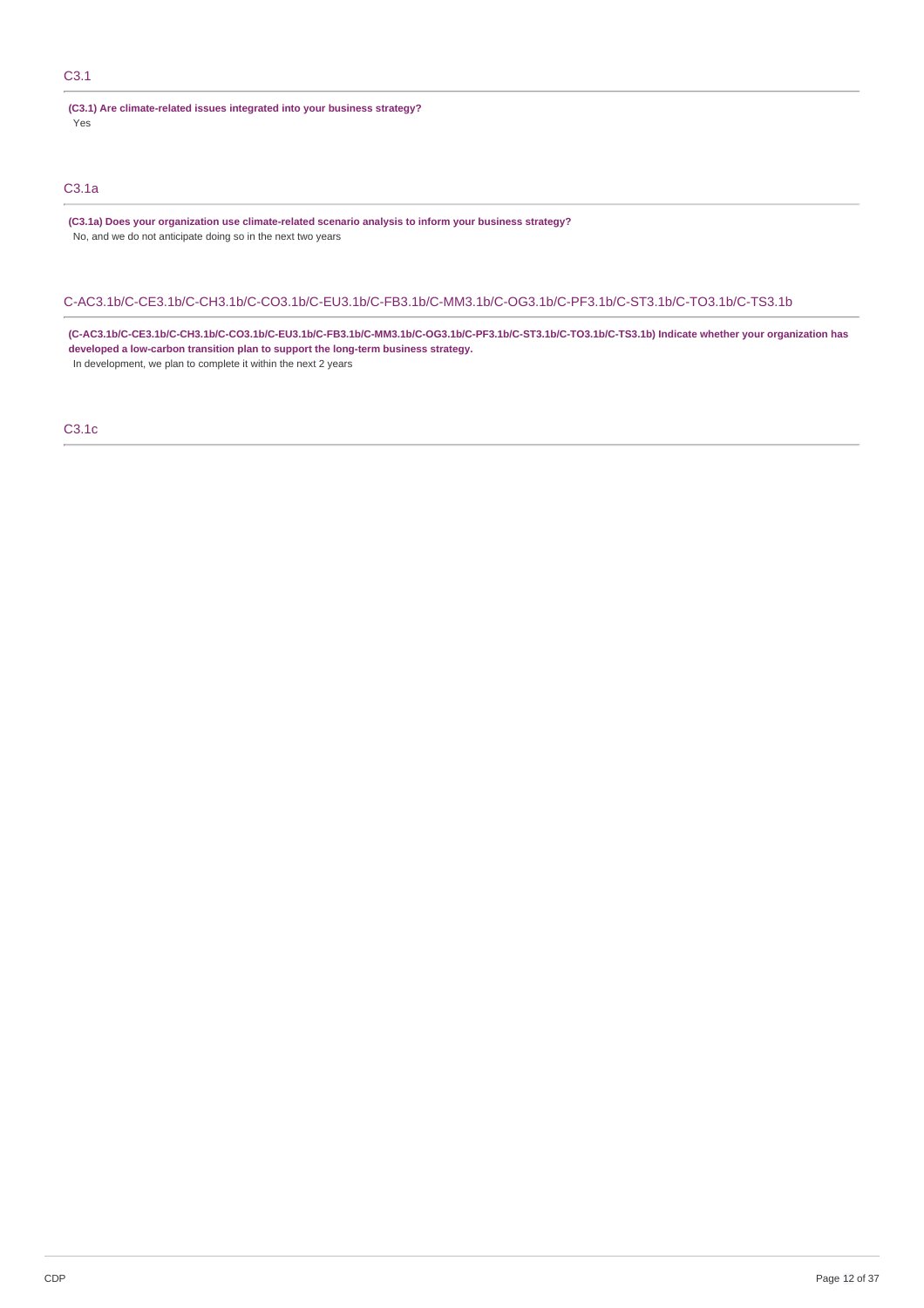### a)The process by which the strategy is influenced

Omnia has developed a high-level action plan and roadmap to drive a process of resource efficiency (including carbon) and associated cost savings. Specifically the action plan defined draft energy and GHG targets; the most appropriate structure for reporting and governance; and a draft reporting framework for the assessment of savings. Detailed resource efficiency audits were conducted at three of our main sites to identify energy and emission reduction opportunities. Significant energy and emissions savings were identified and a Group climate change policy was developed as part of this process. The results of the process were presented to the CEO and Senior Management (MDs of the divisions). This has influenced our strategy by placing more emphasis on energy and carbon reduction throughout the business. The energy and emissions-reduction targets are now in place for five years ending in 2019. These will be core to our business strategy and will be reviewed and revised every five years.

An internal process is in place to collect and report environmental data. At present, our divisions report their environmental data on a monthly basis using our OSIS online system in line with the SHE Reporting Guideline.

In addition, a resource efficiency guideline has been developed to assist our sites to identify and implement further energy and emissions reduction initiatives. A key driver behind this process has been the pending carbon tax and changing regulatory environment.

#### b) Aspects of climate change that have influenced the strategy

Omnia recognises the risk posed by climate change and has taken significant action to reduce our GHG emissions. The specific climate change aspects influencing Omnia's strategy include:

- Increasing legislative developments that will result in a future price on carbon driving the need for a reduction in emissions; and
- Increased legislative developments mandating accurate reporting of GHG emissions.

As a result of these aspects, during the reporting period, Omnia embarked on the journey to formalise its climate change policy and commence with implementation, with specific attention on the following aspects:

- Continued efforts to voluntarily reduce GHG emissions
- Formulate realistic reduction targets based on actual interventions identified and implemented
- Formulate suitable partnerships to achieve reduction targets
- Cooperate with policymakers to ensure an effective and supportive regulatory regime
- Continually engage with stakeholders to manage risks and identify opportunities.

### c) Short term strategy changes

In addition to efforts to determine a true and fair representation of the company's GHG emissions, Omnia embarked on a resource efficiency management process to identify key intervention areas during the reporting period at three of our main sites. This process identified areas where significant energy and carbon reductions could be achieved. Opportunities were identified and defined in terms of input cost, payback periods, savings (financial, resource quantity and carbon emissions), and priority level for three sites. This project formed part of the Private Sector Energy Efficiency (PSEE) Programme, funded in part by the NBI and in part by Omnia. Energy savings amounting to more than 360 million kWh were identified.

Linked to this process, Omnia devised a Resource Efficiency Plan (focused on energy, water and waste) which sets out objectives, goals, targets, and roles and responsibilities. The implementation of this Plan is underway and will see significant changes in the way the business is run and in turn affect the short-term strategy. Progress against this plan is being monitored, and the savings opportunities are being implemented and further investigated. Furthermore, based on the PSEE assessment a Resource Efficiency guideline has been compiled to ensure that the lessons learnt during the assessment are rolled at all the sites in the Group.

### d) Long term strategy changes

Omnia has made significant investments into reducing our carbon footprint with a long-term view. These include: Nitrous oxide (N2O) destruction facility within the agricultural division, outsourcing transportation to reduce Scope 1 emissions within the mining division, and the development of Clean Development Mechanism (CDM) projects (Omnia Fertilizer N2O Reduction project and the Omnia N2O Abatement Project) to subsequently receive Certified Emission Reductions (CERs) (5.2 million CER credits have been generated in the last five years, making the Group the leading performer in South Africa). It is important to note that with the implementation if the two CDM projects, Omnia has reduced its N2O emissions by 90%. Omnia has continued with these CDM projects despite the fact that the price and market for CERs has reduced significantly making the business case for the projects very unattractive. However, Omnia recognises that the projects reduce its Scope 1 emissions and hence the potential carbon tax liability the company may face.

#### e) Strategic advantage

By continuing with our CDM projects we have significantly reduced our carbon tax liability. Based on our emissions in the reporting period, our current carbon tax liability (based on our Scope 1 emissions) is estimated at approximately R2 - 4 million. However, if we had not continued with our CDM projects this year, our liability would have been as high as R31 million.

#### f) Substantial business decisions

One substantial business decision that was influenced by climate change was the decision to go ahead with our EnviNOx project at our Nitric Acid plants in the absence of regulation mandating us to do so. This is the first project of its kind at Nitric Acid plants in South Africa and on the African Continent. This project uses world-class technology to reduce emissions from our plants. The EnviNOx project has been registered as a CDM project and has, to date, generated 4.6 million carbon credits. This investment and resultant successful project has made the Group the undisputed African leader in reducing greenhouse gases. During the reporting period, this project reduced our carbon emissions by approximately 221681 tonnes of CO2e. Within the South African industrial context, Omnia is regarded as having set the benchmark for N2O abatement.

C3.1g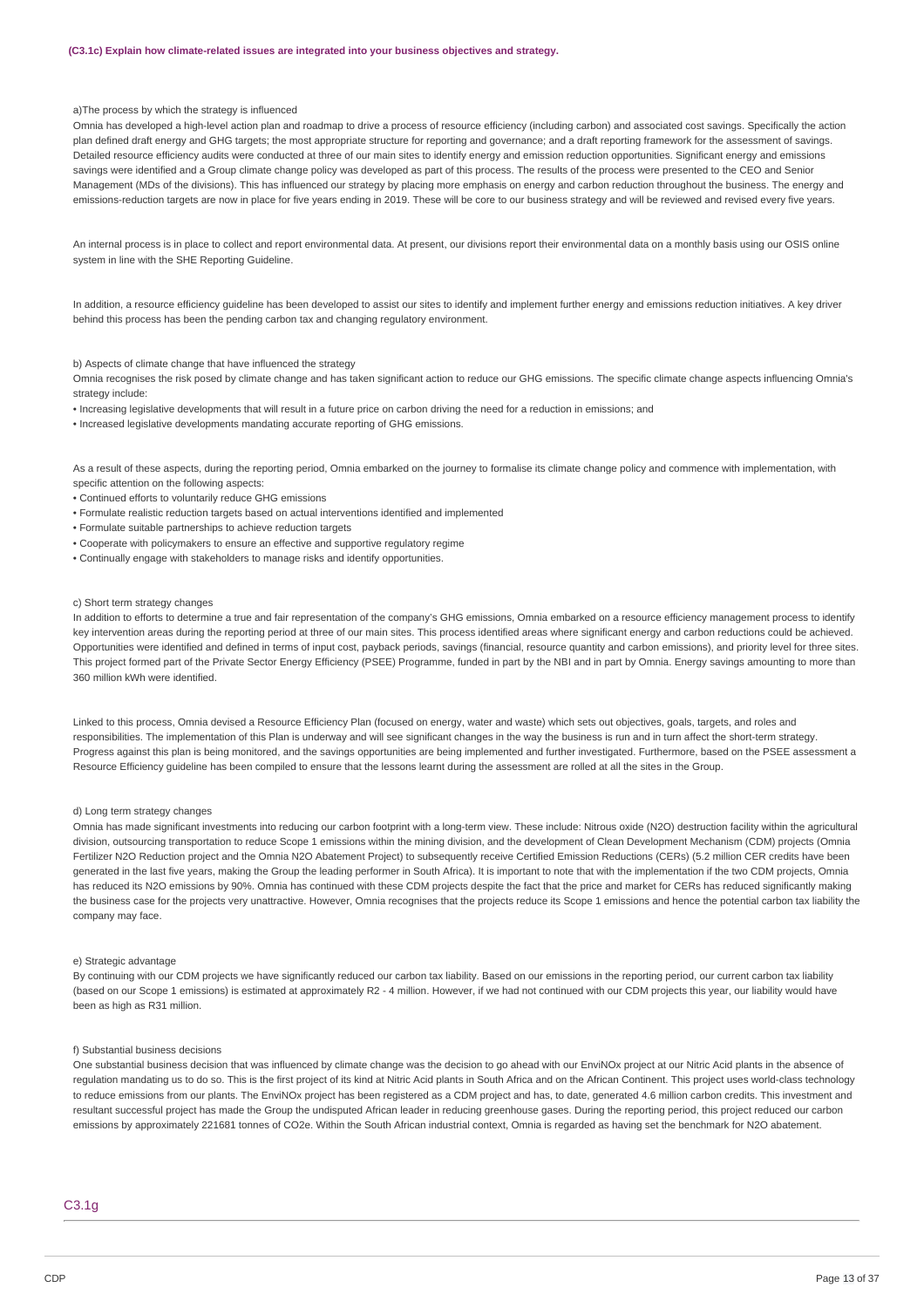#### **(C3.1g) Why does your organization not use climate-related scenario analysis to inform your business strategy?**

Omnia will be conducting a climate-related scenario analysis within the next two years as part of its business continuity plans

### C4. Targets and performance

**Target reference number**

### C4.1

**(C4.1) Did you have an emissions target that was active in the reporting year?** Absolute target

### C4.1a

Abs 1

100

15

2014

2015

2019

 $\Omega$ 

FY20.

**(C4.1a) Provide details of your absolute emissions target(s) and progress made against those targets.**

**Scope** Scope 2 (location-based) **% emissions in Scope Targeted % reduction from base year Base year Start year Base year emissions covered by target (metric tons CO2e)** 100511 **Target year Is this a science-based target?** No, but we anticipate setting one in the next 2 years **% of target achieved Target status** Expired **Please explain** 200% cumulative increase against baseline and the Group anticipates making progress towards reducing emissions once Nitric Acid Plant 1 catalyst is replaced during

# C4.2

**(C4.2) Provide details of other key climate-related targets not already reported in question C4.1/a/b.**

# C4.3

(C4.3) Did you have emissions reduction initiatives that were active within the reporting year? Note that this can include those in the planning and/or **implementation phases.**

Yes

# C4.3a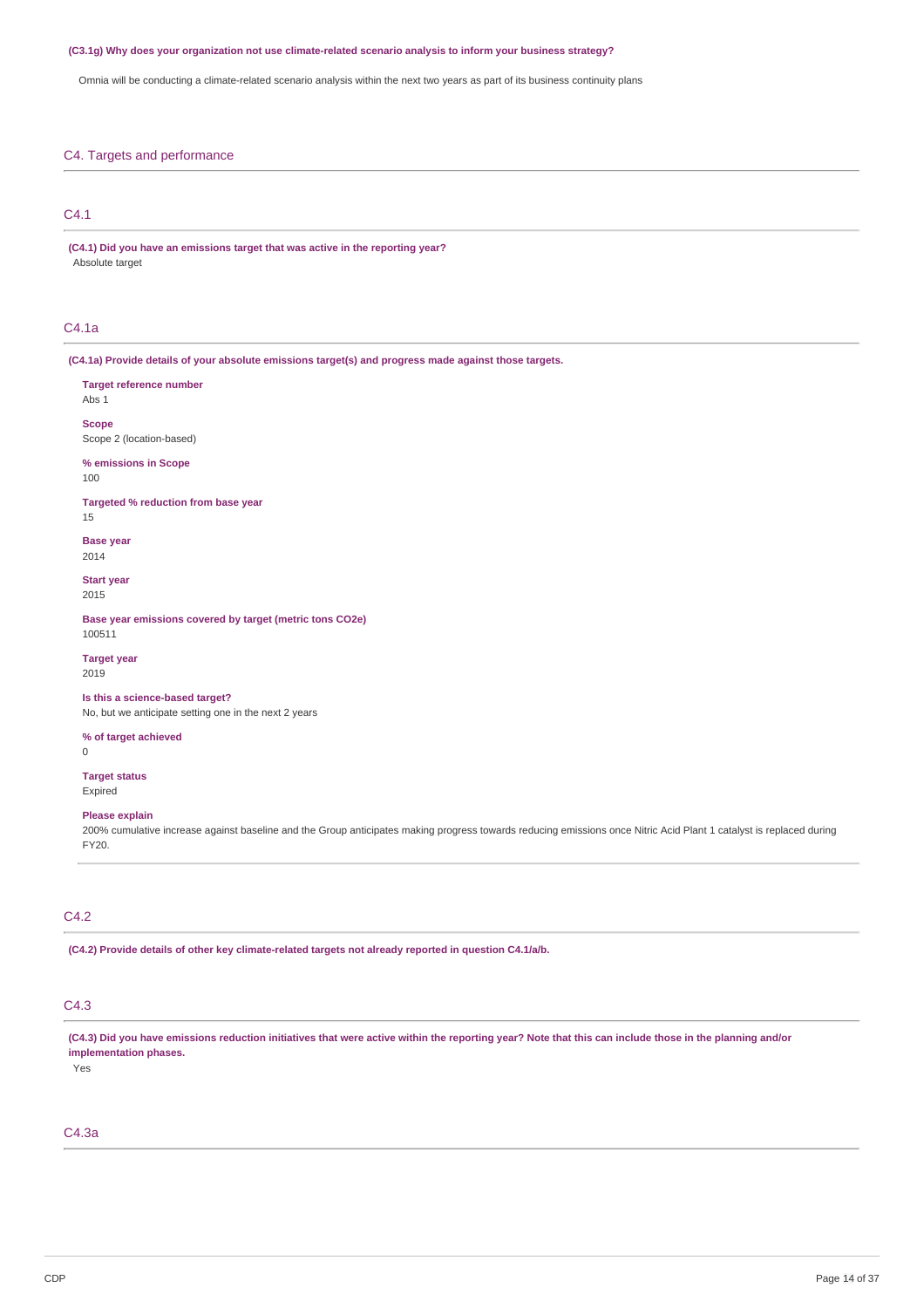# (C4.3a) Identify the total number of initiatives at each stage of development, and for those in the implementation stages, the estimated CO2e savings.

|                           | Number of initiatives | Total estimated annual CO2e savings in metric tonnes CO2e (only for rows marked *) |
|---------------------------|-----------------------|------------------------------------------------------------------------------------|
| Under investigation       |                       |                                                                                    |
| To be implemented*        |                       | 946                                                                                |
| Implementation commenced* |                       | 1658                                                                               |
| Implemented*              |                       | 1390                                                                               |
| Not to be implemented     |                       |                                                                                    |

C4.3b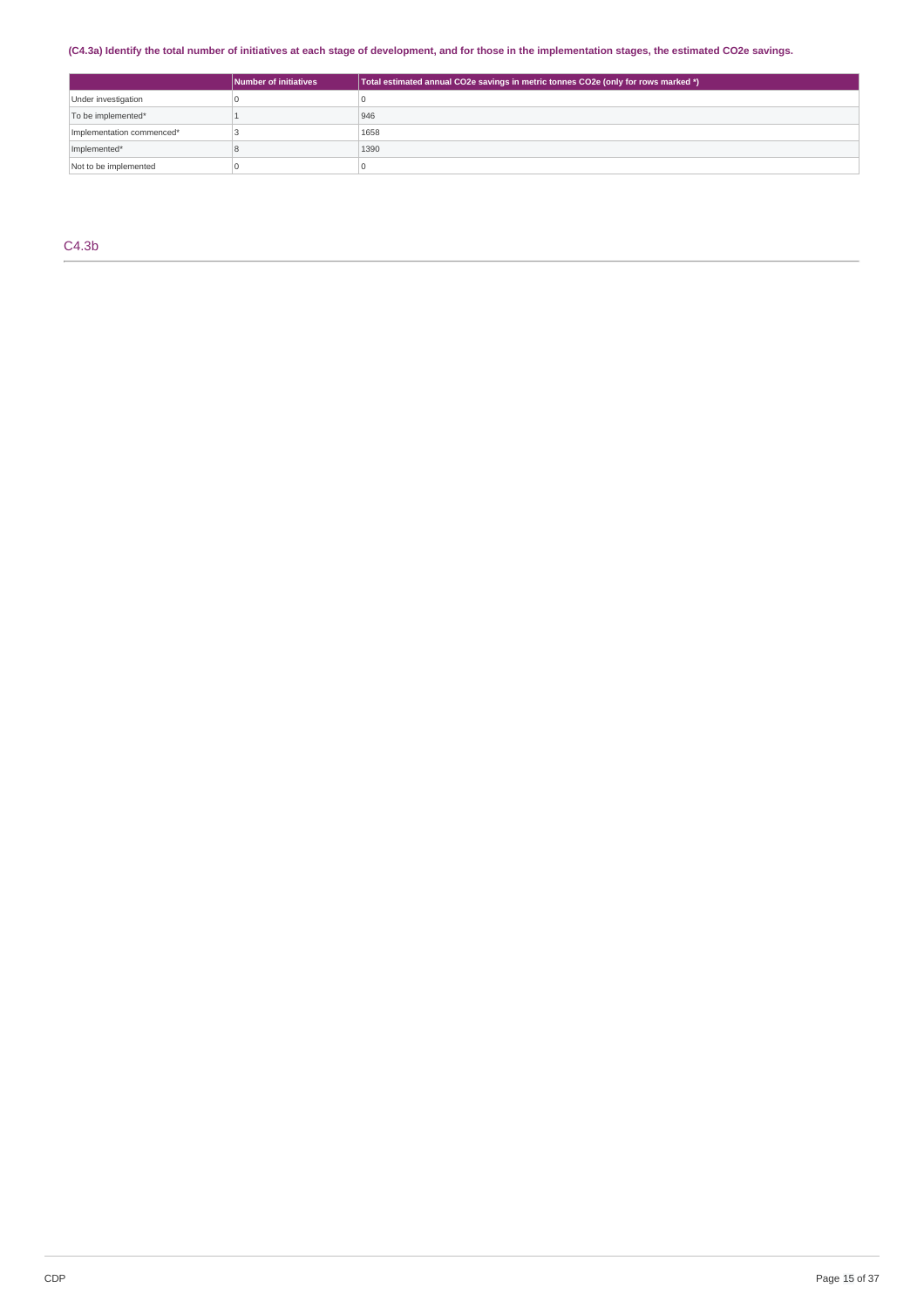#### **(C4.3b) Provide details on the initiatives implemented in the reporting year in the table below.**

**Initiative type** Process emissions reductions

**Description of initiative** New equipment

**Estimated annual CO2e savings (metric tonnes CO2e)**

**Scope** Scope 1

**Voluntary/Mandatory** Please select

**Annual monetary savings (unit currency – as specified in C0.4)**

**Investment required (unit currency – as specified in C0.4)** 15000000

**Payback period** No payback

**Estimated lifetime of the initiative** >30 years

**Comment** Omnia Fertilizer Sasolburg dust scrubber system installation to reduce emissions

**Initiative type** Energy efficiency: Processes

**Description of initiative** Process optimization

**Estimated annual CO2e savings (metric tonnes CO2e)** 1073

**Scope** Scope 2 (location-based)

**Voluntary/Mandatory** Voluntary

**Annual monetary savings (unit currency – as specified in C0.4)** 1300000

**Investment required (unit currency – as specified in C0.4)**  $\Omega$ 

**Payback period** No payback

**Estimated lifetime of the initiative** >30 years

## **Comment**

The flow through the crystallizer jacket was split to run in parallel to reduce the pressure drop and energy consumption of the circulation pumps.

**Initiative type** Energy efficiency: Building services

#### **Description of initiative** Lighting

**Estimated annual CO2e savings (metric tonnes CO2e)** 277

**Scope** Scope 2 (location-based)

**Voluntary/Mandatory** Voluntary

**Annual monetary savings (unit currency – as specified in C0.4)** 335000

**Investment required (unit currency – as specified in C0.4)** 1015000

**Payback period** 4 - 10 years

**Estimated lifetime of the initiative** 11-15 years

**Comment** Lighting Upgrade: more efficient lighting.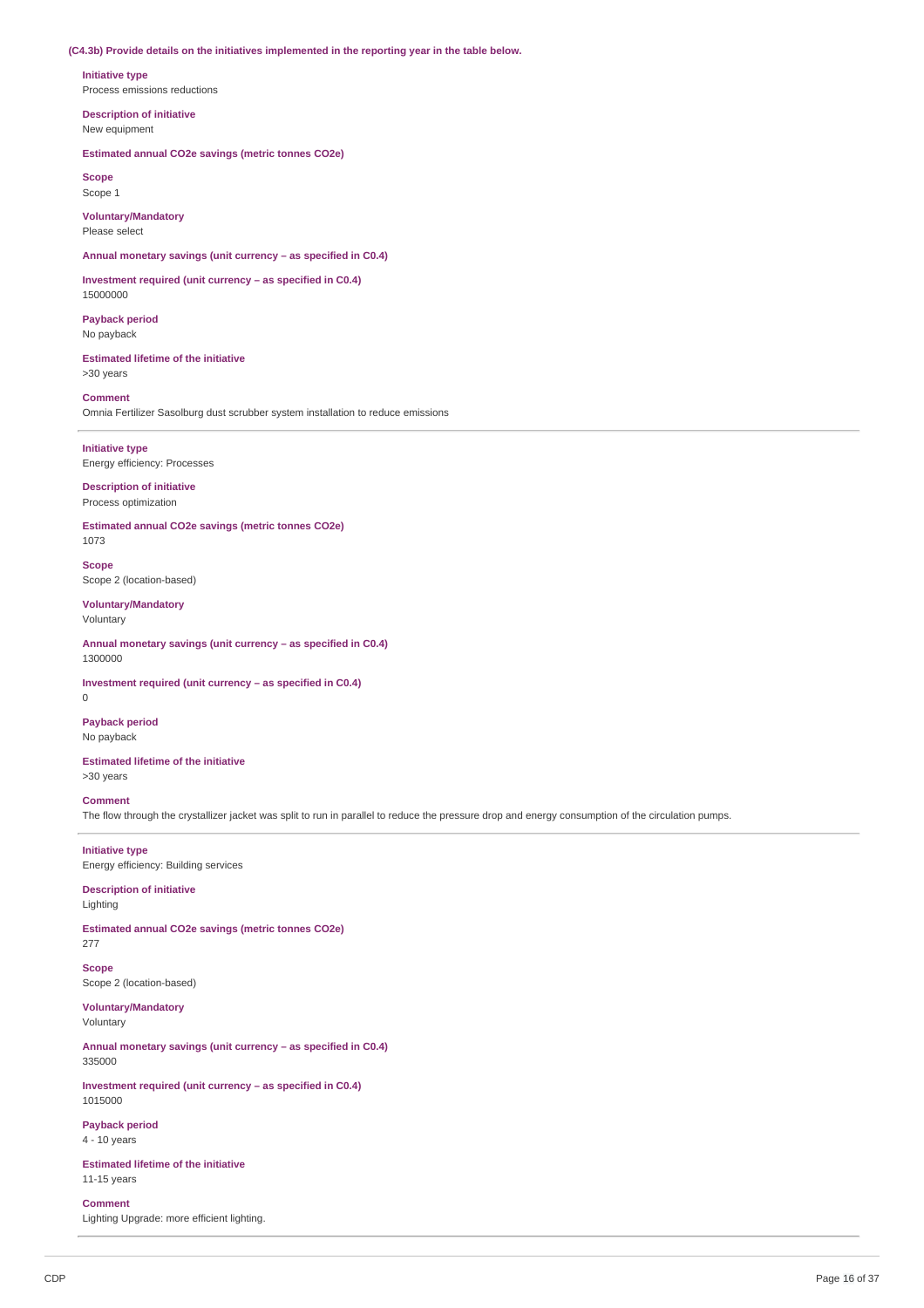### C4.3c

### **(C4.3c) What methods do you use to drive investment in emissions reduction activities?**

| Method                                            | <b>Comment</b> |  |  |  |
|---------------------------------------------------|----------------|--|--|--|
| Lower return on investment (ROI) specification    |                |  |  |  |
| Compliance with regulatory requirements/standards |                |  |  |  |
| Financial optimization calculations               |                |  |  |  |
| Employee engagement                               |                |  |  |  |

# C4.5

(C4.5) Do you classify any of your existing goods and/or services as low-carbon products or do they enable a third party to avoid GHG emissions? Yes

# C4.5a

(C4.5a) Provide details of your products and/or services that you classify as low-carbon products or that enable a third party to avoid GHG emissions.

**Level of aggregation** Company-wide

#### **Description of product/Group of products**

Omnia Nutriology® continues to invest in support of predictive modelling for risk mitigation, especially with regard to water- and nutrient-use efficiency. The 'precision farming' service offering, where Omnia agronomists work with farmers to maximise yield under water-scarce conditions and by reducing the amount of fertilizer applied per hectare, reduces the Scope 3 carbon footprint of our clients through the efficient application of fertilizer. Precision farming is a resource management concept and a service provided by Omnia to farmers. The resource management would include soil, water and nutrients. Omnia helps a farmer to determine a certain soil's yield potential or potential nutrient deficiencies, where agronomists would then recommend a certain amount of a certain fertilizer/ lime to correct any deficiencies in the soil and also to fertilize the crop to achieve a certain yield. This concept assures that growers don't over fertilize (over fertilization can lead to leaching of nutrients into under-ground water or above-ground water resources which has an negative impact on the farmers financial resources as well as environmental resources) or under fertilize for a certain target yield.

**Are these low-carbon product(s) or do they enable avoided emissions?**

Avoided emissions

**Taxonomy, project or methodology used to classify product(s) as low-carbon or to calculate avoided emissions** Other, please specify (GHG Protocol and IPCC used )

**% revenue from low carbon product(s) in the reporting year**

**Comment**

### C5. Emissions methodology

C5.1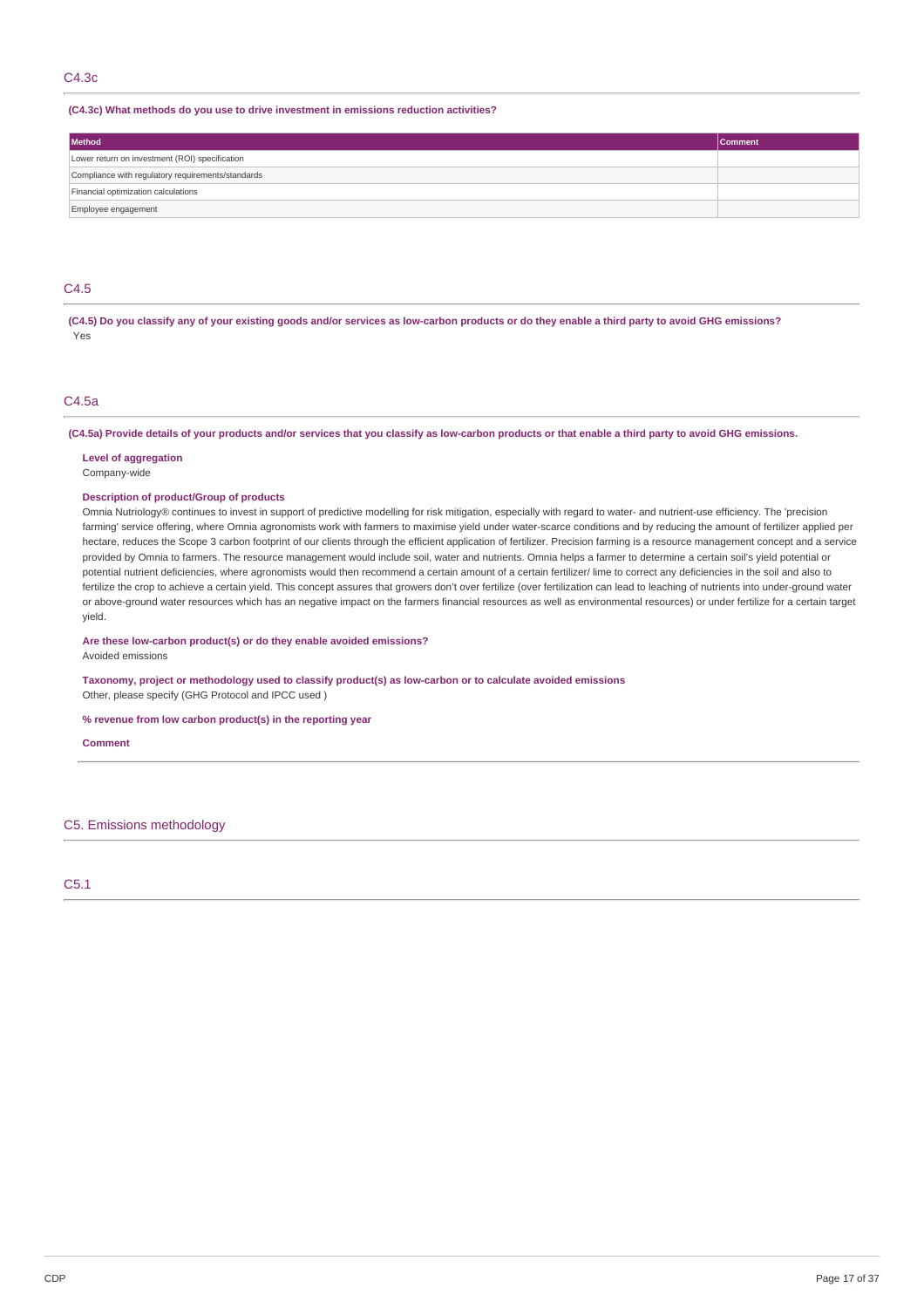#### **(C5.1) Provide your base year and base year emissions (Scopes 1 and 2).**

#### **Scope 1**

**Base year start** April 1 2016

**Base year end**

March 31 2017

**Base year emissions (metric tons CO2e)** 44236

**Comment**

**Scope 2 (location-based)**

**Base year start** April 1 2016

**Base year end** March 31 2017

**Base year emissions (metric tons CO2e)** 91978

**Comment**

### **Scope 2 (market-based)**

**Base year start** April 1 2016

**Base year end** March 31 2017

**Base year emissions (metric tons CO2e)** 0

**Comment**

## C5.2

(C5.2) Select the name of the standard, protocol, or methodology you have used to collect activity data and calculate Scope 1 and Scope 2 emissions.

Defra Voluntary 2017 Reporting Guidelines

IPCC Guidelines for National Greenhouse Gas Inventories, 2006

The Greenhouse Gas Protocol: A Corporate Accounting and Reporting Standard (Revised Edition)

#### C6. Emissions data

# C6.1

**(C6.1) What were your organization's gross global Scope 1 emissions in metric tons CO2e?**

#### **Reporting year**

**Gross global Scope 1 emissions (metric tons CO2e)** 253224

**Start date**

April 1 2018

**End date** March 31 2019

#### **Comment**

Catalyst on the N2O destruction unit of NAP1 has reached the end of life resulting inefficient abatement system, however, the board approved the replacement.

### **Past year 1**

**Gross global Scope 1 emissions (metric tons CO2e)** 65976

**Start date** April 1 2017

**End date** March 31 2018

**Comment**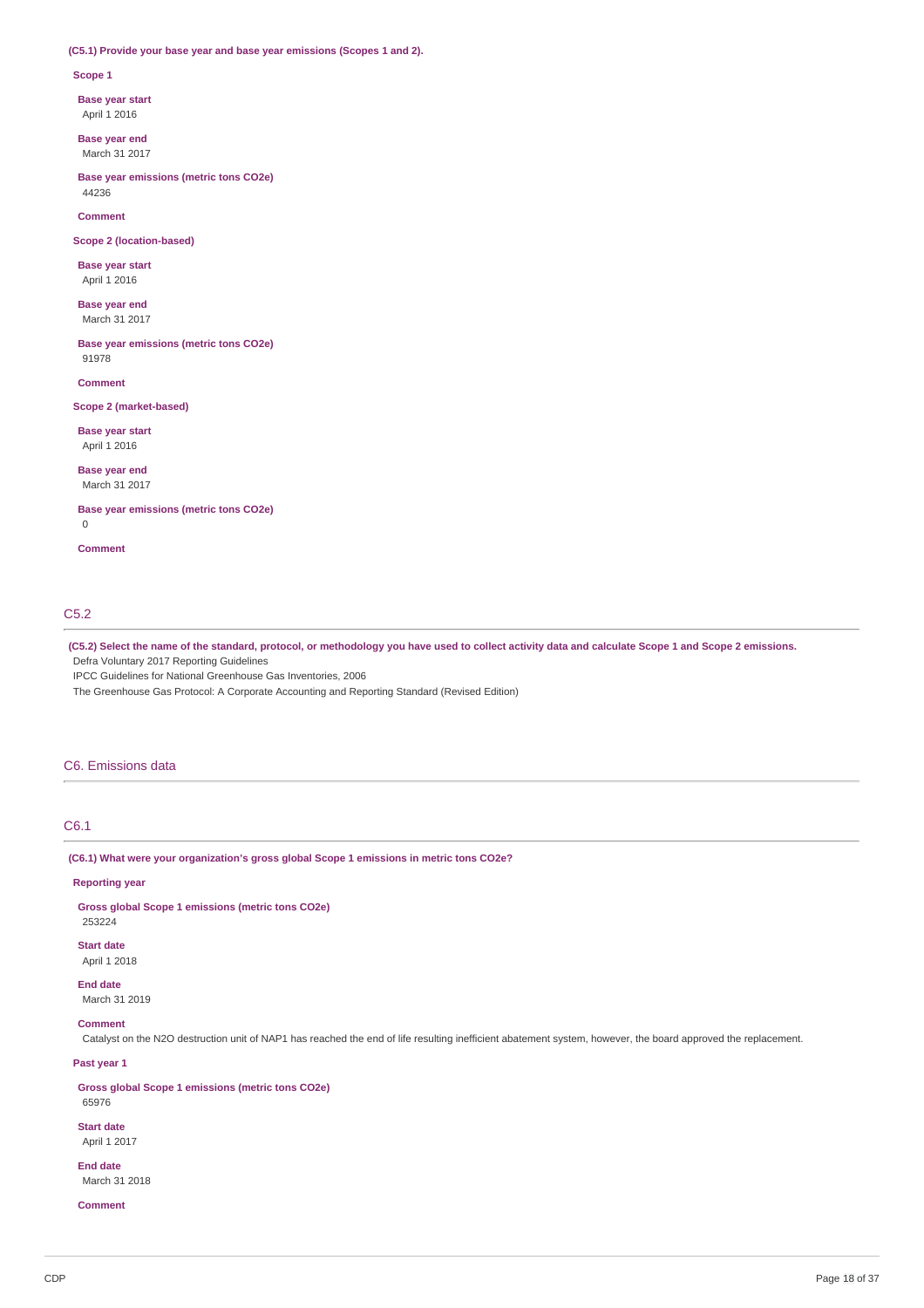# C6.2

### **(C6.2) Describe your organization's approach to reporting Scope 2 emissions.**

#### **Row 1**

#### **Scope 2, location-based**

We are reporting a Scope 2, location-based figure

### **Scope 2, market-based**

We have no operations where we are able to access electricity supplier emission factors or residual emissions factors and are unable to report a Scope 2, market-based figure

## **Comment**

# C6.3

**(C6.3) What were your organization's gross global Scope 2 emissions in metric tons CO2e?**

#### **Reporting year**

**Scope 2, location-based** 48446

# **Scope 2, market-based (if applicable)**

<Not Applicable> **Start date**

April 1 2018

**End date** March 31 2019

#### **Comment**

**Past year 1**

**Scope 2, location-based** 75722

**Scope 2, market-based (if applicable)** <Not Applicable>

**Start date** April 1 2017

**End date** March 31 2018

**Comment**

# C6.4

(C6.4) Are there any sources (e.g. facilities, specific GHGs, activities, geographies, etc.) of Scope 1 and Scope 2 emissions that are within your selected reporting **boundary which are not included in your disclosure?**

No

# C6.5

**(C6.5) Account for your organization's Scope 3 emissions, disclosing and explaining any exclusions.**

### **Purchased goods and services**

**Evaluation status** Not relevant, explanation provided

# **Metric tonnes CO2e**

<Not Applicable>

## **Emissions calculation methodology**

<Not Applicable>

**Percentage of emissions calculated using data obtained from suppliers or value chain partners** <Not Applicable>

### **Explanation**

These emissions may be considered in future reporting, systems are being developed.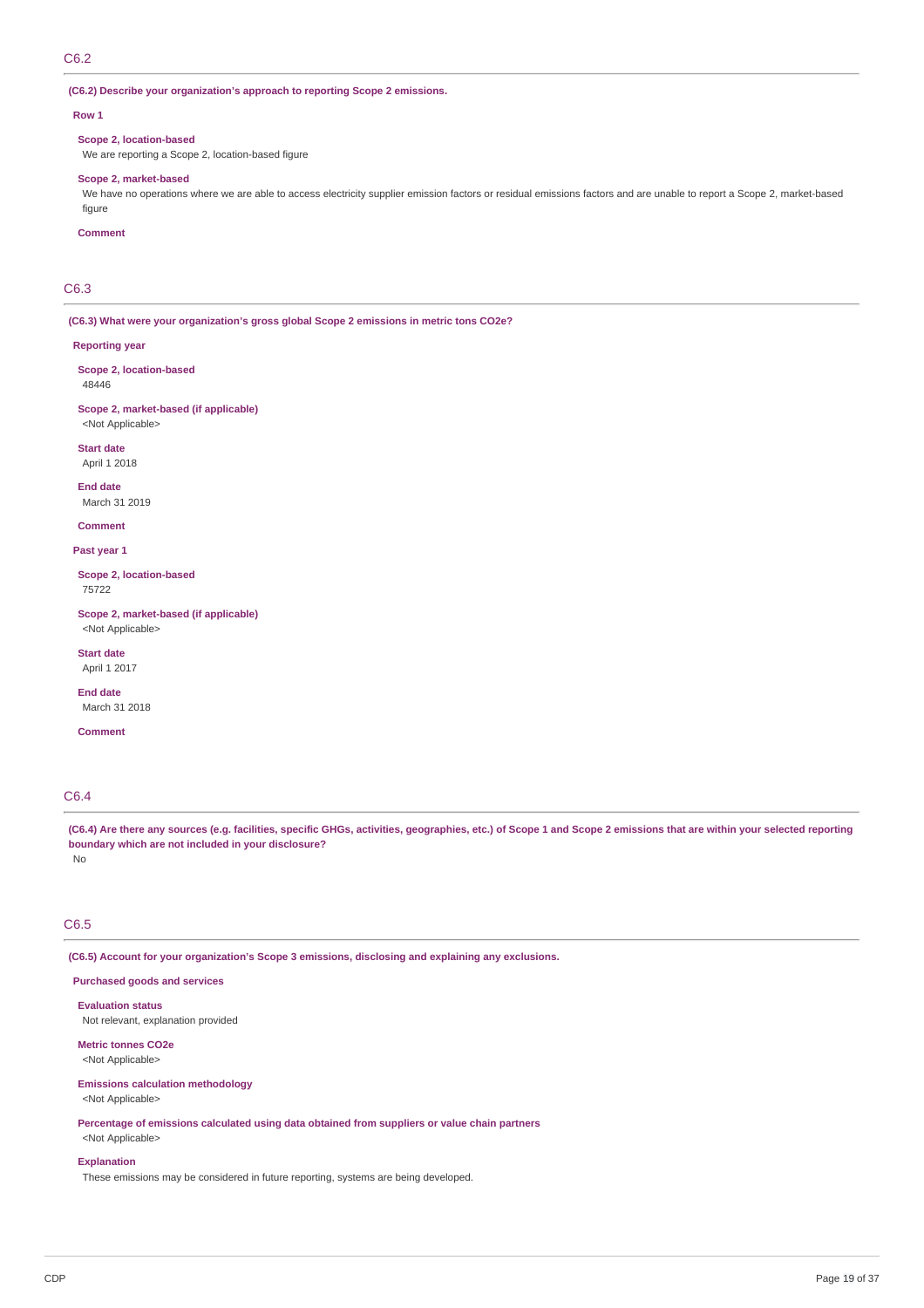### **Capital goods**

**Evaluation status** Not relevant, explanation provided

**Metric tonnes CO2e** <Not Applicable>

#### **Emissions calculation methodology**

<Not Applicable>

#### **Percentage of emissions calculated using data obtained from suppliers or value chain partners**

<Not Applicable>

### **Explanation**

This category includes all upstream (i.e., cradle-to-gate) emissions from the production of capital goods purchased or acquired by the reporting company in the reporting year. These emissions can be attributed to the purchase of new equipment and new vehicles associated with new project development. This is reported as zero since Omnia did not start-up any operations in the reporting year. Based on analysis undertaken previously on the emissions associated with purchasing new equipment, Omnia has found these emissions to be not material to the overall Scope 3 emissions inventory (less than 1%). However, these emissions may be considered in future reporting when new project development becomes a significant contributor to the business.

### **Fuel-and-energy-related activities (not included in Scope 1 or 2)**

**Evaluation status** Relevant, calculated

**Metric tonnes CO2e**

5308

#### **Emissions calculation methodology**

This category includes emissions related to the production of fuels and energy purchased and consumed by Omnia in the reporting year and that are not included in Scope 1 or Scope 2. This includes the emissions from diesel, fuel oil, natural gas and coal. Transmission and Distribution (T&D) losses have been accounted for under Scope 2 emissions. It would be double counting to also account for these under Scope 3. The activity data was obtained from supply chain records of the quantity of each type of fuel purchased. Using the DEFRA 2017 well-to-tank (WTT) emission factors have been used to account for the upstream Scope 3 emissions associated with extraction, refining and transportation of the raw fuel sources to Omnia's sites, prior to their combustion (Diesel : 0,62566 kgCO2e/Litre; Fuel Oil: 0,60061 kgCO2e/Litre; Natural Gas: 0,31702 kgCO2e/m3; Coal: 0,3656 kgCO2e/tonne). GWPs used by DEFRA are based on the IPCC Fourth Assessment Report (AR4) (GWP for CH4 = 25, GWP for N2O = 298) to remain consistent with UK GHG Inventory reporting under the Kyoto Protocol. WTT emission factors were multiplied by the activity data. This assessment was undertaken in accordance with The Greenhouse Gas Protocol: A Corporate Accounting and reporting Standard (Revised Edition), and The Greenhouse Gas Protocol: Corporate Value Chain (Scope 3) Accounting and Reporting Standard.

#### **Percentage of emissions calculated using data obtained from suppliers or value chain partners**

100

#### **Explanation**

#### **Upstream transportation and distribution**

**Evaluation status** Not relevant, calculated

#### **Metric tonnes CO2e**

12943

#### **Emissions calculation methodology**

This includes road and rail transport of products paid for but only for the MIning Division. This includes the full (non-attributable) emissions. The following DEFRA 2017 emission factors are applied: all HGVs average laden - 0,87029 kgCO2e/km; freight train - 0,03394 kgCO2e/tonne.km. An average rail distance of 600 km was assumed for the transport of ammonia between Richards Bay and Sasolburg. Calculation of the carbon footprint complies with the criteria of the ISO-14064 part 1 Standard and GHG Protocol –Corporate Value Chain (scope 3) Accounting and Reporting Standard. No specific assumptions were made. GWPs used by DEFRA are based on the IPCC Fourth Assessment Report (AR4) (GWP for CH4 = 25, GWP for N2O = 298)

### **Percentage of emissions calculated using data obtained from suppliers or value chain partners**

**Explanation**

 $40$ 

#### **Waste generated in operations**

**Evaluation status** Relevant, calculated

**Metric tonnes CO2e** 758.9

### **Emissions calculation methodology**

The methodology to estimate the emissions focused on multiplying tons of non-hazardous and hazardous waste going to a landfill by an applicable average emission factor for waste treated/disposed in a landfill. The activity data on waste quantities disposed of was obtained directly from Omnia as this information is reported monthly by each site. DEFRA default emission factors were used (421 kg CO2e / tonne of municipal waste that goes to landfill and 199kg CO2e/tonne of waste for hazardous waste). Calculations were performed in accordance with ISO 14064 Part 1 and The Greenhouse Gas Protocol: Corporate Value Chain (Scope 3) accounting and Reporting Standard. Assumptions: No assumptions have been made.

**Percentage of emissions calculated using data obtained from suppliers or value chain partners**

100

#### **Explanation**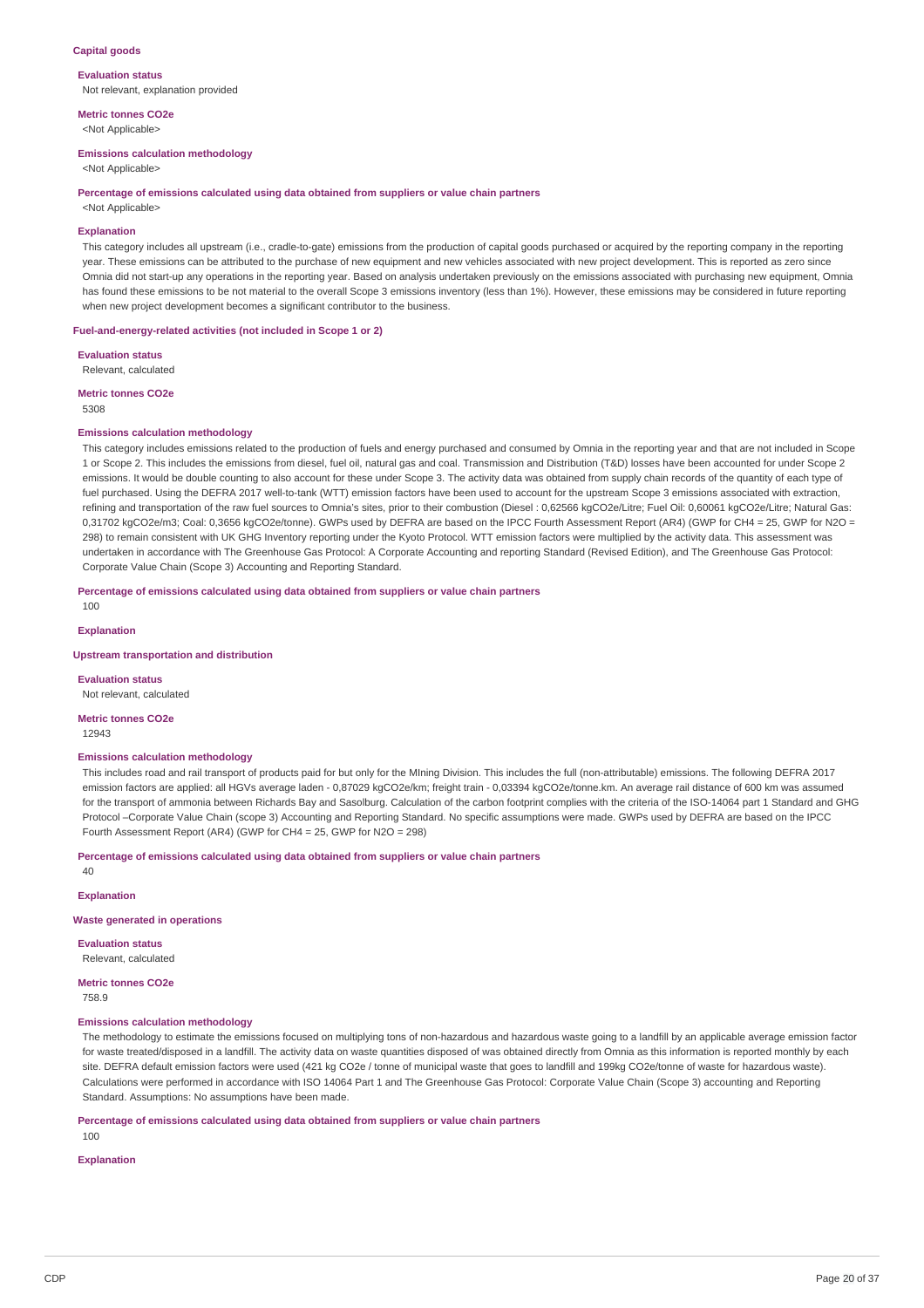**Evaluation status** Relevant, calculated

**Metric tonnes CO2e** 3073

#### **Emissions calculation methodology**

This category includes emissions from the transportation of employees for business-related activities in vehicles owned or operated by third parties, such as aircraft, trains, buses, and passenger cars. This included Air Travel (local and international flights). Activity data: Activity data (kms travelled and class) on air travel was obtained directly from Omnia's travel agent. Emission factors: The 2016 DEFRA emission factors (kgCO2e/passenger.km) are provided below: Long-haul economy - 0.14678, Long-haul premium economy - 0.23484, Long-haul business - 0.42565, Long-haul first - 0.58711, Short-haul economy - 0.16508, Short-haul business - 0.24761. GWP values: Carbon dioxide = 1. Methodology: The activity data obtained was then multiplied by the appropriate emission factor. Calculations were performed in accordance with ISO 14064 Part 1 and The Greenhouse Gas Protocol: Corporate Value Chain (Scope 3) accounting and Reporting Standard. Assumptions: No assumptions have been made. Allocation methods: Operational Control.

**Percentage of emissions calculated using data obtained from suppliers or value chain partners**

**Explanation**

100

**Employee commuting**

**Evaluation status** Relevant, calculated

**Metric tonnes CO2e** 9380

#### **Emissions calculation methodology**

"The assessment only includes emissions associated with South African employee commuting. The emissions associated with employee commuting were calculated using the emissions-based screening assessment equation from the Scope 3 Accounting and Reporting Standard: Total number of employees x average (conservative) distance from place of work (km) x 10 trips per week x 52 weeks per year x national average emission factor of private vehicle (kg CO2e/passenger-km). Management and skilled employees are assumed to commute to work with privately owned vehicles travelling an average of 21km to work. Semi-skilled and unskilled employees are assumed to travel by taxi for 120 km per day on average. It is assumed that employees work 264 days a year. The following 2017 DEFRA emission factors were used: average car, unknown fuel: 0,18242 kg CO2e/km; regular taxi - 0,15617 kg CO2e/passenger.km with 10 passengers per taxi on average. DEFRA factors use IPCC AR4 GWPs. "

**Percentage of emissions calculated using data obtained from suppliers or value chain partners**

 $50$ 

### **Explanation**

### **Upstream leased assets**

**Evaluation status** Not relevant, explanation provided

# **Metric tonnes CO2e**

<Not Applicable>

### **Emissions calculation methodology**

<Not Applicable>

**Percentage of emissions calculated using data obtained from suppliers or value chain partners** <Not Applicable>

#### **Explanation**

We own and operate most of our assets. The portion of office buildings or vehicles that Omnia may lease is deemed to be insignificant in relation to its total carbon footprint and this is reported to be zero. In accordance with the GHG Protocol Corporate Value Chain Accounting and Reporting Standard the emissions reported should be relevant in reflecting the GHG emissions for a reporting company. The GHG emissions from upstream leased assets are not relevant to Omnia's GHG inventory and were therefore excluded. Furthermore, the time and effort required to obtain this data did not justify its inclusion

### **Downstream transportation and distribution**

**Evaluation status** Not relevant, explanation provided

**Metric tonnes CO2e** <Not Applicable>

#### **Emissions calculation methodology**

<Not Applicable>

**Percentage of emissions calculated using data obtained from suppliers or value chain partners**

<Not Applicable>

### **Explanation**

The emissions associated with this transport of Omnia's products is measured but included in the category "Upstream transportation and distribution" as the costs for transporting products is borne by Omnia. Transporting and distribution of Omnia's products once they have been processed or used by direct clients is not material in terms of the product life cycle emissions, do not expose us to a material inherent risk and are thus regarded as zero.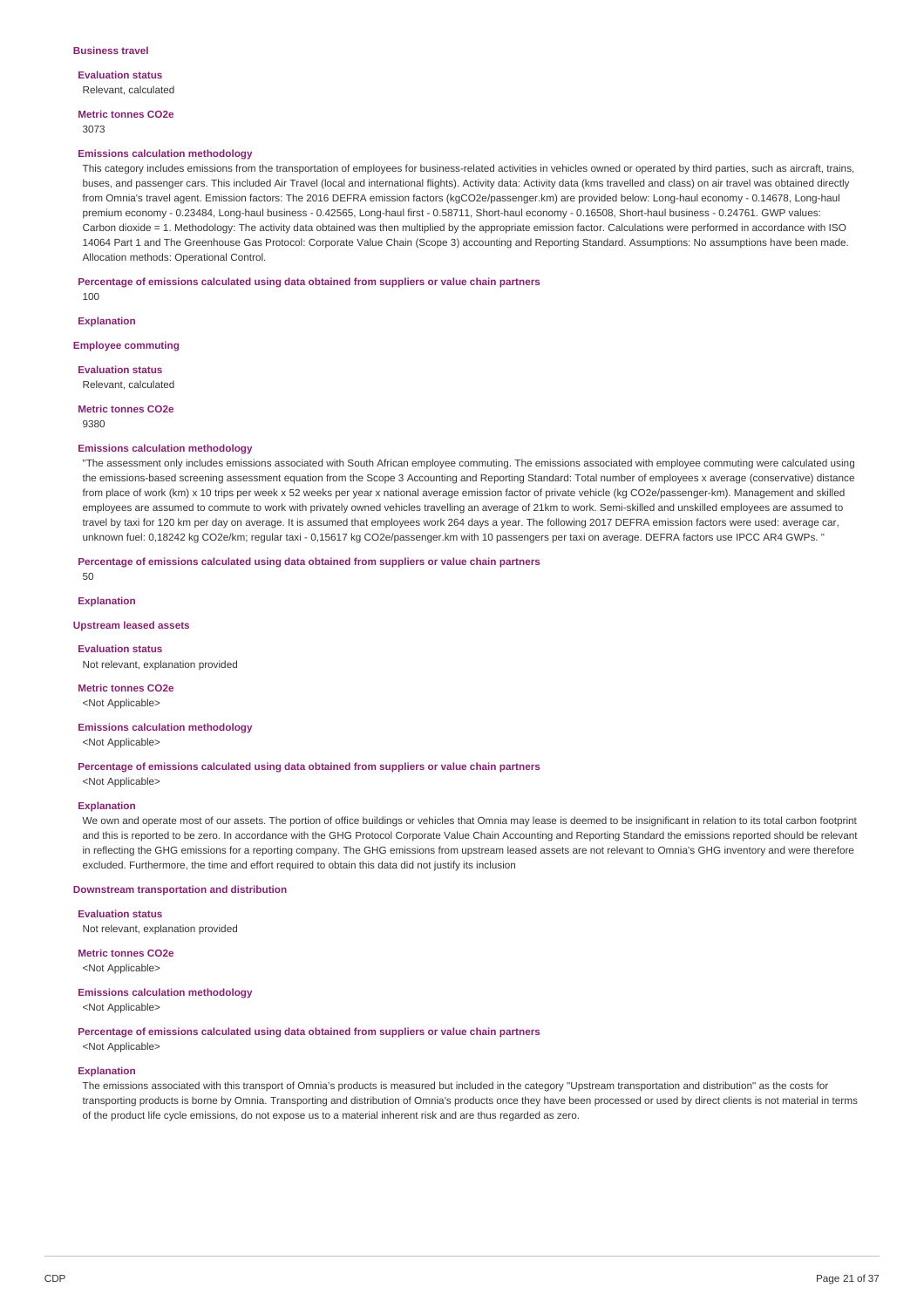#### **Processing of sold products**

### **Evaluation status**

Not relevant, explanation provided

**Metric tonnes CO2e** <Not Applicable>

#### **Emissions calculation methodology**

<Not Applicable>

**Percentage of emissions calculated using data obtained from suppliers or value chain partners**

<Not Applicable>

### **Explanation**

Omnia's main products (fertilizer, chemicals and explosives) are not processed further after being sold and are used up when they are processed and therefore this category is zero and is not relevant. The use of our sold products is calculated though.

### **Use of sold products**

**Evaluation status**

Relevant, calculated

**Metric tonnes CO2e**

2410194

### **Emissions calculation methodology**

The methodology to estimate emissions involved multiplying the amount of explosives and fertiliser (Omnia's most significant products) sold by an applicable average emission factor use of these products. An emission factor of 2.51 kg CO2e/kg was used for explosives. This is referenced on page 20 of "Carbon Calculations over the Life Cycle of Industrial Activities – Tool Manual" published by the University of Manchester in September 2010. An emission factor of 0.01 kg N2O-N for direct nitrous oxide emissions was used for fertiliser application. Fertilizers were assumed to contain 15% nitrogen on average (by weight). This was taken from IPCC Chapter 11: N2O Emissions from Managed Soils, and CO2 Emissions from Lime and Urea Application, 2006. A GWP of 298 for N2O was used from the IPCC Fourth Assessment Report (AR4).

**Percentage of emissions calculated using data obtained from suppliers or value chain partners**

**Explanation**

80

#### **End of life treatment of sold products**

**Evaluation status**

Not relevant, explanation provided

# **Metric tonnes CO2e**

<Not Applicable>

### **Emissions calculation methodology**

<Not Applicable>

**Percentage of emissions calculated using data obtained from suppliers or value chain partners**

<Not Applicable>

### **Explanation**

Omnia's main products (fertilizer, chemicals and explosives) are used up when they are processed and therefore not disposed of, and thus this category is zero and is not relevant. The use of our sold products is calculated though.

#### **Downstream leased assets**

**Evaluation status**

Not relevant, explanation provided

### **Metric tonnes CO2e**

<Not Applicable>

#### **Emissions calculation methodology**

### <Not Applicable>

**Percentage of emissions calculated using data obtained from suppliers or value chain partners**

<Not Applicable>

### **Explanation**

The company does not lease out any of its own assets to lessees, therefore emissions associated with downstream leased assets are zero and are not relevant.

# **Franchises**

**Evaluation status**

Not relevant, explanation provided

#### **Metric tonnes CO2e** <Not Applicable>

# **Emissions calculation methodology**

<Not Applicable>

**Percentage of emissions calculated using data obtained from suppliers or value chain partners** <Not Applicable>

#### **Explanation**

Omnia does not own any franchises, and therefore emissions associated with franchises are zero and are not relevant.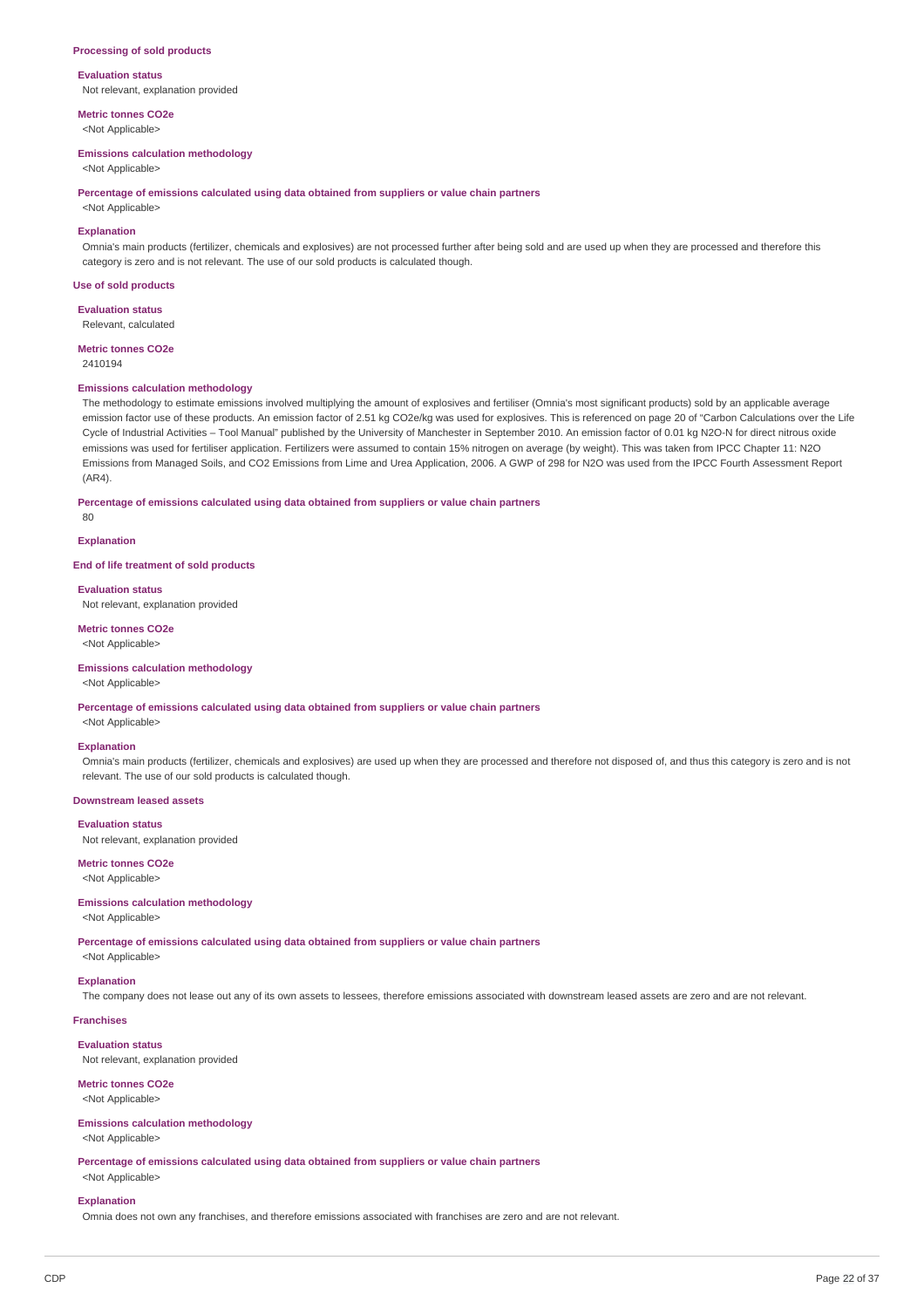#### **Investments**

**Evaluation status** Not relevant, explanation provided

**Metric tonnes CO2e** <Not Applicable>

# **Emissions calculation methodology**

<Not Applicable>

**Percentage of emissions calculated using data obtained from suppliers or value chain partners**

<Not Applicable> **Explanation**

Omnia primarily has investments in holding companies without any direct operational footprints, therefore emissions are zero and are not relevant.

### **Other (upstream)**

**Evaluation status**

# **Metric tonnes CO2e**

<Not Applicable>

### **Emissions calculation methodology**

<Not Applicable>

**Percentage of emissions calculated using data obtained from suppliers or value chain partners** <Not Applicable>

### **Explanation**

**Other (downstream)**

### **Evaluation status**

**Metric tonnes CO2e** <Not Applicable>

# **Emissions calculation methodology**

<Not Applicable>

**Percentage of emissions calculated using data obtained from suppliers or value chain partners** <Not Applicable>

### **Explanation**

# C6.7

**(C6.7) Are carbon dioxide emissions from biologically sequestered carbon relevant to your organization?** No

# C6.10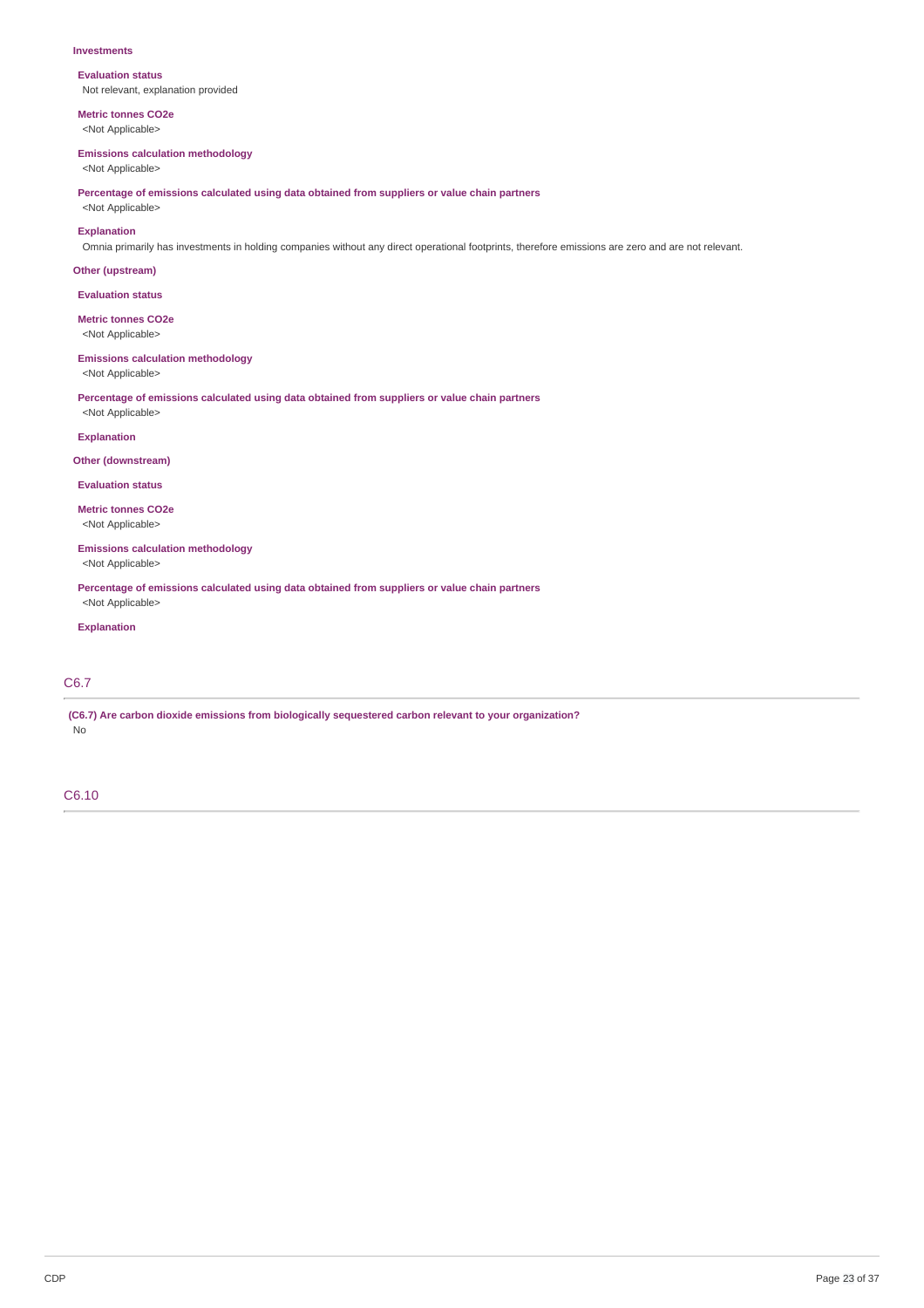(C6.10) Describe your gross global combined Scope 1 and 2 emissions for the reporting year in metric tons CO2e per unit currency total revenue and provide any **additional intensity metrics that are appropriate to your business operations.**

**Intensity figure** 0.0000162

**Metric numerator (Gross global combined Scope 1 and 2 emissions)** 301670

**Metric denominator** unit total revenue

**Metric denominator: Unit total** 18628000000

**Scope 2 figure used** Location-based

**% change from previous year** 98.54

**Direction of change** Increased

#### **Reason for change**

The emissions increased by 113% however, the increase in year on year revenue was a relatively larger increase of 7.23%. This resulted in an overall increase in the emissions intensity from the previous year (98.54%). The "%change from the previous year" was due to catalyst on the N2O destruction unit of NAP1 has reached the end of life resulting inefficient abatement system, however, the board approved the replacement.

#### **Intensity figure** 63.44

**Metric numerator (Gross global combined Scope 1 and 2 emissions)** 301670

**Metric denominator** full time equivalent (FTE) employee

**Metric denominator: Unit total** 4755

**Scope 2 figure used** Location-based

**% change from previous year** 115.67

**Direction of change** Increased

#### **Reason for change**

The number of FTEs decreased from 4 817 last year to 4 755 this reporting period (-1.29%) and, over the same period, absolute emissions increased by 113%. However, this intensity metric increased by 115.57% for t CO2e/FTE as the ratio of employees to emissions is lower than the previous year. The "%change from the previous year" was due to catalyst on the N2O destruction unit of NAP1 has reached the end of life resulting inefficient abatement system, however, the board approved the replacement.

### C7. Emissions breakdowns

# C7.1

**(C7.1) Does your organization break down its Scope 1 emissions by greenhouse gas type?** Yes

# C7.1a

(C7.1a) Break down your total gross global Scope 1 emissions by greenhouse gas type and provide the source of each used greenhouse warming potential **(GWP).**

| Greenhouse gas  | Scope 1 emissions (metric tons of CO2e) | <b>GWP Reference</b>                                  |
|-----------------|-----------------------------------------|-------------------------------------------------------|
| CH4             | 28.9                                    | <b>IPCC Fourth Assessment Report (AR4 - 100 year)</b> |
| N2O             | 231945.6                                | <b>IPCC Fourth Assessment Report (AR4 - 100 year)</b> |
| CO <sub>2</sub> | 21249.5                                 | IPCC Fourth Assessment Report (AR4 - 100 year)        |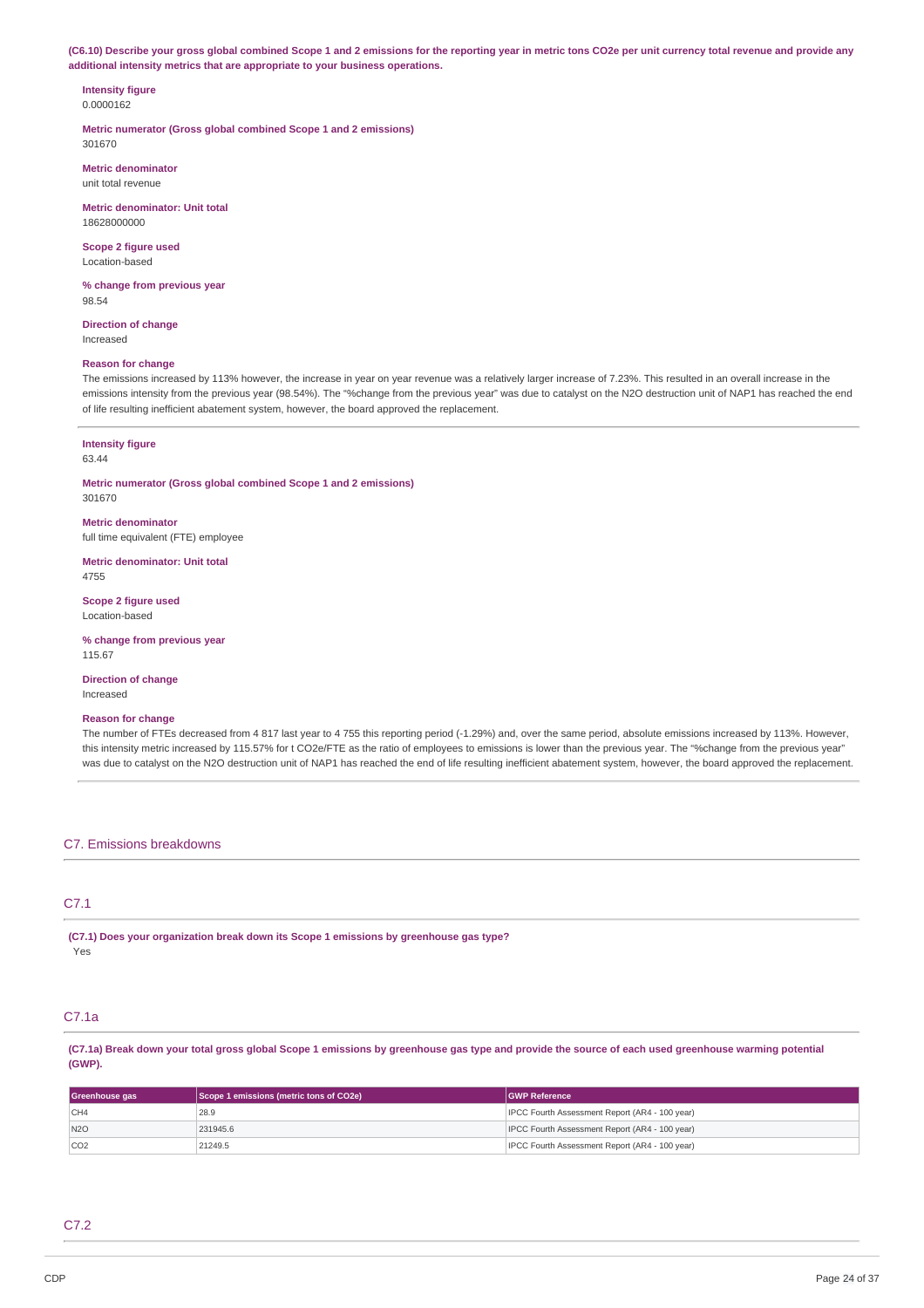### **(C7.2) Break down your total gross global Scope 1 emissions by country/region.**

| <b>Country/Region</b>                 | Scope 1 emissions (metric tons CO2e) |
|---------------------------------------|--------------------------------------|
| South Africa                          | 249378.4                             |
| Other, please specify (Rest of world) | 3845.2                               |

# C7.3

**(C7.3) Indicate which gross global Scope 1 emissions breakdowns you are able to provide.** By business division

### C7.3a

### **(C7.3a) Break down your total gross global Scope 1 emissions by business division.**

| <b>Business division</b> | Scope 1 emissions (metric ton CO2e) |
|--------------------------|-------------------------------------|
| Agriculture              | 243546                              |
| Mining                   | 6812                                |
| Chemicals                | 2854                                |
| <b>Head Office</b>       | ᅩ                                   |

# C-CE7.4/C-CH7.4/C-CO7.4/C-EU7.4/C-MM7.4/C-OG7.4/C-ST7.4/C-TO7.4/C-TS7.4

(C-CE7.4/C-CH7.4/C-CO7.4/C-EU7.4/C-MM7.4/C-OG7.4/C-ST7.4/C-TO7.4/C-TS7.4) Break down your organization's total gross global Scope 1 emissions by sector **production activity in metric tons CO2e.**

|                                                   | <b>Gross Scope 1 emissions, metric</b><br>tons CO <sub>2e</sub> | Net Scope 1 emissions, metric<br>tons CO <sub>2</sub> e | <b>Comment</b>                                                                                                             |
|---------------------------------------------------|-----------------------------------------------------------------|---------------------------------------------------------|----------------------------------------------------------------------------------------------------------------------------|
| Cement production activities                      | <not applicable=""></not>                                       | <not applicable=""></not>                               | <not applicable=""></not>                                                                                                  |
| Chemicals production activities                   | 253212                                                          | <not applicable=""></not>                               | We have included our agriculture, mining and chemicals operations and excluded the Omnia head<br>office scope 1 emissions. |
| Coal production activities                        | <not applicable=""></not>                                       | <not applicable=""></not>                               | <not applicable=""></not>                                                                                                  |
| Electric utility generation activities            | <not applicable=""></not>                                       | <not applicable=""></not>                               | <not applicable=""></not>                                                                                                  |
| Metals and mining production<br>activities        | <not applicable=""></not>                                       | <not applicable=""></not>                               | <not applicable=""></not>                                                                                                  |
| Oil and gas production activities<br>(upstream)   | <not applicable=""></not>                                       | <not applicable=""></not>                               | <not applicable=""></not>                                                                                                  |
| Oil and gas production activities<br>(downstream) | <not applicable=""></not>                                       | <not applicable=""></not>                               | <not applicable=""></not>                                                                                                  |
| Steel production activities                       | <not applicable=""></not>                                       | <not applicable=""></not>                               | <not applicable=""></not>                                                                                                  |
| Transport OEM activities                          | <not applicable=""></not>                                       | <not applicable=""></not>                               | <not applicable=""></not>                                                                                                  |
| Transport services activities                     | <not applicable=""></not>                                       | <not applicable=""></not>                               | <not applicable=""></not>                                                                                                  |

### C7.5

# **(C7.5) Break down your total gross global Scope 2 emissions by country/region.**

| Country/Region                           | Scope 2, location-based<br>(metric tons CO2e) | Scope 2, market-based<br>(metric tons CO2e) | steam or cooling (MWh) | Purchased and consumed electricity, heat, Purchased and consumed low-carbon electricity, heat, steam or cooling<br>accounted in market-based approach (MWh) |
|------------------------------------------|-----------------------------------------------|---------------------------------------------|------------------------|-------------------------------------------------------------------------------------------------------------------------------------------------------------|
| South Africa                             | 48220.4                                       |                                             | 348428                 |                                                                                                                                                             |
| Other, please specify<br>(Rest of world) | 225                                           |                                             |                        |                                                                                                                                                             |

# C7.6

**(C7.6) Indicate which gross global Scope 2 emissions breakdowns you are able to provide.** By business division

### C7.6a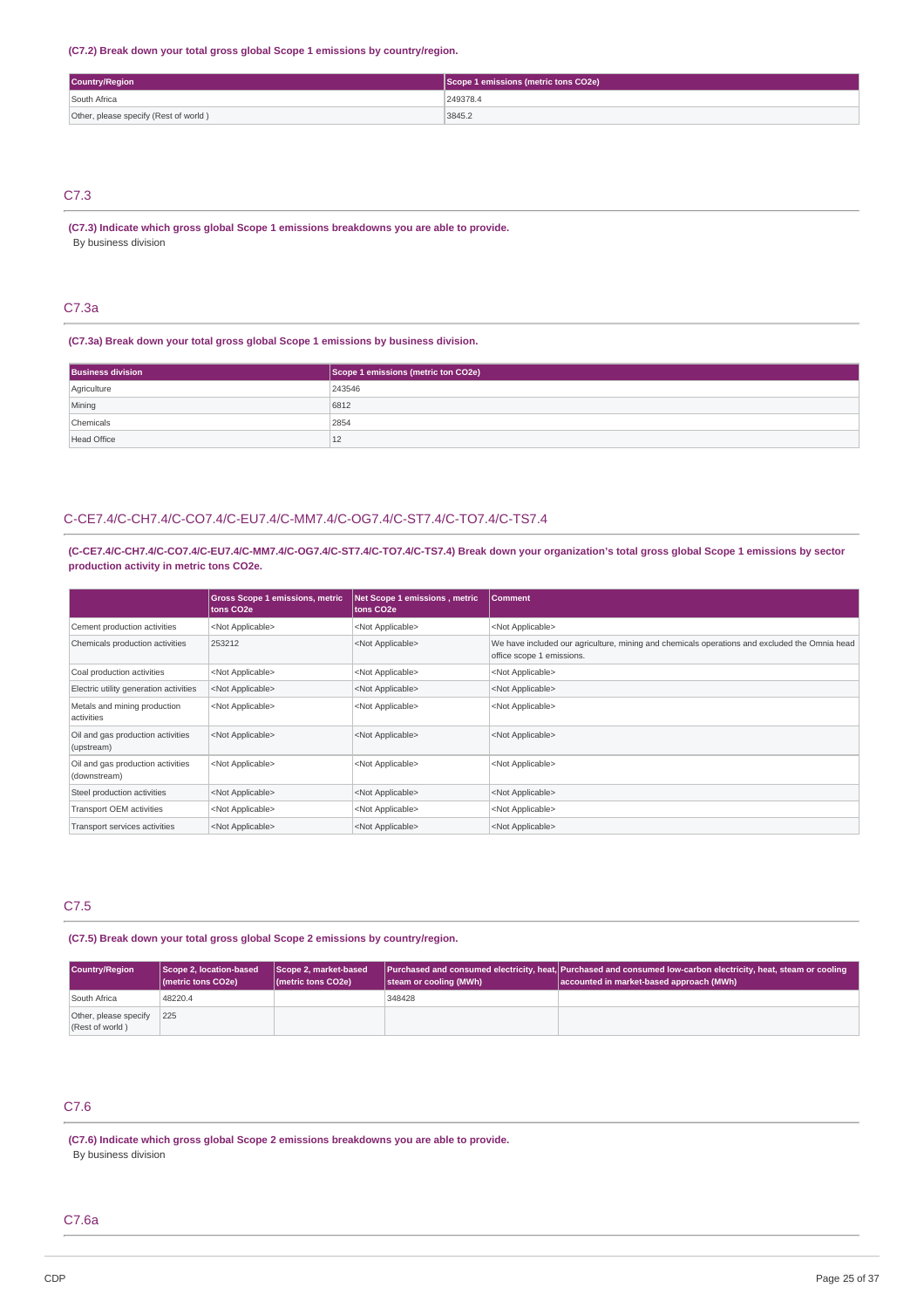### **(C7.6a) Break down your total gross global Scope 2 emissions by business division.**

| <b>Business division</b> | Scope 2, location-based emissions (metric tons CO2e) | Scope 2, market-based emissions (metric tons CO2e) |
|--------------------------|------------------------------------------------------|----------------------------------------------------|
| Agriculture              | 39186                                                |                                                    |
| Mining                   | 4771                                                 |                                                    |
| Chemicals                | 4371                                                 |                                                    |
| <b>Head Office</b>       | 118                                                  |                                                    |

# C-CE7.7/C-CH7.7/C-CO7.7/C-MM7.7/C-OG7.7/C-ST7.7/C-TO7.7/C-TS7.7

(C-CE7.7/C-CH7.7/C-CO7.7/C-MM7.7/C-OG7.7/C-ST7.7/C-TO7.7/C-TS7.7) Break down your organization's total gross global Scope 2 emissions by sector production **activity in metric tons CO2e.**

|                                                   | tons CO2e                 | Scope 2, location-based, metric Scope 2, market-based (if applicable),<br>metric tons CO2e | <b>Comment</b>                                                                                                             |
|---------------------------------------------------|---------------------------|--------------------------------------------------------------------------------------------|----------------------------------------------------------------------------------------------------------------------------|
| Cement production activities                      | <not applicable=""></not> | <not applicable=""></not>                                                                  | <not applicable=""></not>                                                                                                  |
| Chemicals production activities                   | 48328                     |                                                                                            | We have included our agriculture, mining and chemicals operations and excluded the Omnia<br>head office scope 2 emissions. |
| Coal production activities                        | <not applicable=""></not> | <not applicable=""></not>                                                                  | <not applicable=""></not>                                                                                                  |
| Metals and mining production<br>activities        | <not applicable=""></not> | <not applicable=""></not>                                                                  | <not applicable=""></not>                                                                                                  |
| Oil and gas production activities<br>(upstream)   | <not applicable=""></not> | <not applicable=""></not>                                                                  | <not applicable=""></not>                                                                                                  |
| Oil and gas production activities<br>(downstream) | <not applicable=""></not> | <not applicable=""></not>                                                                  | <not applicable=""></not>                                                                                                  |
| Steel production activities                       | <not applicable=""></not> | <not applicable=""></not>                                                                  | <not applicable=""></not>                                                                                                  |
| Transport OEM activities                          | <not applicable=""></not> | <not applicable=""></not>                                                                  | <not applicable=""></not>                                                                                                  |
| Transport services activities                     | <not applicable=""></not> | <not applicable=""></not>                                                                  | <not applicable=""></not>                                                                                                  |

# C-CH7.8

(C-CH7.8) Disclose the percentage of your organization's Scope 3, Category 1 emissions by purchased chemical feedstock.

|  | <b>Purchased feedstock</b> | Percentage of Scope 3, Category 1 tCO2e from purchased feedstock | <b>Explain calculation methodology</b> |
|--|----------------------------|------------------------------------------------------------------|----------------------------------------|
|--|----------------------------|------------------------------------------------------------------|----------------------------------------|

# C-CH7.8a

### **(C-CH7.8a) Disclose sales of products that are greenhouse gases.**

|                            | Sales, metric tons | Comment                                   |
|----------------------------|--------------------|-------------------------------------------|
| Carbon dioxide (CO2)       |                    | Omnia does not sell any greenhouse gases. |
| Methane (CH4)              |                    | Omnia does not sell any greenhouse gases. |
| Nitrous oxide (N2O)        |                    | Omnia does not sell any greenhouse gases. |
| Hydrofluorocarbons (HFC)   |                    | Omnia does not sell any greenhouse gases. |
| Perfluorocarbons (PFC)     |                    | Omnia does not sell any greenhouse gases. |
| Sulphur hexafluoride (SF6) |                    | Omnia does not sell any greenhouse gases. |
| Nitrogen trifluoride (NF3) |                    | Omnia does not sell any greenhouse gases. |

# C7.9

(C7.9) How do your gross global emissions (Scope 1 and 2 combined) for the reporting year compare to those of the previous reporting year? Increased

# C7.9a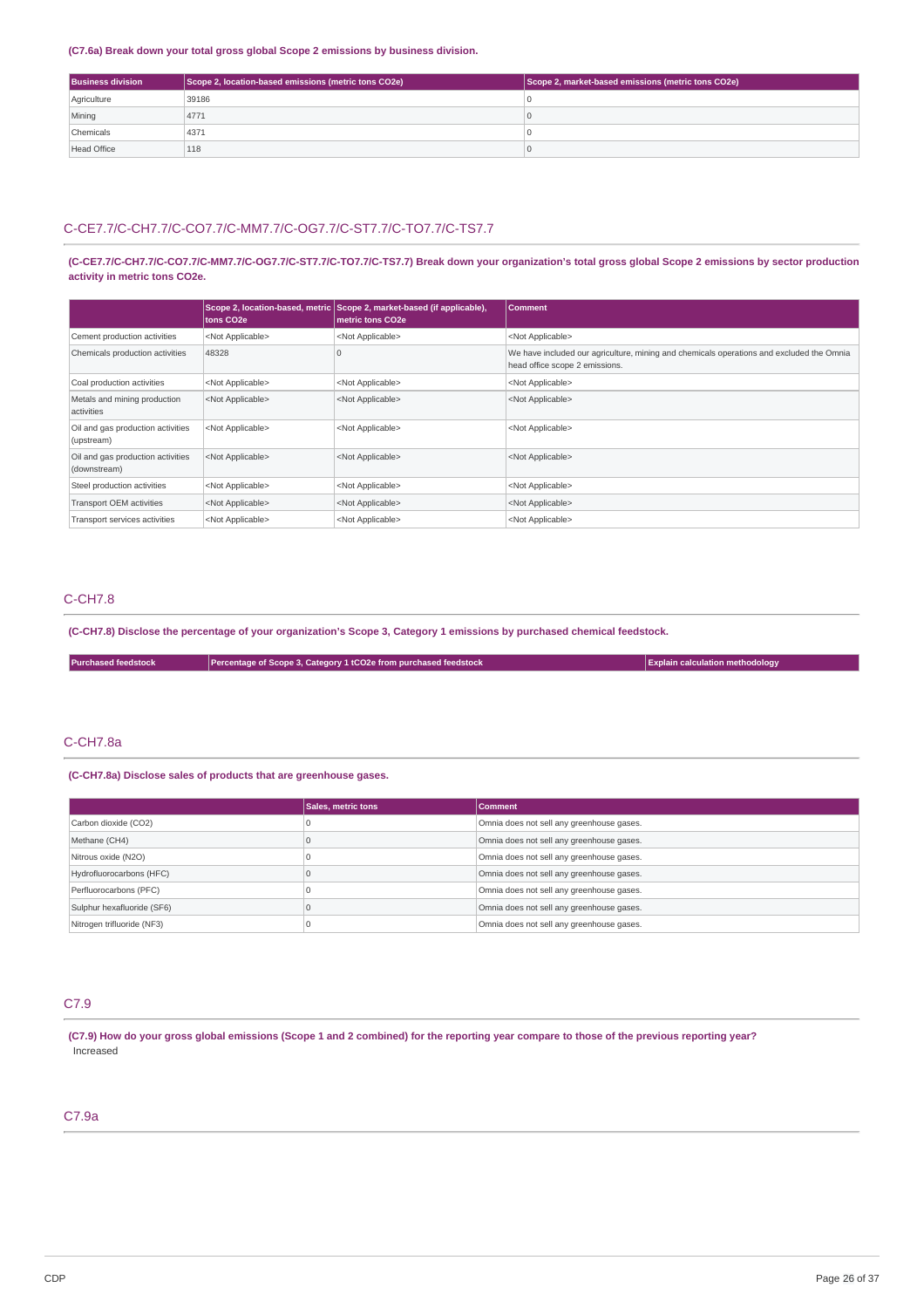### (C7.9a) Identify the reasons for any change in your gross global emissions (Scope 1 and 2 combined) and for each of them specify how your emissions compare **to the previous year.**

|                                            | Change in emissions (metric tons<br>CO2e | Direction of<br>change    | <b>Emissions value</b><br>(percentage) | Please explain calculation                                                         |
|--------------------------------------------|------------------------------------------|---------------------------|----------------------------------------|------------------------------------------------------------------------------------|
| Change in renewable energy<br>consumption  |                                          | <not applicable=""></not> |                                        |                                                                                    |
| Other emissions reduction activities       |                                          | <not applicable=""></not> |                                        |                                                                                    |
| Divestment                                 |                                          | <not applicable=""></not> |                                        |                                                                                    |
| Acquisitions                               |                                          | <not applicable=""></not> |                                        |                                                                                    |
| Mergers                                    |                                          | <not applicable=""></not> |                                        |                                                                                    |
| Change in output                           | 29369                                    | Please select             | 43                                     | If no measures had been introduced, decreased demand leading to decrease<br>output |
| Change in methodology                      |                                          | <not applicable=""></not> |                                        |                                                                                    |
| Change in boundary                         |                                          | <not applicable=""></not> |                                        |                                                                                    |
| Change in physical operating<br>conditions |                                          | <not applicable=""></not> |                                        |                                                                                    |
| Unidentified                               |                                          | <not applicable=""></not> |                                        |                                                                                    |
| Other                                      |                                          | <not applicable=""></not> |                                        |                                                                                    |

### C7.9b

(C7.9b) Are your emissions performance calculations in C7.9 and C7.9a based on a location-based Scope 2 emissions figure or a market-based Scope 2 **emissions figure?**

Location-based

# C8. Energy

# C8.1

**(C8.1) What percentage of your total operational spend in the reporting year was on energy?** More than 0% but less than or equal to 5%

# C8.2

### **(C8.2) Select which energy-related activities your organization has undertaken.**

|                                                    | Indicate whether your organization undertakes this energy-related activity |
|----------------------------------------------------|----------------------------------------------------------------------------|
| Consumption of fuel (excluding feedstocks)         | Yes                                                                        |
| Consumption of purchased or acquired electricity   | Yes                                                                        |
| Consumption of purchased or acquired heat          | l No                                                                       |
| Consumption of purchased or acquired steam         | Yes                                                                        |
| Consumption of purchased or acquired cooling       | l No                                                                       |
| Generation of electricity, heat, steam, or cooling | Yes                                                                        |

### C8.2a

**(C8.2a) Report your organization's energy consumption totals (excluding feedstocks) in MWh.**

|                                                         | <b>Heating value</b>      | MWh from renewable sources | MWh from non-renewable sources | <b>Total MWh</b>          |
|---------------------------------------------------------|---------------------------|----------------------------|--------------------------------|---------------------------|
| Consumption of fuel (excluding feedstock)               | LHV (lower heating value) |                            | 104284                         | 104284                    |
| Consumption of purchased or acquired electricity        | <not applicable=""></not> |                            | 72052                          | 72052                     |
| Consumption of purchased or acquired heat               | <not applicable=""></not> | <not applicable=""></not>  | <not applicable=""></not>      | <not applicable=""></not> |
| Consumption of purchased or acquired steam              | <not applicable=""></not> |                            | 299211                         | 299211                    |
| Consumption of purchased or acquired cooling            | <not applicable=""></not> | <not applicable=""></not>  | <not applicable=""></not>      | <not applicable=""></not> |
| Consumption of self-generated non-fuel renewable energy | <not applicable=""></not> |                            | <not applicable=""></not>      | ш                         |
| Total energy consumption                                | <not applicable=""></not> |                            | 476961                         | 476961                    |

# C-CH8.2a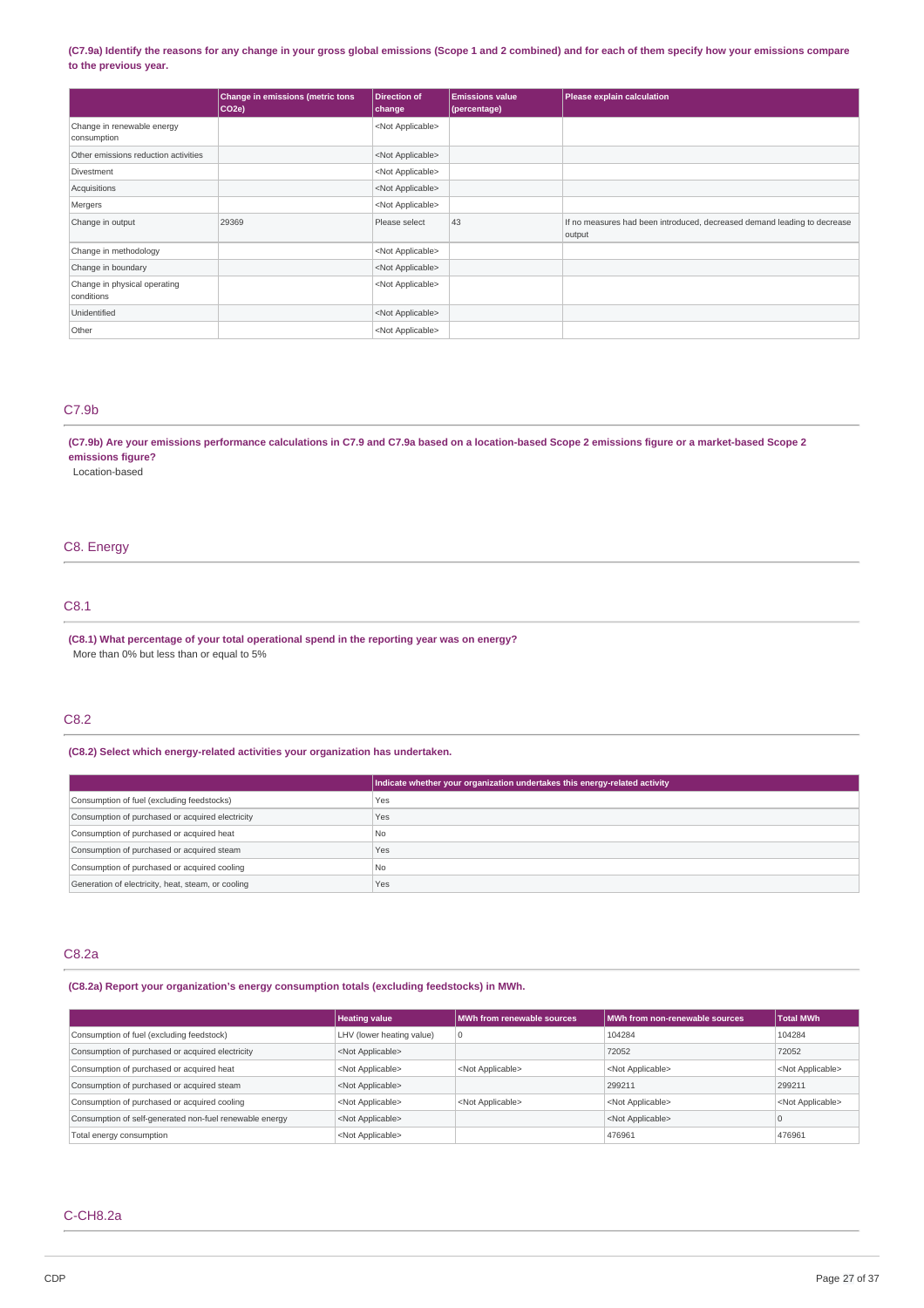# (C-CH8.2a) Report your organization's energy consumption totals (excluding feedstocks) for chemical production activities in MWh.

|                                                         | <b>Heating value</b>      | <b>Total MWh</b>          |
|---------------------------------------------------------|---------------------------|---------------------------|
| Consumption of fuel (excluding feedstock)               | LHV (lower heating value) | 104284                    |
| Consumption of purchased or acquired electricity        | <not applicable=""></not> | 72052                     |
| Consumption of purchased or acquired heat               | <not applicable=""></not> | <not applicable=""></not> |
| Consumption of purchased or acquired steam              | <not applicable=""></not> | 299211                    |
| Consumption of purchased or acquired cooling            | <not applicable=""></not> | <not applicable=""></not> |
| Consumption of self-generated non-fuel renewable energy | <not applicable=""></not> |                           |
| Total energy consumption                                | <not applicable=""></not> | 476961                    |

# C8.2b

# **(C8.2b) Select the applications of your organization's consumption of fuel.**

|                                                         | Indicate whether your organization undertakes this fuel application |
|---------------------------------------------------------|---------------------------------------------------------------------|
| Consumption of fuel for the generation of electricity   | Yes                                                                 |
| Consumption of fuel for the generation of heat          | No.                                                                 |
| Consumption of fuel for the generation of steam         | Yes                                                                 |
| Consumption of fuel for the generation of cooling       | No                                                                  |
| Consumption of fuel for co-generation or tri-generation | l No                                                                |

# C8.2c

**(C8.2c) State how much fuel in MWh your organization has consumed (excluding feedstocks) by fuel type.**

| <b>Fuels (excluding feedstocks)</b><br>Diesel                                              |
|--------------------------------------------------------------------------------------------|
| <b>Heating value</b><br>Please select                                                      |
| Total fuel MWh consumed by the organization<br>48522                                       |
| MWh fuel consumed for self-generation of electricity<br>8134                               |
| MWh fuel consumed for self-generation of heat<br>0                                         |
| MWh fuel consumed for self-generation of steam<br>0                                        |
| MWh fuel consumed for self-generation of cooling<br><not applicable=""></not>              |
| MWh fuel consumed for self-cogeneration or self-trigeneration<br><not applicable=""></not> |
| <b>Comment</b>                                                                             |
|                                                                                            |
| <b>Fuels (excluding feedstocks)</b><br>Liquefied Petroleum Gas (LPG)                       |
| <b>Heating value</b><br>Please select                                                      |
| Total fuel MWh consumed by the organization<br>140                                         |
| MWh fuel consumed for self-generation of electricity<br>0                                  |
| MWh fuel consumed for self-generation of heat<br>0                                         |
| MWh fuel consumed for self-generation of steam<br>O                                        |
| MWh fuel consumed for self-generation of cooling<br><not applicable=""></not>              |

**Comment**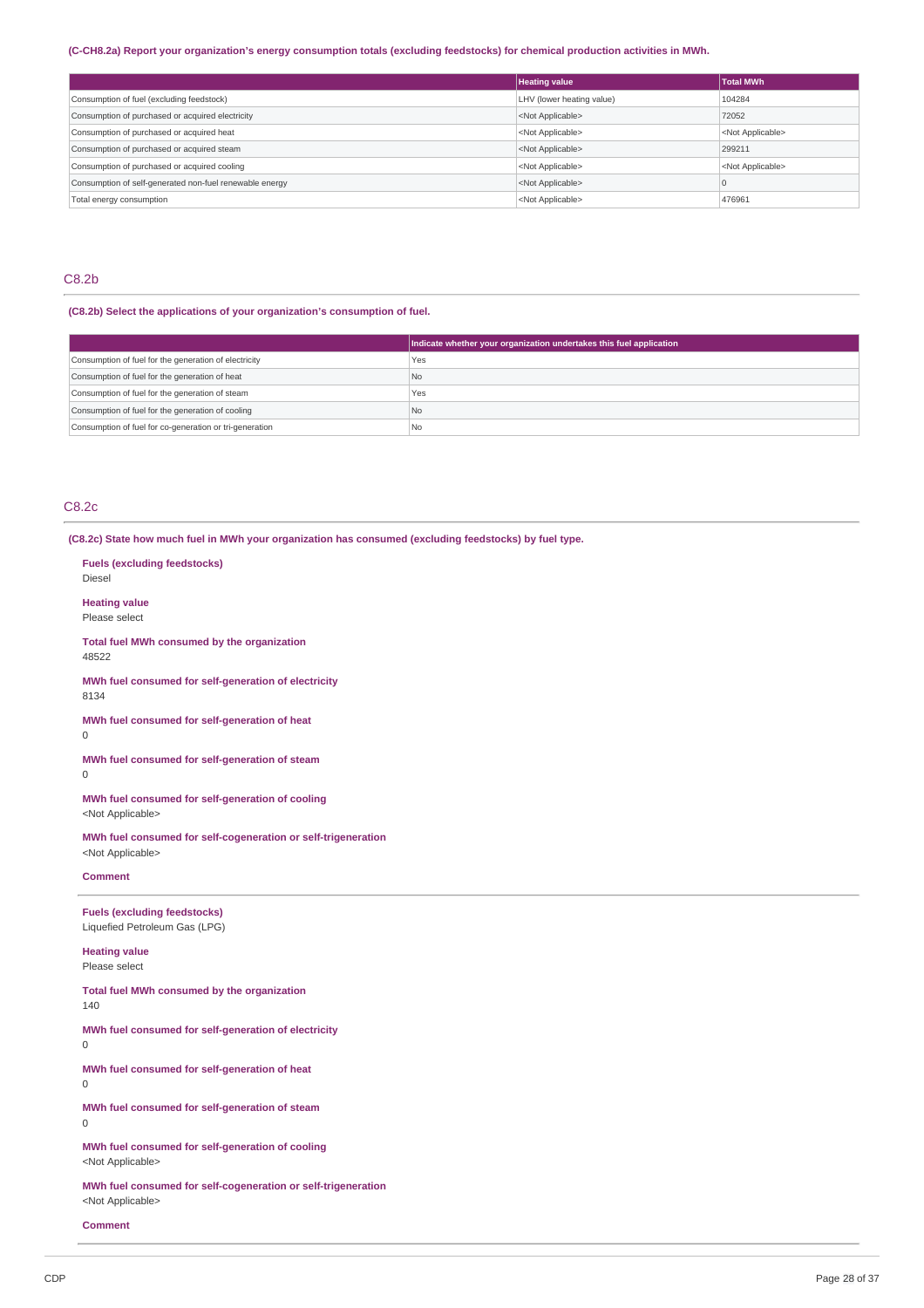### **Fuels (excluding feedstocks)**

Other, please specify (Heavy Fuel Oil)

### **Heating value**

LHV (lower heating value)

**Total fuel MWh consumed by the organization** 3724

**MWh fuel consumed for self-generation of electricity**  $\Omega$ 

**MWh fuel consumed for self-generation of heat**  $\overline{0}$ 

**MWh fuel consumed for self-generation of steam**

0

**MWh fuel consumed for self-generation of cooling** <Not Applicable>

**MWh fuel consumed for self-cogeneration or self-trigeneration** <Not Applicable>

**Comment**

**Fuels (excluding feedstocks)** Other, please specify (Light Fuel Oil)

**Heating value** LHV (lower heating value)

**Total fuel MWh consumed by the organization** 2033

**MWh fuel consumed for self-generation of electricity**

0

**MWh fuel consumed for self-generation of heat** 0

**MWh fuel consumed for self-generation of steam**  $\theta$ 

**MWh fuel consumed for self-generation of cooling** <Not Applicable>

**MWh fuel consumed for self-cogeneration or self-trigeneration** <Not Applicable>

#### **Comment**

**Fuels (excluding feedstocks)** Natural Gas

**Heating value** LHV (lower heating value)

**Total fuel MWh consumed by the organization** 41731

**MWh fuel consumed for self-generation of electricity** 41731

**MWh fuel consumed for self-generation of heat** 0

**MWh fuel consumed for self-generation of steam** 0

**MWh fuel consumed for self-generation of cooling** <Not Applicable>

**MWh fuel consumed for self-cogeneration or self-trigeneration** <Not Applicable>

**Comment**

## C8.2d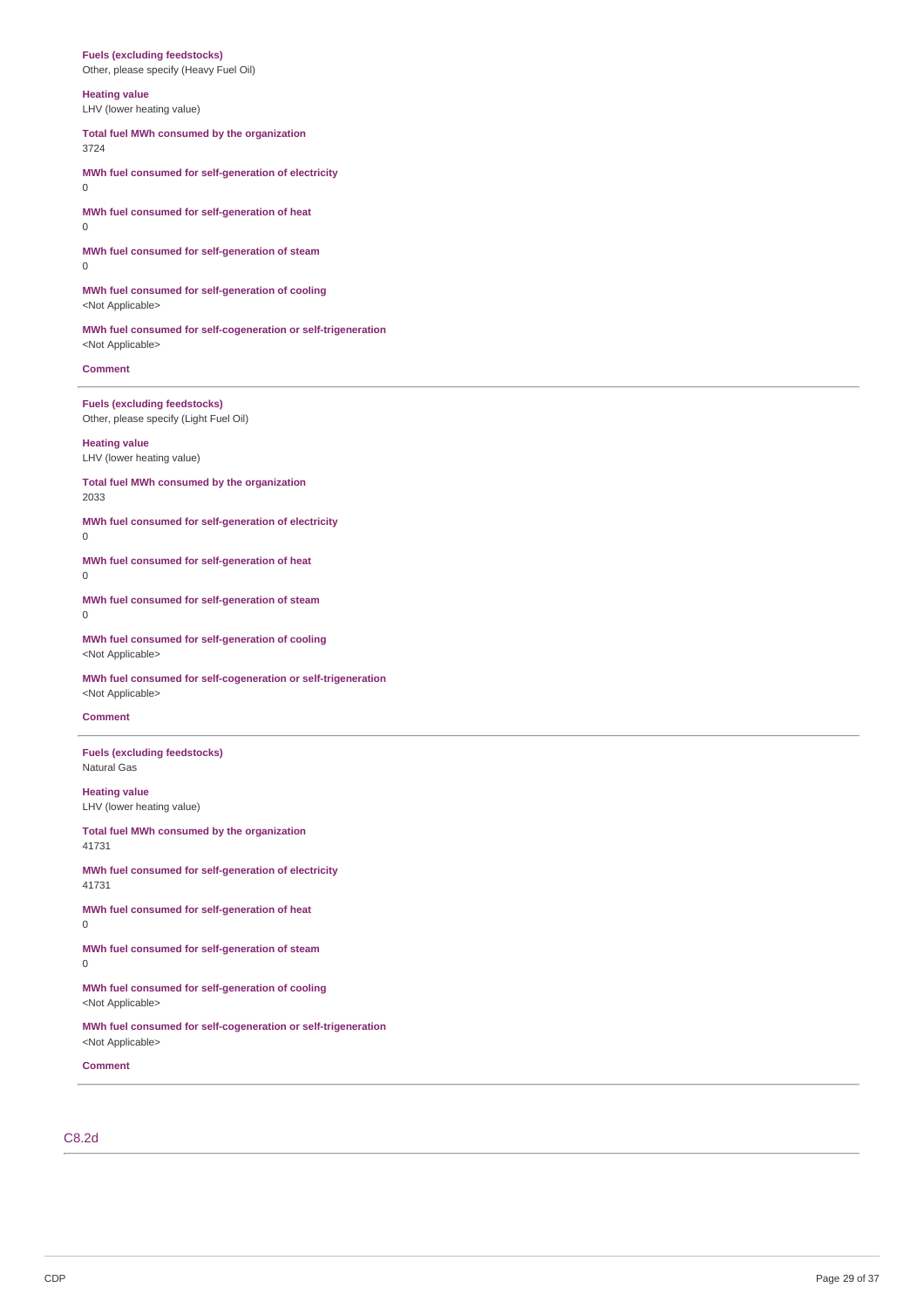# **(C8.2d) List the average emission factors of the fuels reported in C8.2c.**

### **Diesel**

#### **Emission factor**

2.66

#### **Unit**

metric tons CO2e per m3

### **Emission factor source**

2006 IPCC Guidelines for GHG Inventories 2018 DEFRA

#### **Comment**

**Liquefied Petroleum Gas (LPG)**

## **Emission factor**

1.54

# **Unit**

metric tons CO2e per m3

#### **Emission factor source**

2006 IPCC Guidelines for GHG Inventories 2018 DEFRA

### **Comment**

**Natural Gas**

# **Emission factor**

0.00202

#### **Unit**

metric tons CO2e per m3

#### **Emission factor source**

2006 IPCC Guidelines for GHG Inventories 2018 DEFRA

#### **Comment**

### **Other**

**Emission factor** 3.07

### **Unit**

Please select

#### **Emission factor source**

Heavy Fuel Oil and Light Fuel Oil: 2006 IPCC Guidelines for GHG Inventories 2018 DEFRA

### **Comment**

# C8.2e

(C8.2e) Provide details on the electricity, heat, steam, and cooling your organization has generated and consumed in the reporting year.

|                           | Total Gross generation<br>$ $ (MWh) | Generation that is consumed by the<br>organization (MWh) | (MWh) | Gross generation from renewable sources Generation from renewable sources that is consumed by the<br>organization (MWh) |
|---------------------------|-------------------------------------|----------------------------------------------------------|-------|-------------------------------------------------------------------------------------------------------------------------|
| Electricity 30643         |                                     | 30643                                                    |       |                                                                                                                         |
| Heat                      | $\overline{0}$                      |                                                          |       |                                                                                                                         |
| Steam                     | 41731                               | 41731                                                    |       |                                                                                                                         |
| $\vert$ Cooling $\vert$ 0 |                                     |                                                          |       |                                                                                                                         |

# C-CH8.2e

(C-CH8.2e) Provide details on electricity, heat, steam, and cooling your organization has generated and consumed for chemical production activities.

|             | Total gross generation (MWh) inside chemicals sector boundary | Generation that is consumed (MWh) inside chemicals sector boundary |
|-------------|---------------------------------------------------------------|--------------------------------------------------------------------|
| Electricity | 30643                                                         | 30643                                                              |
| Heat        |                                                               |                                                                    |
| Steam       | 41731                                                         | 41731                                                              |
| Cooling     | $\overline{0}$                                                |                                                                    |

# C8.2f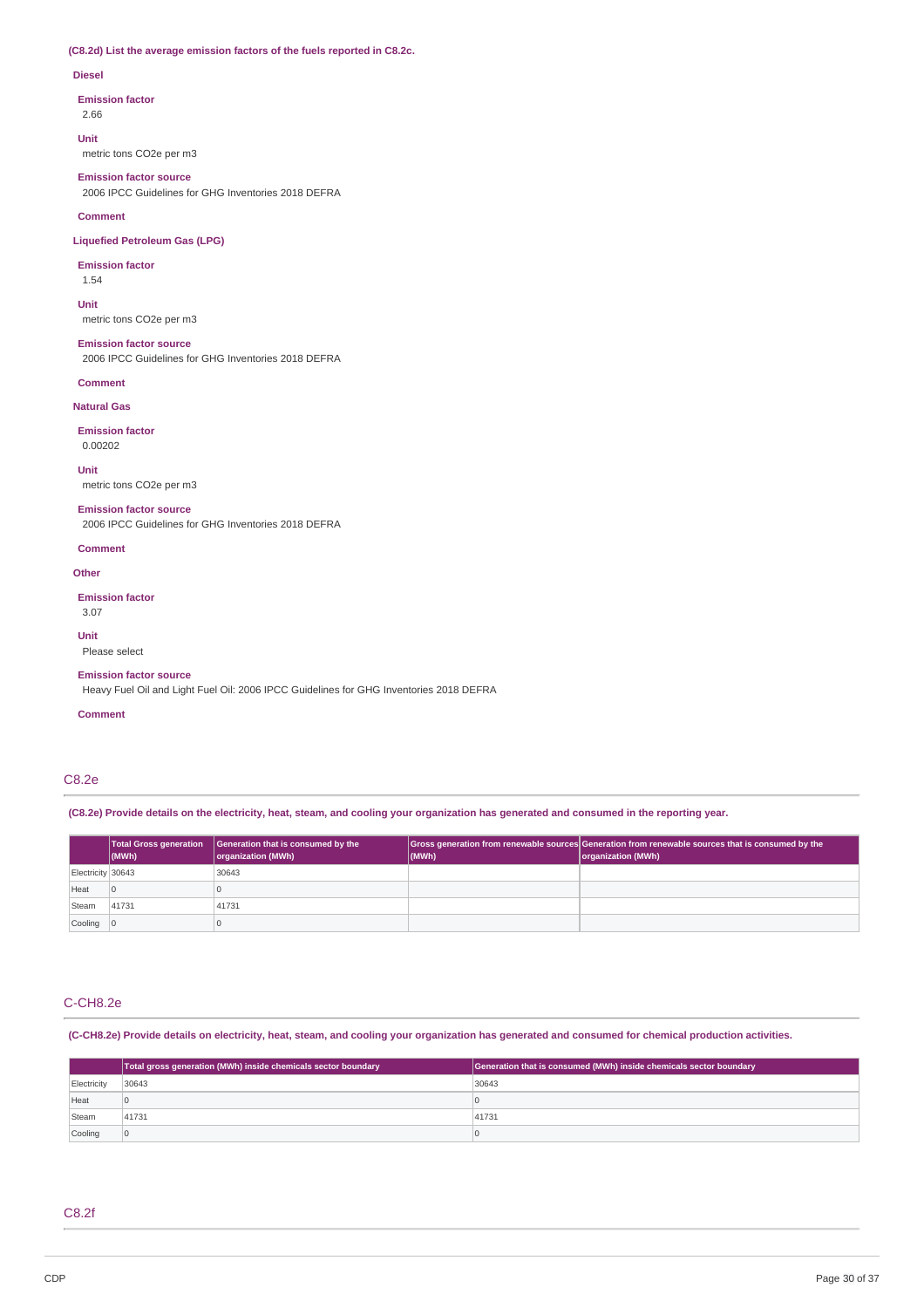(C8.2f) Provide details on the electricity, heat, steam and/or cooling amounts that were accounted for at a low-carbon emission factor in the market-based Scope 2 **figure reported in C6.3.**

# **Basis for applying a low-carbon emission factor**

No purchases or generation of low-carbon electricity, heat, steam or cooling accounted with a low-carbon emission factor

**Low-carbon technology type** <Not Applicable>

**Region of consumption of low-carbon electricity, heat, steam or cooling**

<Not Applicable>

**MWh consumed associated with low-carbon electricity, heat, steam or cooling** <Not Applicable>

**Emission factor (in units of metric tons CO2e per MWh)**

<Not Applicable>

**Comment**

# C-CH8.3

**(C-CH8.3) Disclose details on your organization's consumption of feedstocks for chemical production activities.**

| <b>Feedstocks</b><br>Other, please specify (Residual fuel oil/used oil) |                                                                                            |
|-------------------------------------------------------------------------|--------------------------------------------------------------------------------------------|
| <b>Total consumption</b><br>16949                                       |                                                                                            |
| <b>Total consumption unit</b><br>litres                                 |                                                                                            |
| 77.37                                                                   | Inherent carbon dioxide emission factor of feedstock, metric tons CO2 per consumption unit |
| Heating value of feedstock, MWh per consumption unit<br>1122            |                                                                                            |
| <b>Heating value</b><br>LHV                                             |                                                                                            |
| <b>Comment</b>                                                          |                                                                                            |

# C-CH8.3a

**(C-CH8.3a) State the percentage, by mass, of primary resource from which your chemical feedstocks derive.**

|                                                            | Percentage of total chemical feedstock (%) |
|------------------------------------------------------------|--------------------------------------------|
| <b>Oil</b>                                                 |                                            |
| Natural Gas                                                |                                            |
| Coal                                                       |                                            |
| Biomass                                                    |                                            |
| Waste                                                      |                                            |
| Fossil fuel (where coal, gas, oil cannot be distinguished) | 100                                        |
| Unknown source or unable to disaggregate                   |                                            |

### C9. Additional metrics

# C9.1

**(C9.1) Provide any additional climate-related metrics relevant to your business.**

# C-CH9.3a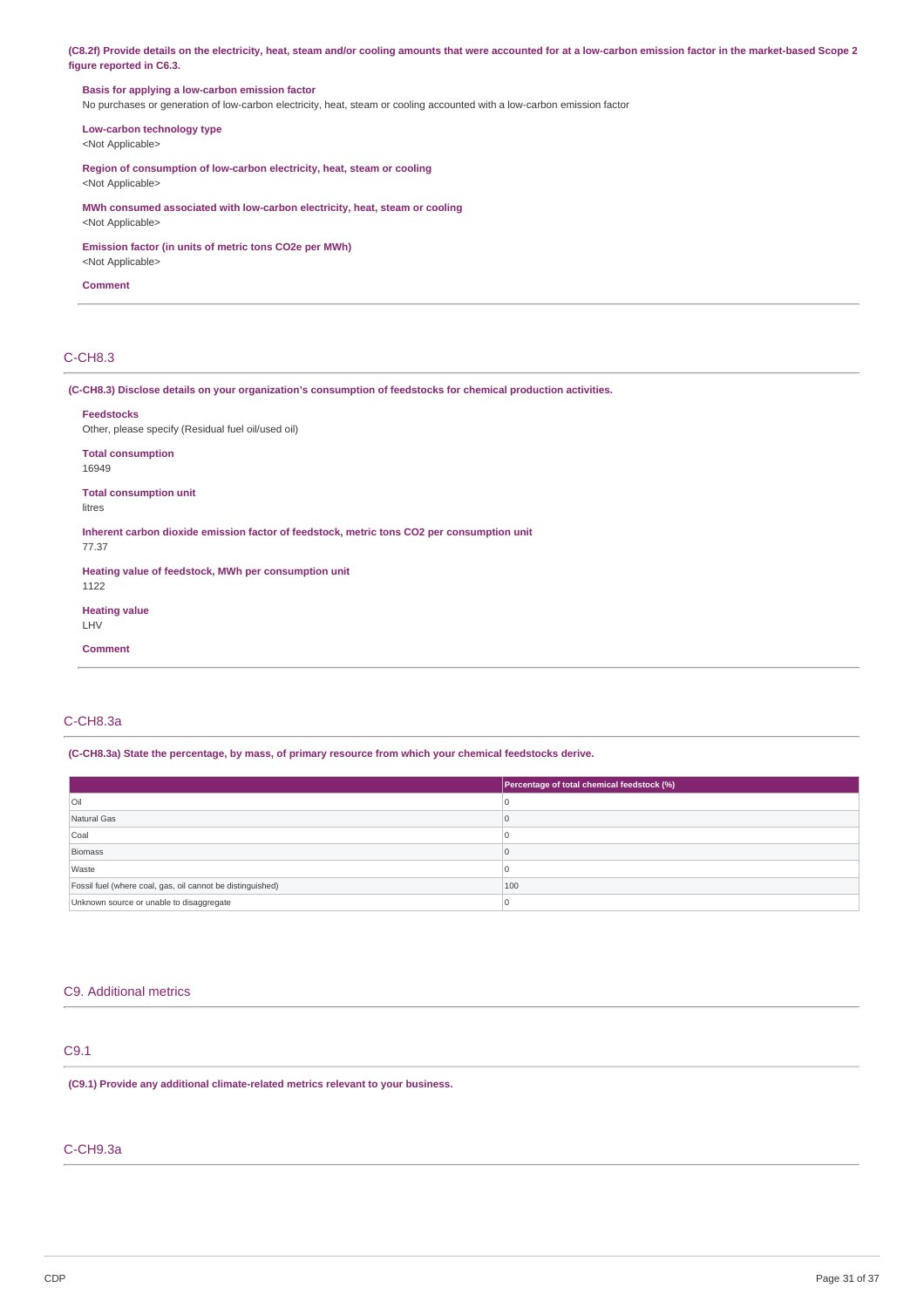### **(C-CH9.3a) Provide details on your organization's chemical products.**

**Output product** Other, please specify (Fertilizer)

**Production (metric tons)** 2637000

# **Capacity (metric tons)**

**Direct emissions intensity (metric tons CO2e per metric ton of product)** 0.1072

**Electricity intensity (MWh per metric ton of product)** 0.2

**Steam intensity (MWh per metric ton of product)** 0.1134

**Steam/ heat recovered (MWh per metric ton of product)**

0

**Comment**

**Output product** Other, please specify (Explosives)

**Production (metric tons)** 392000

**Capacity (metric tons)**

**Direct emissions intensity (metric tons CO2e per metric ton of product)** 0.0295

**Electricity intensity (MWh per metric ton of product)**

**Steam intensity (MWh per metric ton of product)** 0.08

**Steam/ heat recovered (MWh per metric ton of product)** 0

**Comment**

### C-CH9.6

**(C-CH9.6) Disclose your organization's low-carbon investments for chemical production activities.**

**Investment start date**

**Investment end date**

**Investment area** Property, plant and equipment

**Technology area** Process step integration

**Investment maturity** Large scale commercial deployment

**Investment figure** 30000000

**Low-carbon investment percentage** 61 - 80%

## **Please explain**

Installation of two scrubber system, which collects vapours and removes potential pollutants before releasing clean air back into the atmosphere.

C10. Verification

C10.1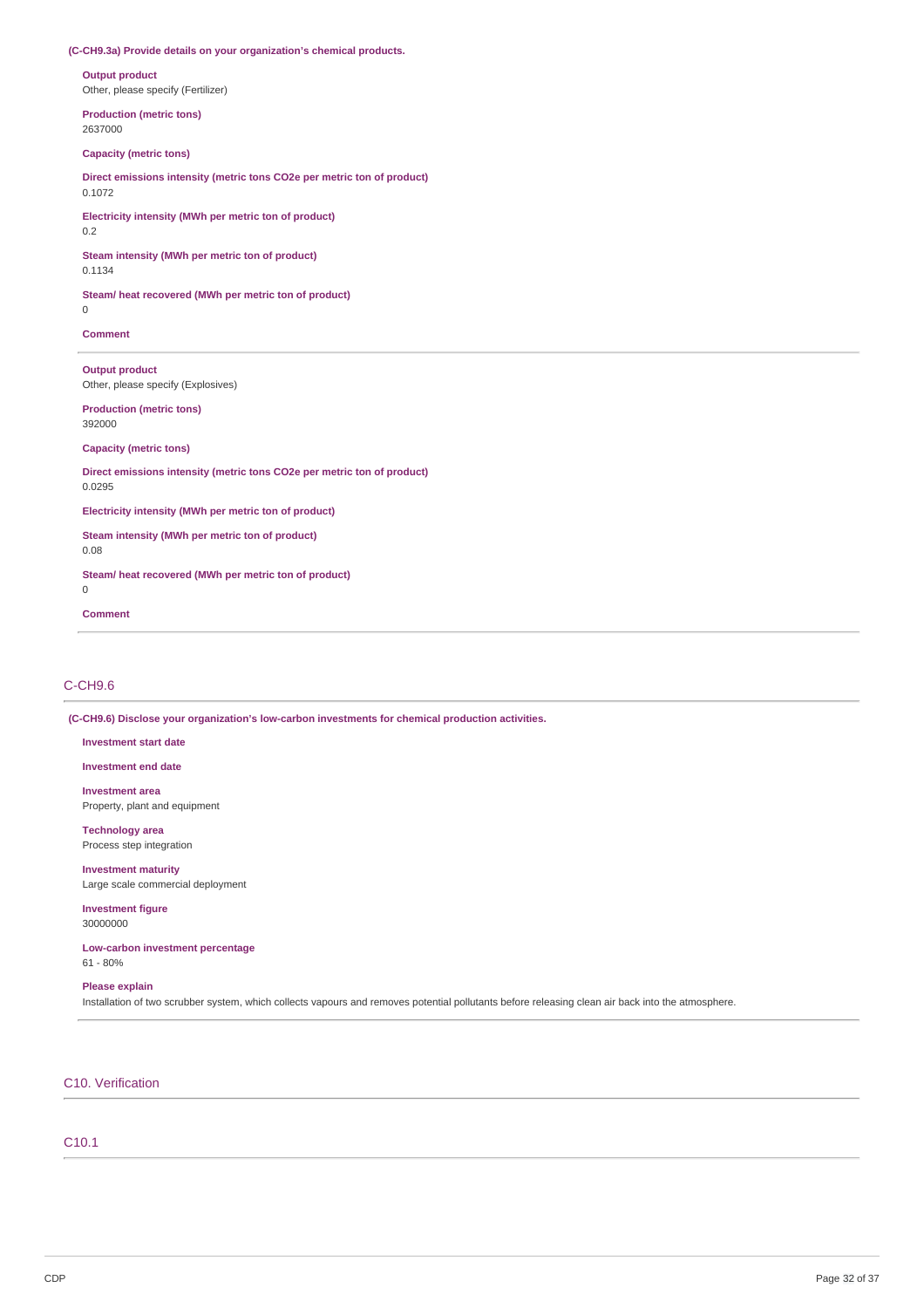**(C10.1) Indicate the verification/assurance status that applies to your reported emissions.**

|                                          | Verification/assurance status                          |
|------------------------------------------|--------------------------------------------------------|
| Scope 1                                  | Third-party verification or assurance process in place |
| Scope 2 (location-based or market-based) | Third-party verification or assurance process in place |
| Scope 3                                  | No third-party verification or assurance               |

### C10.1a

(C10.1a) Provide further details of the verification/assurance undertaken for your Scope 1 and/or Scope 2 emissions and attach the relevant statements.

**Scope** Scope 1

**Verification or assurance cycle in place** Annual process

**Status in the current reporting year** Complete

**Type of verification or assurance** Moderate assurance

**Attach the statement** Omnia Assurance Statement - 7 June 2019 (CDP use).pdf

### **Page/ section reference**

**Relevant standard**

A1000AS

**Proportion of reported emissions verified (%)** 75

**Scope**

Scope 2 location-based

**Verification or assurance cycle in place** Annual process

**Status in the current reporting year** Complete

**Type of verification or assurance** Moderate assurance

**Attach the statement** Omnia Assurance Statement - 7 June 2019 (CDP use).pdf

**Page/ section reference**

**Relevant standard** A1000AS

**Proportion of reported emissions verified (%)** 75

# C10.2

(C10.2) Do you verify any climate-related information reported in your CDP disclosure other than the emissions figures reported in C6.1, C6.3, and C6.5? No, but we are actively considering verifying within the next two years

# C11. Carbon pricing

# C11.1

(C11.1) Are any of your operations or activities regulated by a carbon pricing system (i.e. ETS, Cap & Trade or Carbon Tax)? No, but we anticipate being regulated in the next three years

# C11.1d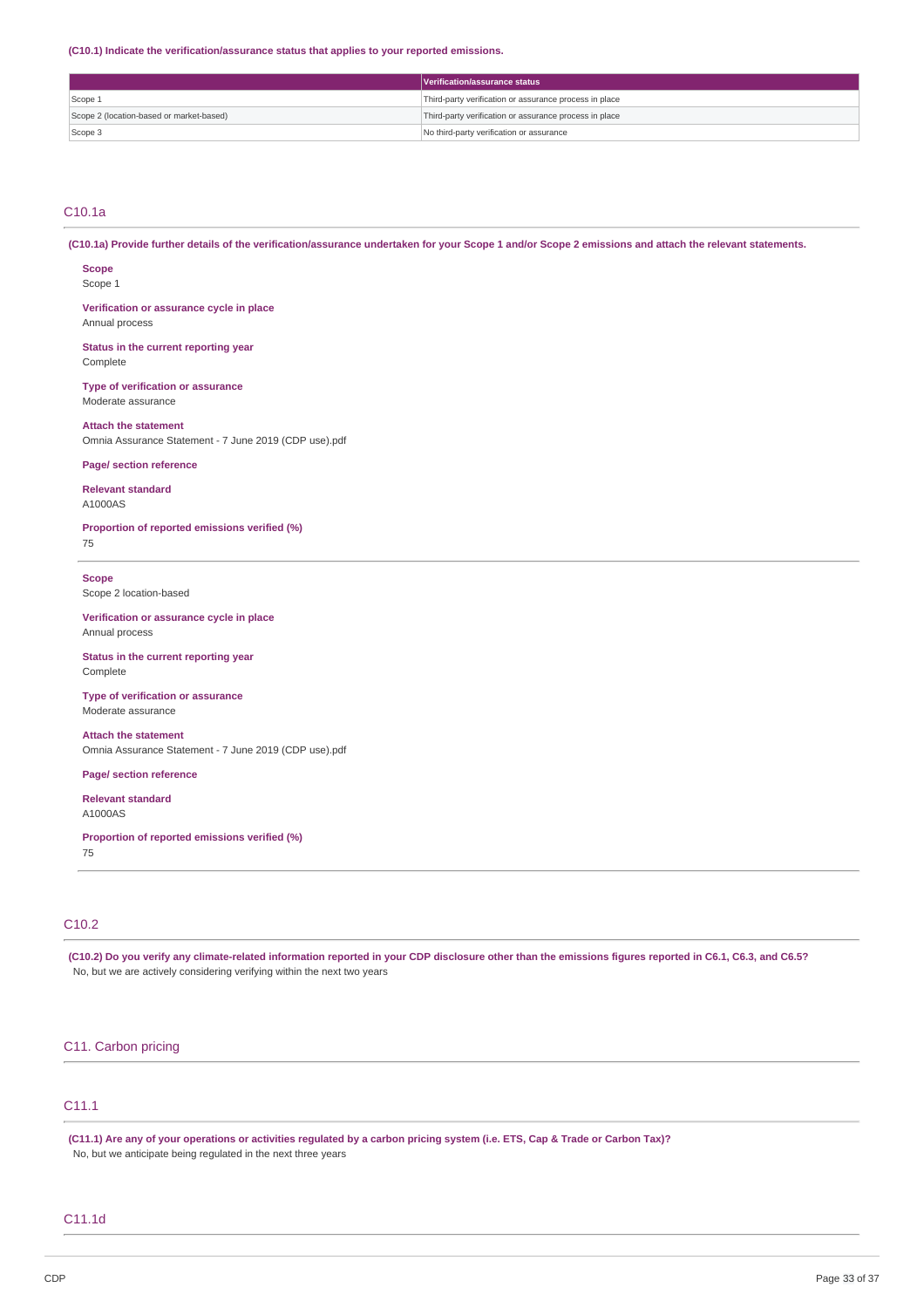#### (C11.1d) What is your strategy for complying with the systems in which you participate or anticipate participating?

Although our operations are not currently regulated by a carbon pricing system, we anticipate that this will change in the next few years with the introduction of the carbon tax in South Africa, potentially as early as 2019. To ensure compliance, we monitor all developments with regards to this carbon tax and provide input where we feel necessary.

Once the carbon tax is active, we will ensure compliance through the annual formal risk identification process. We will continue to reduce our emissions to reduce the impact of a carbon tax. The implementation of the two CDM projects, Omnia has reduced its N2O emissions by 90%. Omnia has continued with these CDM projects despite the fact that the price and market for CERs has reduced significantly making the business case for the projects very unattractive. However, Omnia recognises that the projects reduce its Scope 1 emissions and hence the potential carbon tax liability the company may face

By continuing with our CDM projects we have significantly reduced our carbon tax liability. Based on our emissions in the reporting period, our current carbon tax liability (based on our Scope 1 emissions) is estimated at approximately R 1.2 million. However, if we had not continued with our CDM projects this year, our liability would have been as high as R31 million.

## C11.2

**(C11.2) Has your organization originated or purchased any project-based carbon credits within the reporting period?** No

# C11.3

**(C11.3) Does your organization use an internal price on carbon?** No, and we do not currently anticipate doing so in the next two years

## C12. Engagement

# C12.1

**(C12.1) Do you engage with your value chain on climate-related issues?** Yes, our suppliers

Yes, our customers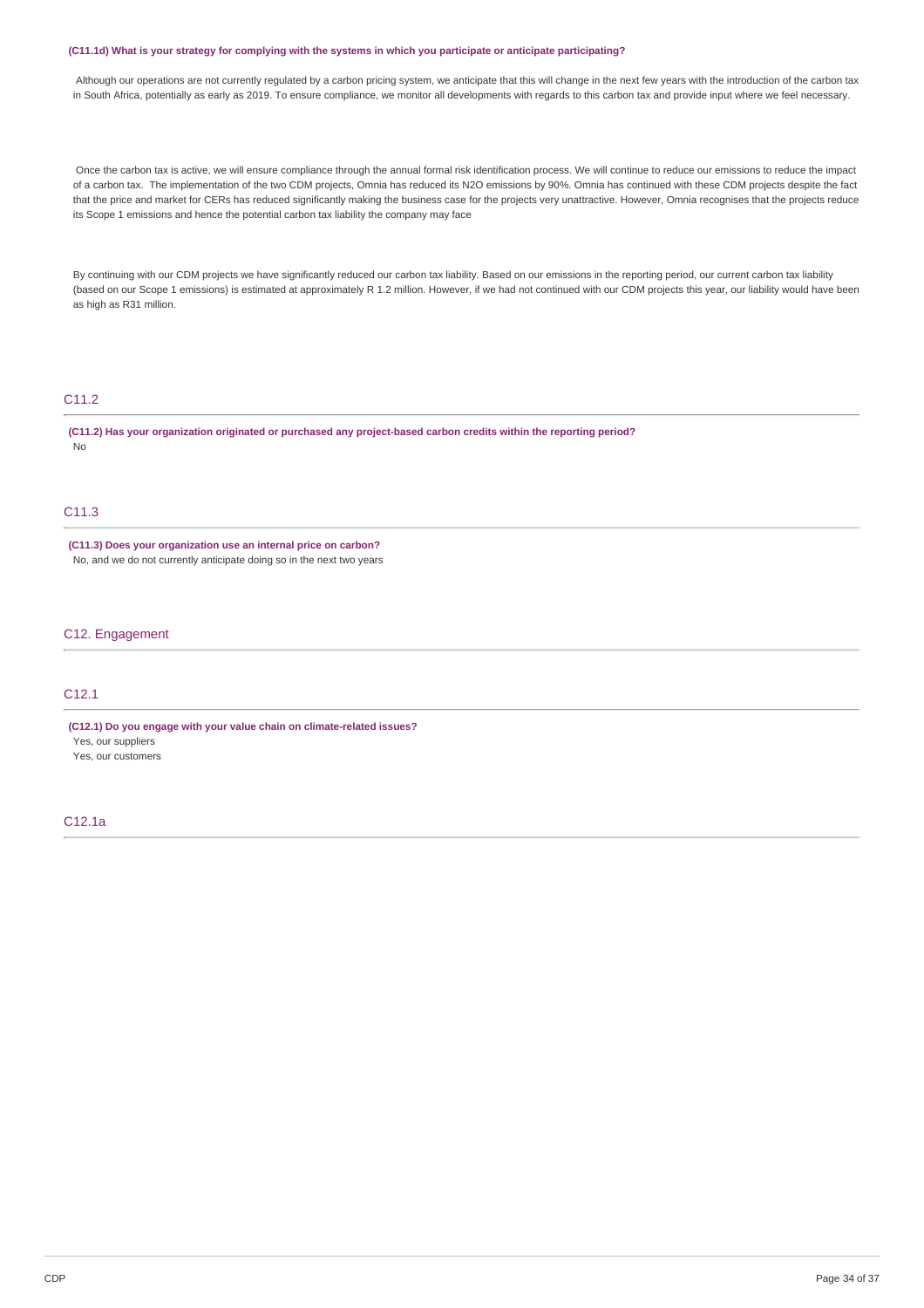#### **(C12.1a) Provide details of your climate-related supplier engagement strategy.**

#### **Type of engagement**

Information collection (understanding supplier behavior)

#### **Details of engagement**

Collect climate change and carbon information at least annually from suppliers

### **% of suppliers by number**

25

#### **% total procurement spend (direct and indirect)**

78

**% Scope 3 emissions as reported in C6.5**

30

#### **Rationale for the coverage of your engagement**

It is important for Omnia to maintain a supply chain which has a commitment to sustainable development. In the previous reporting year, Omnia began screening and monitoring the compliance of its suppliers in terms of sustainability, including climate change. The Group submitted a questionnaire to its top 90 suppliers (selected by Rand spent) to self-evaluate themselves against these issues. Our top suppliers by Rand value were chosen as a starting point as they represent our top tier of important suppliers. Currently, suppliers are not necessarily incentivized to report this information as Omnia has just started the supplier engagement process.

#### **Impact of engagement, including measures of success**

Suppliers were asked about the measurement and reporting of climate-related issues as well as risks and opportunities. The information that the suppliers provided was used to understand whether the suppliers have adequate measures to address sustainability risks, including those related to water and climate change. The information was consolidated and presented to the procurement teams to demonstrate to what extent suppliers are managing sustainability. The next steps will be to engage with the suppliers more formally. In addition, Omnia has now developed a supplier code of conduct which sets out the minimum requirements for our suppliers to comply with, including those related to the environment. Success will be measured by how well our suppliers comply with our new supplier code of conduct.

#### **Comment**

### $C12.1<sub>b</sub>$

**(C12.1b) Give details of your climate-related engagement strategy with your customers.**

**Type of engagement**

Education/information sharing

#### **Details of engagement**

Run an engagement campaign to education customers about your climate change performance and strategy

**% of customers by number**

42

### **% Scope 3 emissions as reported in C6.5**

### **Please explain the rationale for selecting this group of customers and scope of engagement**

The Agriculture division, through its Omnia Nutriology® model, has a full plan to support the pillars of modern, sustainable agriculture. This entails the use of a large team of agronomic specialists supported by competent technological services. This division, among other things, advises their customers (farmers) on good farming practices to conserve water and prevent soil erosion. This is done through one-on-one engagement and training throughout the year.

#### **Impact of engagement, including measures of success**

This strategy is yielding benefits as it allows Omnia's customers to reduce their water use and costs, which is used as the measure of success.

# C12.3

(C12.3) Do you engage in activities that could either directly or indirectly influence public policy on climate-related issues through any of the following? Direct engagement with policy makers

Trade associations

#### C12.3a

### **(C12.3a) On what issues have you been engaging directly with policy makers?**

| Focus of<br>legislation position | Corporate Details of engagement                                                                                                                                                                                                                                                                                                                                                                                                                                                                                                                                                                                                                                                                                                                                                                                    | <b>Proposed legislative solution</b>                                                                                                                                                                                                                                                                                                                                                                                                                                                                                                                                                                                                                                                                                                                                                                                                                                                                                                                                |
|----------------------------------|--------------------------------------------------------------------------------------------------------------------------------------------------------------------------------------------------------------------------------------------------------------------------------------------------------------------------------------------------------------------------------------------------------------------------------------------------------------------------------------------------------------------------------------------------------------------------------------------------------------------------------------------------------------------------------------------------------------------------------------------------------------------------------------------------------------------|---------------------------------------------------------------------------------------------------------------------------------------------------------------------------------------------------------------------------------------------------------------------------------------------------------------------------------------------------------------------------------------------------------------------------------------------------------------------------------------------------------------------------------------------------------------------------------------------------------------------------------------------------------------------------------------------------------------------------------------------------------------------------------------------------------------------------------------------------------------------------------------------------------------------------------------------------------------------|
| Carbon tax Support               | Omnia works continually in close cooperation with the Chemical and Allied<br>with major   Industries Association (CAIA) and Business Unity South Africa (BUSA), on<br>exceptions initiatives to assist in the formulation of numerous new laws and regulations,<br>including the pending carbon tax. Omnia engages directly through focus groups,<br>stakeholder workshops and networking sessions, and indirectly through CAIA. For<br>example, Omnia engaged directly on the South African carbon tax through the<br>Davis Tax Commission and the National Treasury as well as with the DEA on the<br>carbon budget process. The nature of the engagement is tailored to the specific<br>needs of the policy debate at a specific time. Omnia also provides comment directly<br>on draft policy and regulations. | Omnia is committed to transitioning to a lower carbon, more climate resilient economy and has made<br>efforts within the business to reduce the Group's contribution to global climate change. Omnia believes<br>that the success of requlatory instruments is based on effective coordination between Government<br>Departments and the assurance that the initiatives create a balanced business environment for both<br>local and international organisations. Omnia will continue to lobby for a regulatory regime that is aimed<br>at curbing greenhouse gas emissions within a constructive business environment. A critical factor that<br>needs to be considered is whether the carbon tax and carbon budget can co-exist within the same<br>regime. The current tax or budget design also does not make provision for recognition of early<br>implementation of mitigation measures which were undertaken in the absence of any statutory<br>requirements. |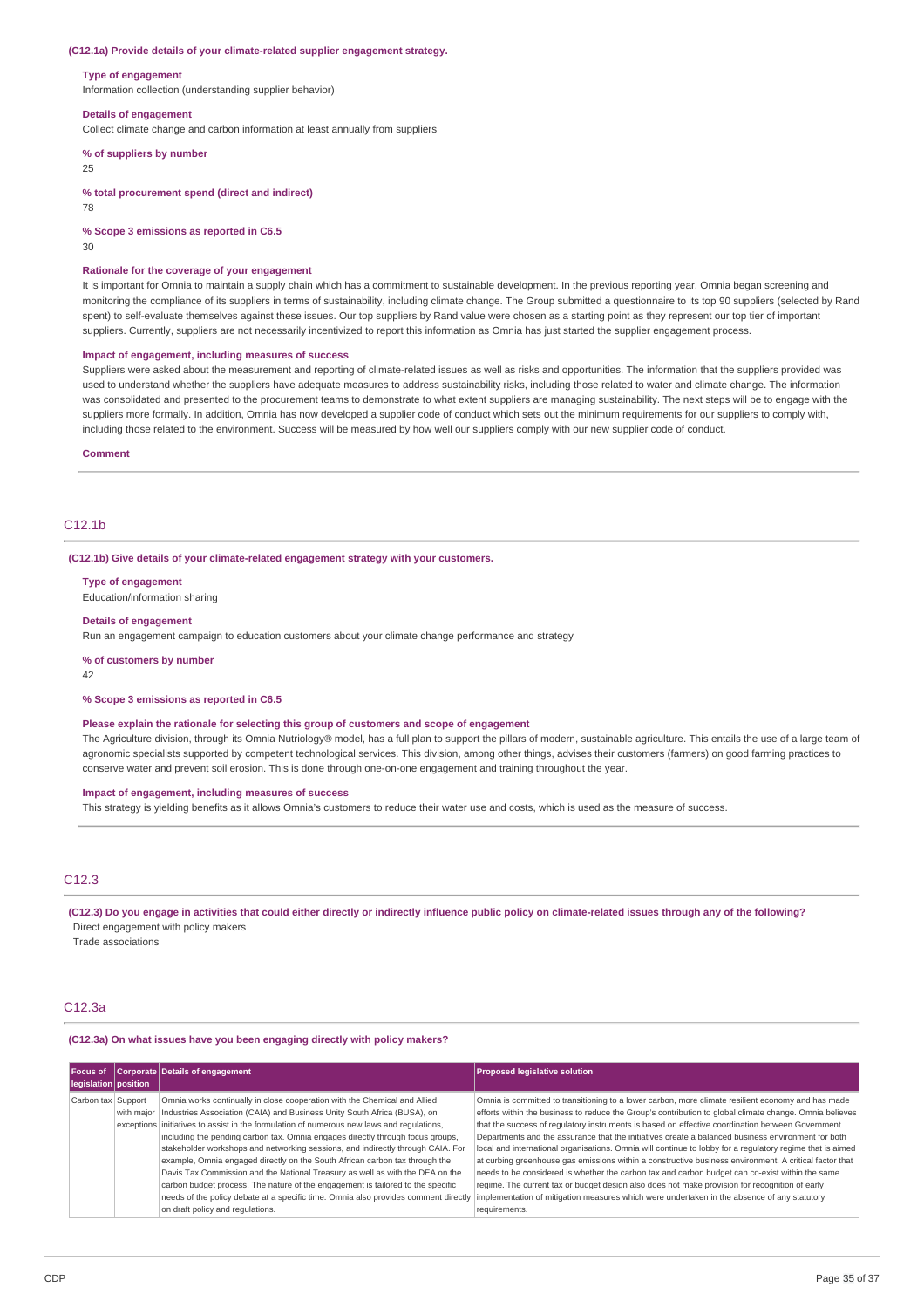# **(C12.3b) Are you on the board of any trade associations or do you provide funding beyond membership?**

Yes

### C12.3c

(C12.3c) Enter the details of those trade associations that are likely to take a position on climate change legislation.

#### **Trade association**

Chemical and Allied Industries' Association (CAIA).

#### **Is your position on climate change consistent with theirs?**

Consistent

#### **Please explain the trade association's position**

CAIA is opposed to the imposition of a carbon tax in South Africa. They are of the view that 'significant mitigation has already been achieved at significant investment without economic and/or regulatory instruments being applied' and that taxing the industry is not necessary and needs to be more carefully considered.

#### **How have you influenced, or are you attempting to influence their position?**

Omnia plays an active role in developing and implementing the global chemical industry's Responsible Care® initiatives. The Group participates in working groups of the European Chemical Industries' Council (CEFIC), BUSA and CAIA. Omnia is of the view that there are still many aspects that require clarification before the full impact can be understood (see response to 'proposed legislative solution' above). Omnia's views are put forward through regular engagement with CAIA.

# C12.3f

(C12.3f) What processes do you have in place to ensure that all of your direct and indirect activities that influence policy are consistent with your overall climate **change strategy?**

Omnia's strategy is set at a Group level. As a result, all individual climate change initiatives are channeled through Group Management to ensure that there is consistency. Everything thatOmnia sends to CAIA first goes through the Group CEO so that he has oversight. The Group's Group Executive: Sustainability coordinates and manages the climate change strategy, and everything is also channeled through the risk management committee, comprising of the Managing Directors of the three divisions.

## C12.4

(C12.4) Have you published information about your organization's response to climate change and GHG emissions performance for this reporting year in places **other than in your CDP response? If so, please attach the publication(s).**

### **Publication**

In mainstream reports

### **Status**

Underway – previous year attached

**Attach the document** 00-Omnia-SD-report-2018-Published.pdf

#### **Page/Section reference**

#### **Content elements**

Governance Risks & opportunities Emissions figures Emission targets

### **Comment**

## C14. Signoff

## C-FI

(C-FI) Use this field to provide any additional information or context that you feel is relevant to your organization's response. Please note that this field is optional **and is not scored.**

## C14.1